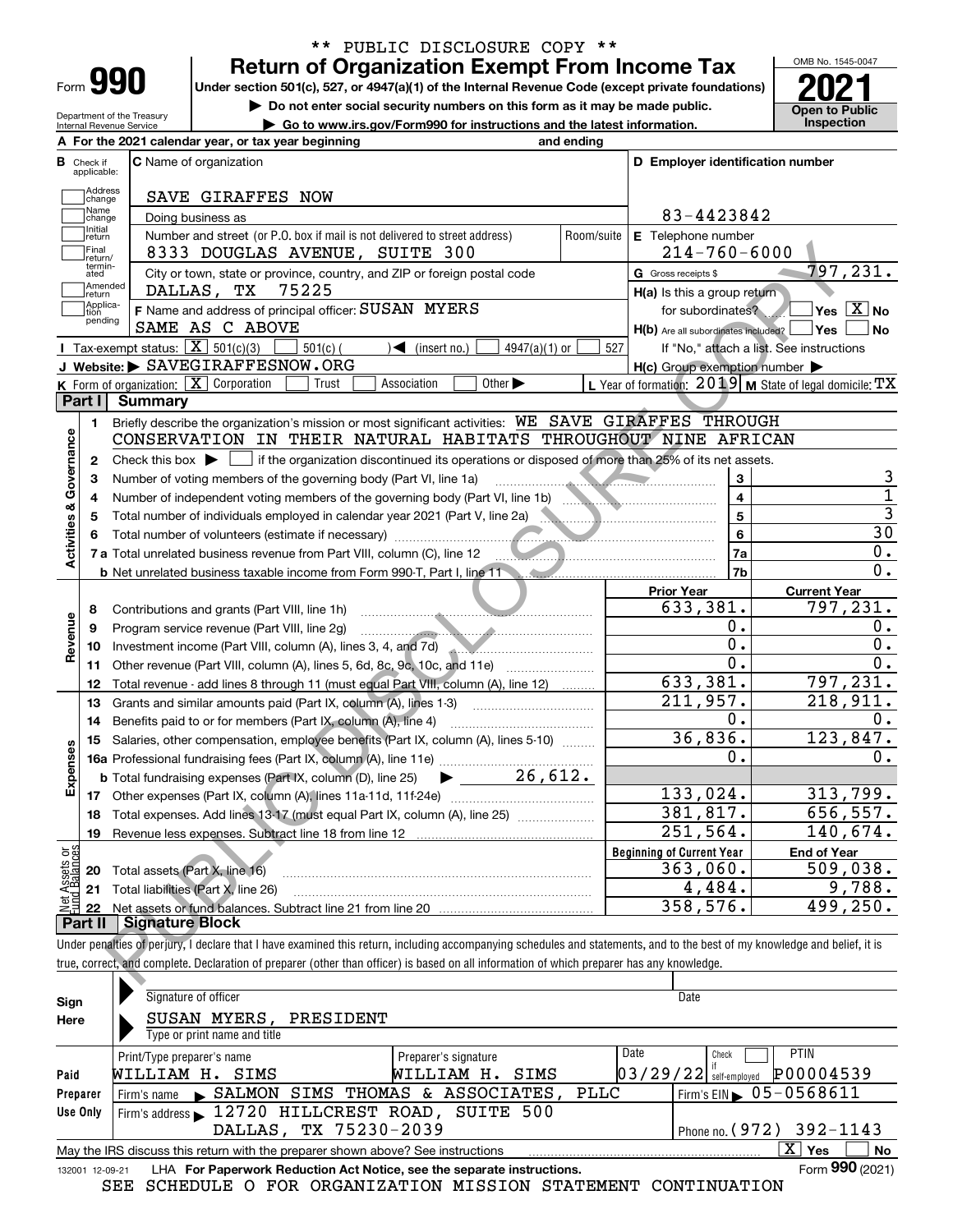|              | SAVE GIRAFFES NOW<br>Form 990 (2021)                                                                                                                                                                                                                                                                                                                                                                                                                    | 83-4423842     | Page 2                            |
|--------------|---------------------------------------------------------------------------------------------------------------------------------------------------------------------------------------------------------------------------------------------------------------------------------------------------------------------------------------------------------------------------------------------------------------------------------------------------------|----------------|-----------------------------------|
|              | <b>Part III Statement of Program Service Accomplishments</b>                                                                                                                                                                                                                                                                                                                                                                                            |                |                                   |
|              |                                                                                                                                                                                                                                                                                                                                                                                                                                                         |                | $\overline{\mathbf{X}}$           |
| 1.           | Briefly describe the organization's mission:                                                                                                                                                                                                                                                                                                                                                                                                            |                |                                   |
|              | WE SAVE GIRAFFES THROUGH CONSERVATION IN THEIR NATURAL HABITATS                                                                                                                                                                                                                                                                                                                                                                                         |                |                                   |
|              | THROUGHOUT NINE AFRICAN COUNTRIES.                                                                                                                                                                                                                                                                                                                                                                                                                      |                |                                   |
|              |                                                                                                                                                                                                                                                                                                                                                                                                                                                         |                |                                   |
| $\mathbf{2}$ | Did the organization undertake any significant program services during the year which were not listed on the                                                                                                                                                                                                                                                                                                                                            |                |                                   |
|              | prior Form 990 or 990-EZ?                                                                                                                                                                                                                                                                                                                                                                                                                               |                | $Yes \sqrt{X}$ No                 |
|              | If "Yes," describe these new services on Schedule O.                                                                                                                                                                                                                                                                                                                                                                                                    |                |                                   |
| 3            |                                                                                                                                                                                                                                                                                                                                                                                                                                                         |                | $\gamma$ es $\boxed{\text{X}}$ No |
|              | If "Yes," describe these changes on Schedule O.                                                                                                                                                                                                                                                                                                                                                                                                         |                |                                   |
| 4            | Describe the organization's program service accomplishments for each of its three largest program services, as measured by expenses.                                                                                                                                                                                                                                                                                                                    |                |                                   |
|              | Section 501(c)(3) and 501(c)(4) organizations are required to report the amount of grants and allocations to others, the total expenses, and                                                                                                                                                                                                                                                                                                            |                |                                   |
|              | revenue, if any, for each program service reported.                                                                                                                                                                                                                                                                                                                                                                                                     |                |                                   |
| 4a           | 530,902. including grants of \$218,911. ) (Revenue \$<br>) (Expenses \$<br>(Code:                                                                                                                                                                                                                                                                                                                                                                       |                |                                   |
|              | SAVE GIRAFFES INVESTS IN PROJECTS THAT HELP PRESERVE GIRAFFE FROM                                                                                                                                                                                                                                                                                                                                                                                       |                |                                   |
|              | EXTINCTION IN NINE AFRICAN COUNTRIES. ALL SGN PROJECTS ON-THE-GROUND                                                                                                                                                                                                                                                                                                                                                                                    |                |                                   |
|              | ARE COMMUNITY-LED BY LOCAL PEOPLE TO THE MAXIMUM EXTENT POSSIBLE.                                                                                                                                                                                                                                                                                                                                                                                       |                |                                   |
|              |                                                                                                                                                                                                                                                                                                                                                                                                                                                         |                |                                   |
|              | WE HAVE PROJECTS THAT SUPPORT EACH OF THE FOUR SPECIES OF GIRAFFE:<br>RETICULATED, MASAI, NORTHERN, AND SOUTHERN AS WELL AS THE PEOPLE LIVING                                                                                                                                                                                                                                                                                                           |                |                                   |
|              | ALONGSIDE THEM.                                                                                                                                                                                                                                                                                                                                                                                                                                         |                |                                   |
|              |                                                                                                                                                                                                                                                                                                                                                                                                                                                         |                |                                   |
|              | THESE PROJECTS INCLUDE:                                                                                                                                                                                                                                                                                                                                                                                                                                 |                |                                   |
|              | GIRAFFE REWILDING AND REINTRODUCTION IN KENYA, NIGER, AND ZAMBIA                                                                                                                                                                                                                                                                                                                                                                                        |                |                                   |
|              | - GIRAFFE RESCUE CENTERS AND ORPHANAGES IN KENYA, BOTSWANA, AND                                                                                                                                                                                                                                                                                                                                                                                         |                |                                   |
|              | ZIMBABWE                                                                                                                                                                                                                                                                                                                                                                                                                                                |                |                                   |
| 4b           | $\begin{pmatrix} \text{Code:} & \text{I} & \text{I} & \text{I} & \text{I} & \text{I} & \text{I} & \text{I} & \text{I} & \text{I} & \text{I} & \text{I} & \text{I} & \text{I} & \text{I} & \text{I} & \text{I} & \text{I} & \text{I} & \text{I} & \text{I} & \text{I} & \text{I} & \text{I} & \text{I} & \text{I} & \text{I} & \text{I} & \text{I} & \text{I} & \text{I} & \text{I} & \text{I} & \text{I} & \text{I} & \text{$<br>including grants of \$ | $($ Revenue \$ |                                   |
|              |                                                                                                                                                                                                                                                                                                                                                                                                                                                         |                |                                   |
|              |                                                                                                                                                                                                                                                                                                                                                                                                                                                         |                |                                   |
|              |                                                                                                                                                                                                                                                                                                                                                                                                                                                         |                |                                   |
|              |                                                                                                                                                                                                                                                                                                                                                                                                                                                         |                |                                   |
|              |                                                                                                                                                                                                                                                                                                                                                                                                                                                         |                |                                   |
|              |                                                                                                                                                                                                                                                                                                                                                                                                                                                         |                |                                   |
|              |                                                                                                                                                                                                                                                                                                                                                                                                                                                         |                |                                   |
|              |                                                                                                                                                                                                                                                                                                                                                                                                                                                         |                |                                   |
|              |                                                                                                                                                                                                                                                                                                                                                                                                                                                         |                |                                   |
|              |                                                                                                                                                                                                                                                                                                                                                                                                                                                         |                |                                   |
|              |                                                                                                                                                                                                                                                                                                                                                                                                                                                         |                |                                   |
| 4c           | ) (Expenses \$<br>) (Revenue \$<br>(Code:<br>including grants of \$                                                                                                                                                                                                                                                                                                                                                                                     |                |                                   |
|              |                                                                                                                                                                                                                                                                                                                                                                                                                                                         |                |                                   |
|              |                                                                                                                                                                                                                                                                                                                                                                                                                                                         |                |                                   |
|              |                                                                                                                                                                                                                                                                                                                                                                                                                                                         |                |                                   |
|              |                                                                                                                                                                                                                                                                                                                                                                                                                                                         |                |                                   |
|              |                                                                                                                                                                                                                                                                                                                                                                                                                                                         |                |                                   |
|              |                                                                                                                                                                                                                                                                                                                                                                                                                                                         |                |                                   |
|              |                                                                                                                                                                                                                                                                                                                                                                                                                                                         |                |                                   |
|              |                                                                                                                                                                                                                                                                                                                                                                                                                                                         |                |                                   |
|              |                                                                                                                                                                                                                                                                                                                                                                                                                                                         |                |                                   |
|              |                                                                                                                                                                                                                                                                                                                                                                                                                                                         |                |                                   |
|              |                                                                                                                                                                                                                                                                                                                                                                                                                                                         |                |                                   |
| 4d           | Other program services (Describe on Schedule O.)                                                                                                                                                                                                                                                                                                                                                                                                        |                |                                   |
|              | (Expenses \$<br>including grants of \$<br>(Revenue \$                                                                                                                                                                                                                                                                                                                                                                                                   |                |                                   |
| 4e           | 530,902.<br>Total program service expenses                                                                                                                                                                                                                                                                                                                                                                                                              |                |                                   |
|              |                                                                                                                                                                                                                                                                                                                                                                                                                                                         |                | Form 990 (2021)                   |
|              | SEE SCHEDIILE O FOR CONTINUATION(S)                                                                                                                                                                                                                                                                                                                                                                                                                     |                |                                   |

SEE SCHEDULE O FOR CONTINUATION(S)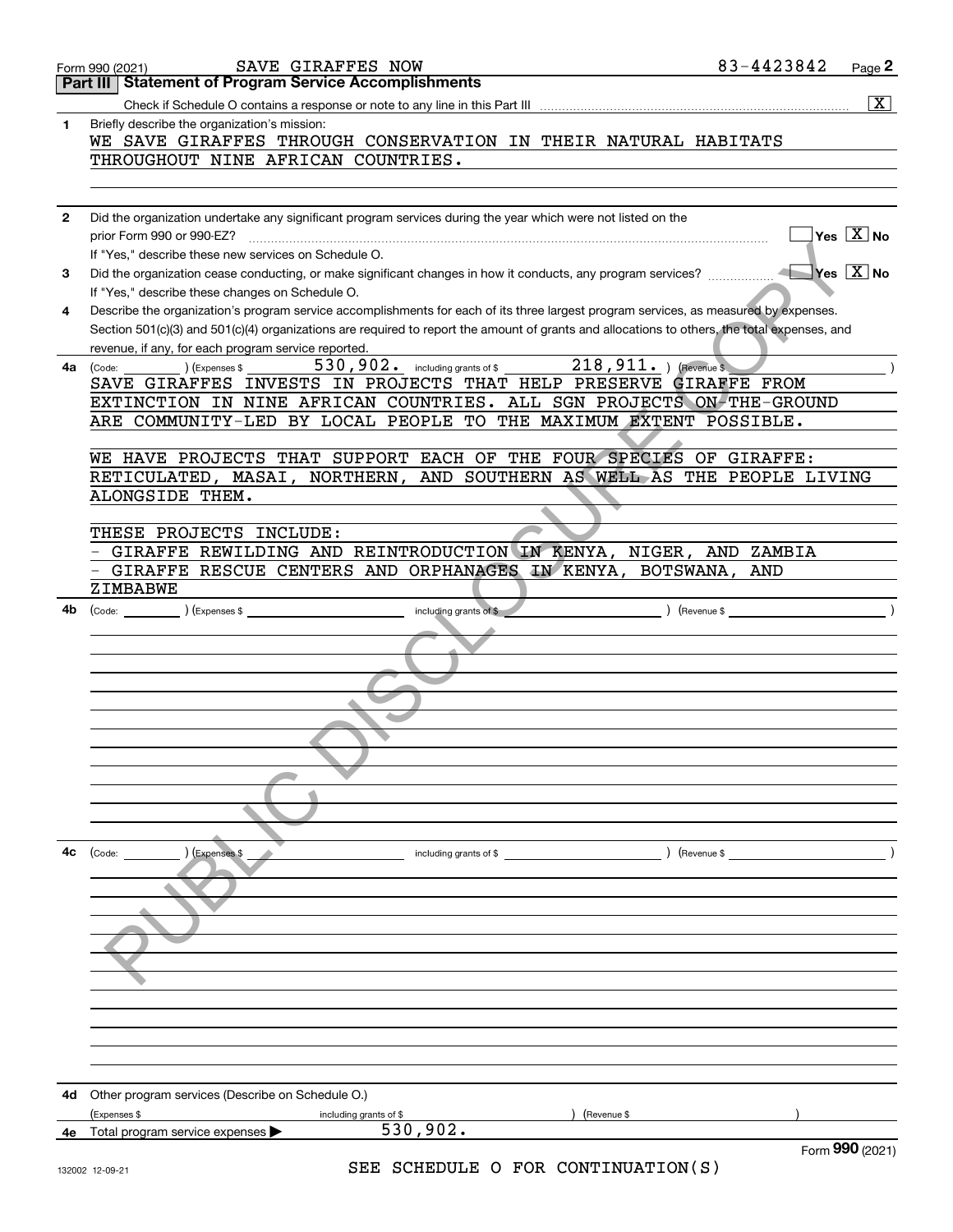|  | Form 990 (2021) |
|--|-----------------|

|     |                                                                                                                                                 |                 | Yes | No |
|-----|-------------------------------------------------------------------------------------------------------------------------------------------------|-----------------|-----|----|
| 1.  | Is the organization described in section $501(c)(3)$ or $4947(a)(1)$ (other than a private foundation)?                                         |                 |     |    |
|     |                                                                                                                                                 | 1               | х   |    |
| 2   |                                                                                                                                                 | $\mathbf{2}$    | x   |    |
| 3   | Did the organization engage in direct or indirect political campaign activities on behalf of or in opposition to candidates for                 |                 |     |    |
|     |                                                                                                                                                 | 3               |     | х  |
| 4   | Section 501(c)(3) organizations. Did the organization engage in lobbying activities, or have a section 501(h) election in effect                |                 |     |    |
|     |                                                                                                                                                 | 4               |     | x  |
| 5   | Is the organization a section 501(c)(4), 501(c)(5), or 501(c)(6) organization that receives membership dues, assessments, or                    |                 |     |    |
|     |                                                                                                                                                 | 5.              |     | x  |
| 6   | Did the organization maintain any donor advised funds or any similar funds or accounts for which donors have the right to                       |                 |     |    |
|     | provide advice on the distribution or investment of amounts in such funds or accounts? If "Yes," complete Schedule D, Part I                    | 6               |     | x  |
| 7   | Did the organization receive or hold a conservation easement, including easements to preserve open space,                                       |                 |     |    |
|     | the environment, historic land areas, or historic structures? If "Yes," complete Schedule D, Part II                                            | 7               |     | x  |
| 8   | Did the organization maintain collections of works of art, historical treasures, or other similar assets? If "Yes," complete                    |                 |     |    |
|     |                                                                                                                                                 | 8               |     | x  |
| 9   | Did the organization report an amount in Part X, line 21, for escrow or custodial account liability, serve as a custodian for                   |                 |     |    |
|     | amounts not listed in Part X; or provide credit counseling, debt management, credit repair, or debt negotiation services?                       |                 |     | x  |
|     |                                                                                                                                                 | 9               |     |    |
| 10  | Did the organization, directly or through a related organization, hold assets in donor-restricted endowments                                    |                 |     | x  |
|     |                                                                                                                                                 | 10              |     |    |
| 11  | If the organization's answer to any of the following questions is "Yes," then complete Schedule D, Parts VI, VII, VIII, IX, or X,               |                 |     |    |
|     | as applicable.<br>a Did the organization report an amount for land, buildings, and equipment in Part X, line 10? If "Yes," complete Schedule D, |                 |     |    |
|     |                                                                                                                                                 |                 |     | x  |
|     | Did the organization report an amount for investments - other securities in Part X, line 12, that is 5% or more of its total                    | 11a             |     |    |
|     |                                                                                                                                                 | 11 <sub>b</sub> |     | x  |
|     | c Did the organization report an amount for investments - program related in Part X, line 13, that is 5% or more of its total                   |                 |     |    |
|     |                                                                                                                                                 | 11c             |     | x  |
|     | d Did the organization report an amount for other assets in Part X, line 15, that is 5% or more of its total assets reported in                 |                 |     |    |
|     |                                                                                                                                                 | <b>11d</b>      |     | x  |
|     |                                                                                                                                                 | <b>11e</b>      |     | x  |
| f   | Did the organization's separate or consolidated financial statements for the tax year include a footnote that addresses                         |                 |     |    |
|     | the organization's liability for uncertain tax positions under FIN 48 (ASC 740)? If "Yes," complete Schedule D, Part X                          | 11f             |     | x  |
|     | 12a Did the organization obtain separate, independent audited financial statements for the tax year? If "Yes," complete                         |                 |     |    |
|     | Schedule D, Parts XI and XII                                                                                                                    | 12a             |     | х  |
|     | <b>b</b> Was the organization included in consolidated, independent audited financial statements for the tax year?                              |                 |     |    |
|     | If "Yes," and if the organization answered "No" to line 12a, then completing Schedule D, Parts XI and XII is optional metalling                 | 12 <sub>b</sub> |     | х  |
| 13  | Is the organization a school described in section $170(b)(1)(A)(ii)?$ If "Yes," complete Schedule E                                             | 13              |     | X  |
| 14a | Did the organization maintain an office, employees, or agents outside of the United States?                                                     | 14a             |     | x  |
|     | <b>b</b> Did the organization have aggregate revenues or expenses of more than \$10,000 from grantmaking, fundraising, business,                |                 |     |    |
|     | investment, and program service activities outside the United States, or aggregate foreign investments valued at \$100,000                      |                 |     |    |
|     |                                                                                                                                                 | 14b             |     | X. |
| 15  | Did the organization report on Part IX, column (A), line 3, more than \$5,000 of grants or other assistance to or for any                       |                 |     |    |
|     |                                                                                                                                                 | 15              | х   |    |
| 16  | Did the organization report on Part IX, column (A), line 3, more than \$5,000 of aggregate grants or other assistance to                        |                 |     |    |
|     |                                                                                                                                                 | 16              |     | X. |
| 17  | Did the organization report a total of more than \$15,000 of expenses for professional fundraising services on Part IX,                         |                 |     |    |
|     |                                                                                                                                                 | 17              |     | X. |
| 18  | Did the organization report more than \$15,000 total of fundraising event gross income and contributions on Part VIII, lines                    |                 |     |    |
|     |                                                                                                                                                 | 18              |     | X. |
| 19  | Did the organization report more than \$15,000 of gross income from gaming activities on Part VIII, line 9a? If "Yes."                          |                 |     |    |
|     |                                                                                                                                                 | 19              |     | x  |
| 20a |                                                                                                                                                 | 20a             |     | х  |
| b   | If "Yes" to line 20a, did the organization attach a copy of its audited financial statements to this return?                                    | 20 <sub>b</sub> |     |    |
| 21  | Did the organization report more than \$5,000 of grants or other assistance to any domestic organization or                                     |                 |     |    |
|     |                                                                                                                                                 | 21              | x   |    |

Form (2021) **990**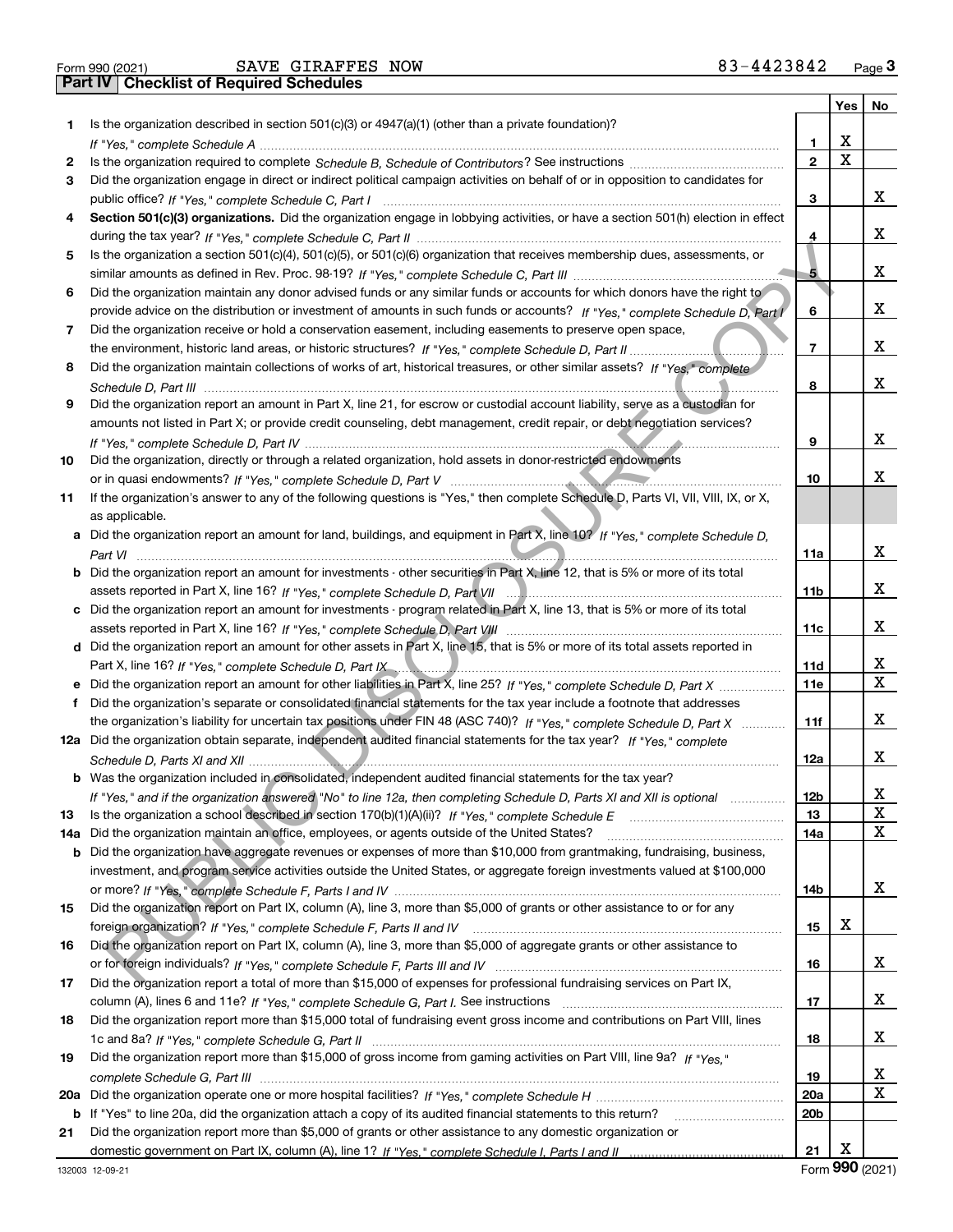|  | Form 990 (2021) |
|--|-----------------|
|  |                 |

*(continued)*

|               |                                                                                                                                   |                 | Yes | No     |
|---------------|-----------------------------------------------------------------------------------------------------------------------------------|-----------------|-----|--------|
| 22            | Did the organization report more than \$5,000 of grants or other assistance to or for domestic individuals on                     |                 |     |        |
|               |                                                                                                                                   | 22              |     | х      |
| 23            | Did the organization answer "Yes" to Part VII, Section A, line 3, 4, or 5, about compensation of the organization's current       |                 |     |        |
|               | and former officers, directors, trustees, key employees, and highest compensated employees? If "Yes," complete                    |                 |     |        |
|               |                                                                                                                                   | 23              |     | x      |
|               | 24a Did the organization have a tax-exempt bond issue with an outstanding principal amount of more than \$100,000 as of the       |                 |     |        |
|               | last day of the year, that was issued after December 31, 2002? If "Yes," answer lines 24b through 24d and complete                |                 |     |        |
|               |                                                                                                                                   | 24a             |     | x      |
|               | <b>b</b> Did the organization invest any proceeds of tax-exempt bonds beyond a temporary period exception?                        | 24 <sub>b</sub> |     |        |
|               | c Did the organization maintain an escrow account other than a refunding escrow at any time during the year to defease            |                 |     |        |
|               |                                                                                                                                   | 24c             |     |        |
|               |                                                                                                                                   | 24d             |     |        |
|               | 25a Section 501(c)(3), 501(c)(4), and 501(c)(29) organizations. Did the organization engage in an excess benefit                  |                 |     |        |
|               |                                                                                                                                   | 25a             |     | х      |
|               | b Is the organization aware that it engaged in an excess benefit transaction with a disqualified person in a prior year, and      |                 |     |        |
|               | that the transaction has not been reported on any of the organization's prior Forms 990 or 990-EZ? If "Yes "complete              |                 |     |        |
|               | Schedule L. Part I                                                                                                                | 25b             |     | х      |
| 26            | Did the organization report any amount on Part X, line 5 or 22, for receivables from or payables to any current                   |                 |     |        |
|               | or former officer, director, trustee, key employee, creator or founder, substantial contributor, or 35%                           |                 |     |        |
|               | controlled entity or family member of any of these persons? If "Yes," complete Schedule L, Part II Museum controlled              | 26              |     | х      |
| 27            | Did the organization provide a grant or other assistance to any current or former officer, director, trustee, key employee,       |                 |     |        |
|               | creator or founder, substantial contributor or employee thereof, a grant selection committee member, or to a 35% controlled       |                 |     |        |
|               | entity (including an employee thereof) or family member of any of these persons? If "Yes," complete Schedule L, Part III          | 27              |     | х      |
| 28            | Was the organization a party to a business transaction with one of the following parties (see the Schedule L, Part IV,            |                 |     |        |
|               | instructions for applicable filing thresholds, conditions, and exceptions):                                                       |                 |     |        |
|               | a A current or former officer, director, trustee, key employee, creator or founder, or substantial contributor? If                |                 |     |        |
|               |                                                                                                                                   | 28a             |     | х      |
|               |                                                                                                                                   | 28 <sub>b</sub> |     | х      |
|               | c A 35% controlled entity of one or more individuals and/or organizations described in line 28a or 28b? If                        |                 |     |        |
|               |                                                                                                                                   | 28c             |     | х<br>х |
| 29            |                                                                                                                                   | 29              |     |        |
| 30            | Did the organization receive contributions of art, historical treasures, or other similar assets, or qualified conservation       |                 |     | х      |
|               |                                                                                                                                   | 30              |     | х      |
| 31            | Did the organization liquidate, terminate, or dissolve and cease operations? If "Yes," complete Schedule N, Part I                | 31              |     |        |
| 32            | Did the organization sell, exchange, dispose of, or transfer more than 25% of its net assets? If "Yes," complete                  |                 |     | х      |
|               | Schedule N, Part II<br>Did the organization own 100% of an entity disregarded as separate from the organization under Regulations | 32              |     |        |
| 33            |                                                                                                                                   | 33              |     | x      |
|               |                                                                                                                                   |                 |     |        |
| 34            | Was the organization related to any tax-exempt or taxable entity? If "Yes," complete Schedule R, Part II, III, or IV, and         | 34              |     | x      |
|               |                                                                                                                                   | <b>35a</b>      |     | х      |
|               | b If "Yes" to line 35a, did the organization receive any payment from or engage in any transaction with a controlled entity       |                 |     |        |
|               |                                                                                                                                   | 35b             |     |        |
| 36            | Section 501(c)(3) organizations. Did the organization make any transfers to an exempt non-charitable related organization?        |                 |     |        |
|               |                                                                                                                                   | 36              |     | X      |
| 37            | Did the organization conduct more than 5% of its activities through an entity that is not a related organization                  |                 |     |        |
|               |                                                                                                                                   | 37              |     | X.     |
| 38            | Did the organization complete Schedule O and provide explanations on Schedule O for Part VI, lines 11b and 19?                    |                 |     |        |
|               | Note: All Form 990 filers are required to complete Schedule O                                                                     | 38              | х   |        |
| <b>Part V</b> | <b>Statements Regarding Other IRS Filings and Tax Compliance</b>                                                                  |                 |     |        |
|               | Check if Schedule O contains a response or note to any line in this Part V                                                        |                 |     |        |
|               |                                                                                                                                   |                 | Yes | No     |
|               | 19<br>1a                                                                                                                          |                 |     |        |
| b             | 0<br>Enter the number of Forms W-2G included on line 1a. Enter -0- if not applicable<br>1b                                        |                 |     |        |
| c             | Did the organization comply with backup withholding rules for reportable payments to vendors and reportable gaming                |                 |     |        |
|               | (gambling) winnings to prize winners?                                                                                             | 1c              | х   |        |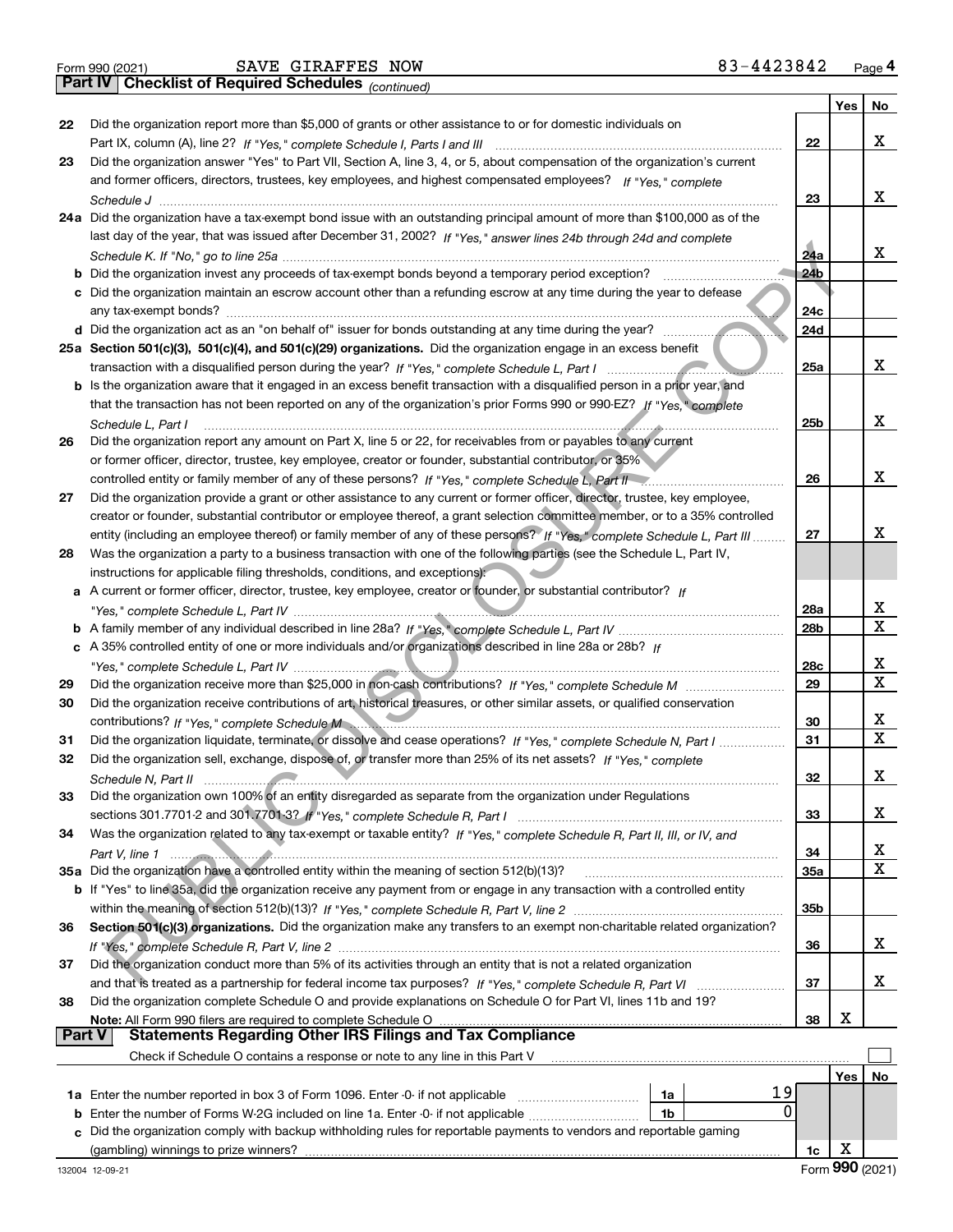|               | 83-4423842<br>SAVE GIRAFFES NOW<br>Form 990 (2021)                                                                                                                                                                                                                                                                |                |     | Page $5$ |
|---------------|-------------------------------------------------------------------------------------------------------------------------------------------------------------------------------------------------------------------------------------------------------------------------------------------------------------------|----------------|-----|----------|
| <b>Part V</b> | Statements Regarding Other IRS Filings and Tax Compliance (continued)                                                                                                                                                                                                                                             |                |     |          |
|               |                                                                                                                                                                                                                                                                                                                   |                | Yes | No       |
|               | 2a Enter the number of employees reported on Form W-3, Transmittal of Wage and Tax Statements,                                                                                                                                                                                                                    |                |     |          |
|               | filed for the calendar year ending with or within the year covered by this return www.communities<br>2a                                                                                                                                                                                                           | 3              |     |          |
|               |                                                                                                                                                                                                                                                                                                                   | 2 <sub>b</sub> | X   |          |
|               | Note: If the sum of lines 1a and 2a is greater than 250, you may be required to $e$ -file. See instructions. $\ldots$ $\ldots$ $\ldots$ $\ldots$ $\ldots$ $\ldots$ $\ldots$ $\ldots$ $\ldots$ $\ldots$ $\ldots$ $\ldots$ $\ldots$ $\ldots$ $\ldots$ $\ldots$ $\ldots$ $\ldots$ $\ldots$                           |                |     |          |
|               | 3a Did the organization have unrelated business gross income of \$1,000 or more during the year?                                                                                                                                                                                                                  | 3a             |     | x        |
|               | b If "Yes," has it filed a Form 990-T for this year? If "No" to line 3b, provide an explanation on Schedule O                                                                                                                                                                                                     | 3 <sub>b</sub> |     |          |
|               | 4a At any time during the calendar year, did the organization have an interest in, or a signature or other authority over, a                                                                                                                                                                                      |                |     |          |
|               |                                                                                                                                                                                                                                                                                                                   | 4a             |     | x        |
|               | <b>b</b> If "Yes," enter the name of the foreign country $\triangleright$                                                                                                                                                                                                                                         |                |     |          |
|               | See instructions for filing requirements for FinCEN Form 114, Report of Foreign Bank and Financial Accounts (FBAR).                                                                                                                                                                                               |                |     |          |
|               | 5a Was the organization a party to a prohibited tax shelter transaction at any time during the tax year?                                                                                                                                                                                                          | 5a             |     | X        |
| b             | Did any taxable party notify the organization that it was or is a party to a prohibited tax shelter transaction?                                                                                                                                                                                                  | 5 <sub>b</sub> |     | X        |
| c             |                                                                                                                                                                                                                                                                                                                   | 5c             |     |          |
| 6a            | Does the organization have annual gross receipts that are normally greater than \$100,000, and did the organization solicit                                                                                                                                                                                       |                |     |          |
|               | any contributions that were not tax deductible as charitable contributions?                                                                                                                                                                                                                                       | 6a             |     | x        |
|               | <b>b</b> If "Yes," did the organization include with every solicitation an express statement that such contributions or gifts                                                                                                                                                                                     |                |     |          |
|               | were not tax deductible?                                                                                                                                                                                                                                                                                          | 6b             |     |          |
| 7             | Organizations that may receive deductible contributions under section 170(c).                                                                                                                                                                                                                                     |                |     |          |
| a             | Did the organization receive a payment in excess of \$75 made partly as a contribution and partly for goods and services provided to the payor?                                                                                                                                                                   | 7a             |     | x        |
| b             | If "Yes," did the organization notify the donor of the value of the goods or services provided?                                                                                                                                                                                                                   | 7b             |     |          |
| c             | Did the organization sell, exchange, or otherwise dispose of tangible personal property for which it was required                                                                                                                                                                                                 |                |     |          |
|               | to file Form 8282?                                                                                                                                                                                                                                                                                                | 7с             |     | x        |
|               | d If "Yes," indicate the number of Forms 8282 filed during the year<br>7d<br><u> Estados de San Antonio de San Antonio de San Antonio de San Antonio de San Antonio de San Antonio de San Antonio de San Antonio de San Antonio de San Antonio de San Antonio de San Antonio de San Antonio de San Antonio de</u> |                |     |          |
| е             | Did the organization receive any funds, directly or indirectly, to pay premiums on a personal benefit contract?                                                                                                                                                                                                   | 7e             |     | х        |
| f             | Did the organization, during the year, pay premiums, directly or indirectly, on a personal benefit contract?                                                                                                                                                                                                      | 7f             |     | X        |
| g             | If the organization received a contribution of qualified intellectual property, did the organization file Form 8899 as required?                                                                                                                                                                                  | 7g             |     |          |
| h.            | If the organization received a contribution of cars, boats, airplanes, or other vehicles, did the organization file a Form 1098-C?                                                                                                                                                                                | 7h             |     |          |
| 8             | Sponsoring organizations maintaining donor advised funds. Did a donor advised fund maintained by the                                                                                                                                                                                                              |                |     |          |
|               | sponsoring organization have excess business holdings at any time during the year?                                                                                                                                                                                                                                | 8              |     |          |
| 9             | Sponsoring organizations maintaining donor advised funds.                                                                                                                                                                                                                                                         |                |     |          |
| а             | Did the sponsoring organization make any taxable distributions under section 4966?                                                                                                                                                                                                                                | 9a             |     |          |
| b             | Did the sponsoring organization make a distribution to a donor, donor advisor, or related person?                                                                                                                                                                                                                 | 9b             |     |          |
| 10            | Section 501(c)(7) organizations. Enter:                                                                                                                                                                                                                                                                           |                |     |          |
|               | a Initiation fees and capital contributions included on Part VIII, line 12<br>10a                                                                                                                                                                                                                                 |                |     |          |
| b             | Gross receipts, included on Form 990, Part VIII, line 12, for public use of club facilities<br>10b                                                                                                                                                                                                                |                |     |          |
| 11            | Section 501(c)(12) organizations. Enter:                                                                                                                                                                                                                                                                          |                |     |          |
| а             | 11a                                                                                                                                                                                                                                                                                                               |                |     |          |
| b             | Gross income from other sources. (Do not net amounts due or paid to other sources against                                                                                                                                                                                                                         |                |     |          |
|               | amounts due or received from them.)<br>11 <sub>b</sub>                                                                                                                                                                                                                                                            |                |     |          |
|               | 12a Section 4947(a)(1) non-exempt charitable trusts. Is the organization filing Form 990 in lieu of Form 1041?                                                                                                                                                                                                    | 12a            |     |          |
| b             | 12 <sub>b</sub><br>If "Yes," enter the amount of tax-exempt interest received or accrued during the year                                                                                                                                                                                                          |                |     |          |
| 13            | Section 501(c)(29) qualified nonprofit health insurance issuers.                                                                                                                                                                                                                                                  |                |     |          |
| a             |                                                                                                                                                                                                                                                                                                                   | 13a            |     |          |
|               | Note: See the instructions for additional information the organization must report on Schedule O.                                                                                                                                                                                                                 |                |     |          |
|               | <b>b</b> Enter the amount of reserves the organization is required to maintain by the states in which the                                                                                                                                                                                                         |                |     |          |
|               | 13 <sub>b</sub>                                                                                                                                                                                                                                                                                                   |                |     |          |
| c             | 13с                                                                                                                                                                                                                                                                                                               |                |     | x        |
| 14a           | Did the organization receive any payments for indoor tanning services during the tax year?                                                                                                                                                                                                                        | 14a            |     |          |
| b             |                                                                                                                                                                                                                                                                                                                   | 14b            |     |          |
| 15            | Is the organization subject to the section 4960 tax on payment(s) of more than \$1,000,000 in remuneration or                                                                                                                                                                                                     |                |     | х        |
|               |                                                                                                                                                                                                                                                                                                                   | 15             |     |          |
|               | If "Yes," see the instructions and file Form 4720, Schedule N.                                                                                                                                                                                                                                                    |                |     | х        |
| 16            | Is the organization an educational institution subject to the section 4968 excise tax on net investment income?<br>.                                                                                                                                                                                              | 16             |     |          |
|               | If "Yes," complete Form 4720, Schedule O.                                                                                                                                                                                                                                                                         |                |     |          |
| 17            | Section 501(c)(21) organizations. Did the trust, any disqualified person, or mine operator engage in any                                                                                                                                                                                                          |                |     |          |
|               |                                                                                                                                                                                                                                                                                                                   | 17             |     |          |
|               | If "Yes," complete Form 6069.                                                                                                                                                                                                                                                                                     |                |     |          |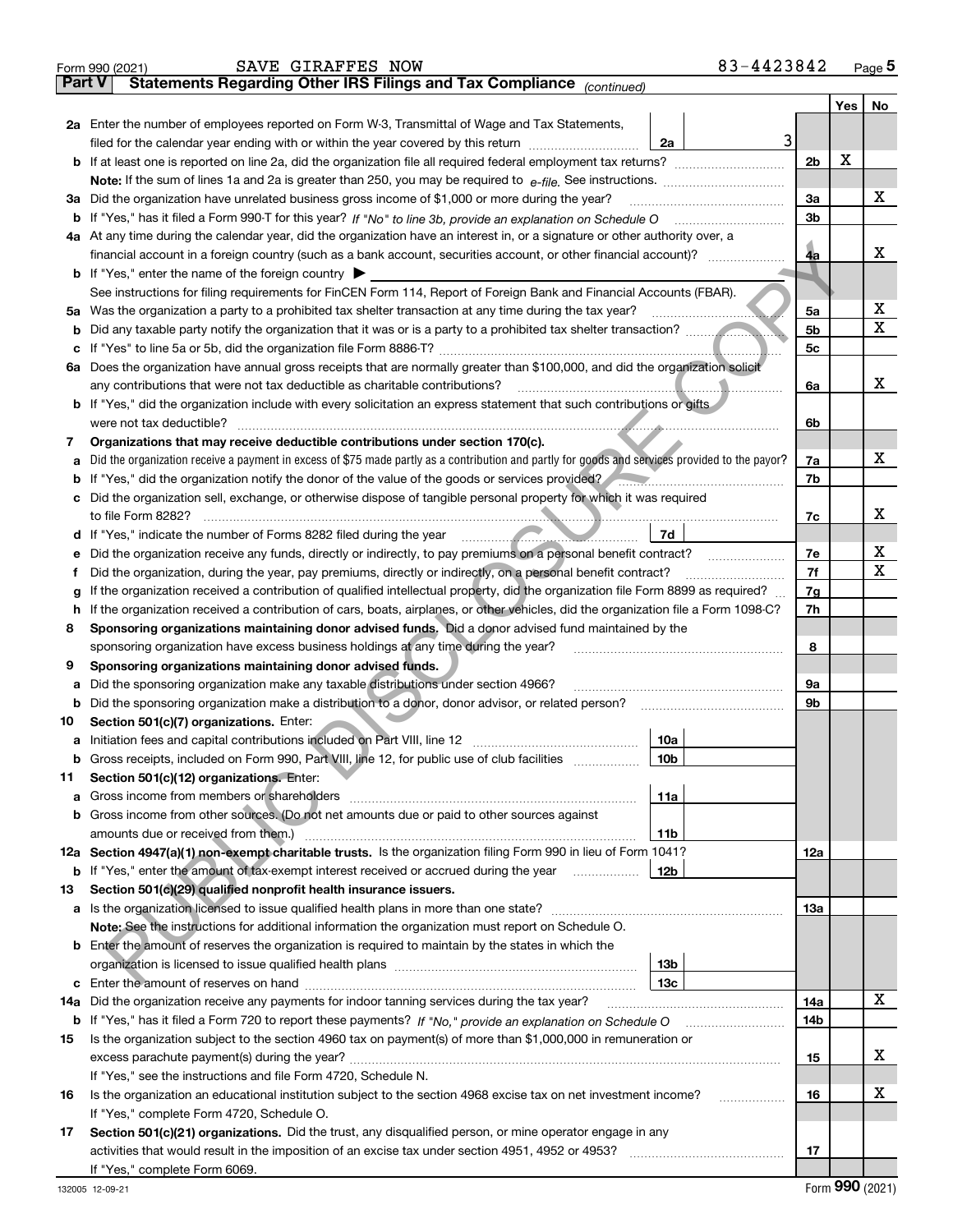|    | SAVE GIRAFFES NOW<br>Form 990 (2021)                                                                                                                                                                                           |    | 83-4423842 |                 |                         | <u>Page</u> 6           |
|----|--------------------------------------------------------------------------------------------------------------------------------------------------------------------------------------------------------------------------------|----|------------|-----------------|-------------------------|-------------------------|
|    | Part VI<br>Governance, Management, and Disclosure. For each "Yes" response to lines 2 through 7b below, and for a "No" response                                                                                                |    |            |                 |                         |                         |
|    | to line 8a, 8b, or 10b below, describe the circumstances, processes, or changes on Schedule O. See instructions.                                                                                                               |    |            |                 |                         |                         |
|    |                                                                                                                                                                                                                                |    |            |                 |                         | $\overline{\mathbf{x}}$ |
|    | <b>Section A. Governing Body and Management</b>                                                                                                                                                                                |    |            |                 |                         |                         |
|    |                                                                                                                                                                                                                                |    |            |                 | Yes                     | No                      |
|    | <b>1a</b> Enter the number of voting members of the governing body at the end of the tax year<br>.                                                                                                                             | 1a | 3          |                 |                         |                         |
|    | If there are material differences in voting rights among members of the governing body, or if the governing                                                                                                                    |    |            |                 |                         |                         |
|    | body delegated broad authority to an executive committee or similar committee, explain on Schedule O.                                                                                                                          |    |            |                 |                         |                         |
| b  | Enter the number of voting members included on line 1a, above, who are independent                                                                                                                                             | 1b | 1          |                 |                         |                         |
| 2  | Did any officer, director, trustee, or key employee have a family relationship or a business relationship with any other                                                                                                       |    |            |                 |                         |                         |
|    | officer, director, trustee, or key employee?                                                                                                                                                                                   |    |            | 2               | х                       |                         |
| 3  | Did the organization delegate control over management duties customarily performed by or under the direct supervision                                                                                                          |    |            |                 |                         |                         |
|    | of officers, directors, trustees, or key employees to a management company or other person?                                                                                                                                    |    |            | 3               |                         | х                       |
| 4  | Did the organization make any significant changes to its governing documents since the prior Form 990 was filed?                                                                                                               |    |            | 4               |                         | $\mathbf X$             |
| 5  |                                                                                                                                                                                                                                |    |            | 5               |                         | X                       |
| 6  | Did the organization have members or stockholders?                                                                                                                                                                             |    |            | 6               |                         | X                       |
| 7a | Did the organization have members, stockholders, or other persons who had the power to elect or appoint one or                                                                                                                 |    |            |                 |                         |                         |
|    | more members of the governing body?                                                                                                                                                                                            |    |            | 7a              |                         | х                       |
|    | <b>b</b> Are any governance decisions of the organization reserved to (or subject to approval by) members, stockholders, or                                                                                                    |    |            |                 |                         |                         |
|    | persons other than the governing body?                                                                                                                                                                                         |    |            | 7b              |                         | х                       |
| 8  | Did the organization contemporaneously document the meetings held or written actions undertaken during the year by the following:                                                                                              |    |            |                 |                         |                         |
| a  | The governing body?                                                                                                                                                                                                            |    |            | 8а              | х                       |                         |
| b  |                                                                                                                                                                                                                                |    |            | 8b              | X                       |                         |
| 9  | Is there any officer, director, trustee, or key employee listed in Part VII, Section A, who cannot be reached at the                                                                                                           |    |            |                 |                         |                         |
|    |                                                                                                                                                                                                                                |    |            | 9               |                         | х                       |
|    | Section B. Policies (This Section B requests information about policies not required by the Internal Revenue Code.)                                                                                                            |    |            |                 |                         |                         |
|    |                                                                                                                                                                                                                                |    |            | 10a             | Yes                     | No<br>х                 |
|    | <b>10a</b> Did the organization have local chapters, branches, or affiliates?<br>b If "Yes," did the organization have written policies and procedures governing the activities of such chapters, affiliates,                  |    | .          |                 |                         |                         |
|    | and branches to ensure their operations are consistent with the organization's exempt purposes?                                                                                                                                |    |            | 10 <sub>b</sub> |                         |                         |
|    | 11a Has the organization provided a complete copy of this Form 990 to all members of its governing body before filing the form?                                                                                                |    |            | 11a             | X                       |                         |
| b  | Describe on Schedule O the process, if any, used by the organization to review this Form 990.                                                                                                                                  |    |            |                 |                         |                         |
|    |                                                                                                                                                                                                                                |    |            | 12a             | х                       |                         |
| b  |                                                                                                                                                                                                                                |    |            | 12 <sub>b</sub> | X                       |                         |
|    | c Did the organization regularly and consistently monitor and enforce compliance with the policy? If "Yes." describe                                                                                                           |    |            |                 |                         |                         |
|    |                                                                                                                                                                                                                                |    |            | 12c             | х                       |                         |
|    |                                                                                                                                                                                                                                |    |            | 13              | $\overline{\textbf{X}}$ |                         |
| 14 | Did the organization have a written document retention and destruction policy?                                                                                                                                                 |    |            | 14              | X                       |                         |
| 15 | Did the process for determining compensation of the following persons include a review and approval by independent                                                                                                             |    |            |                 |                         |                         |
|    | persons, comparability data, and contemporaneous substantiation of the deliberation and decision?                                                                                                                              |    |            |                 |                         |                         |
|    | a The organization's CEO, Executive Director, or top management official manufactured content content of the organization's CEO, Executive Director, or top management official manufactured content of the state of the state |    |            | 15a             | х                       |                         |
|    |                                                                                                                                                                                                                                |    |            | 15 <sub>b</sub> | x                       |                         |
|    | If "Yes" to line 15a or 15b, describe the process on Schedule O. See instructions.                                                                                                                                             |    |            |                 |                         |                         |
|    | 16a Did the organization invest in, contribute assets to, or participate in a joint venture or similar arrangement with a                                                                                                      |    |            |                 |                         |                         |
|    | taxable entity during the year?                                                                                                                                                                                                |    |            | 16a             |                         | х                       |
|    | b If "Yes," did the organization follow a written policy or procedure requiring the organization to evaluate its participation                                                                                                 |    |            |                 |                         |                         |
|    | in joint venture arrangements under applicable federal tax law, and take steps to safeguard the organization's                                                                                                                 |    |            |                 |                         |                         |
|    |                                                                                                                                                                                                                                |    |            | 16b             |                         |                         |
|    | <b>Section C. Disclosure</b>                                                                                                                                                                                                   |    |            |                 |                         |                         |
| 17 | NONE<br>List the states with which a copy of this Form 990 is required to be filed $\blacktriangleright$                                                                                                                       |    |            |                 |                         |                         |
| 18 | Section 6104 requires an organization to make its Forms 1023 (1024 or 1024-A, if applicable), 990, and 990-T (section 501(c)(3)s only) available                                                                               |    |            |                 |                         |                         |
|    | for public inspection. Indicate how you made these available. Check all that apply.                                                                                                                                            |    |            |                 |                         |                         |
|    | $X$ Own website<br>Another's website<br>Upon request<br>Other (explain on Schedule O)                                                                                                                                          |    |            |                 |                         |                         |
| 19 | Describe on Schedule O whether (and if so, how) the organization made its governing documents, conflict of interest policy, and financial                                                                                      |    |            |                 |                         |                         |
|    | statements available to the public during the tax year.                                                                                                                                                                        |    |            |                 |                         |                         |
| 20 | State the name, address, and telephone number of the person who possesses the organization's books and records                                                                                                                 |    |            |                 |                         |                         |
|    | RICHARD MYERS - 214-760-6000                                                                                                                                                                                                   |    |            |                 |                         |                         |
|    | 75220<br>5333 NORTH DENTWOOD DRIVE, DALLAS,<br>TХ                                                                                                                                                                              |    |            |                 |                         |                         |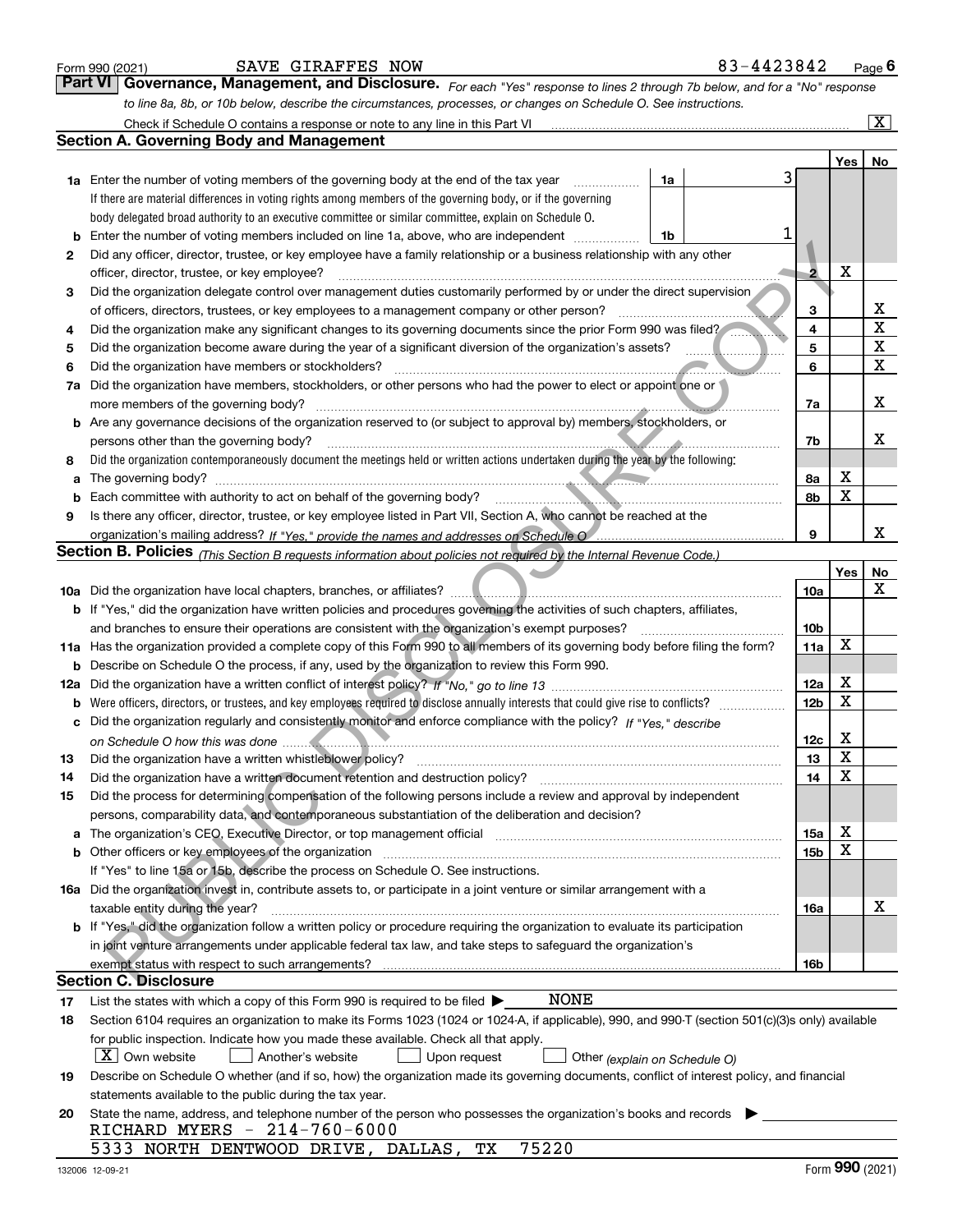| Enter -0- in columns (D), (E), and (F) if no compensation was paid.                                                                                                                                                                                                                                                       |                          |                                |                       |                         |              |                                   |        |                                 |                              |                             |
|---------------------------------------------------------------------------------------------------------------------------------------------------------------------------------------------------------------------------------------------------------------------------------------------------------------------------|--------------------------|--------------------------------|-----------------------|-------------------------|--------------|-----------------------------------|--------|---------------------------------|------------------------------|-----------------------------|
| • List all of the organization's current key employees, if any. See the instructions for definition of "key employee."                                                                                                                                                                                                    |                          |                                |                       |                         |              |                                   |        |                                 |                              |                             |
| · List the organization's five current highest compensated employees (other than an officer, director, trustee, or key employee) who received report-<br>able compensation (box 5 of Form W-2, Form 1099-MISC, and/or box 1 of Form 1099-NEC) of more than \$100,000 from the organization and any related organizations. |                          |                                |                       |                         |              |                                   |        |                                 |                              |                             |
| • List all of the organization's former officers, key employees, and highest compensated employees who received more than \$100,000 of<br>reportable compensation from the organization and any related organizations.                                                                                                    |                          |                                |                       |                         |              |                                   |        |                                 |                              |                             |
| • List all of the organization's former directors or trustees that received, in the capacity as a former director or trustee of the organization,<br>more than \$10,000 of reportable compensation from the organization and any related organizations.                                                                   |                          |                                |                       |                         |              |                                   |        |                                 |                              |                             |
| See the instructions for the order in which to list the persons above.                                                                                                                                                                                                                                                    |                          |                                |                       |                         |              |                                   |        |                                 |                              |                             |
| Check this box if neither the organization nor any related organization compensated any current officer, director, or trustee.                                                                                                                                                                                            |                          |                                |                       |                         |              |                                   |        |                                 |                              |                             |
| (A)                                                                                                                                                                                                                                                                                                                       | (B)                      |                                |                       | (C)                     |              |                                   |        | (D)                             |                              | (F)                         |
| Name and title                                                                                                                                                                                                                                                                                                            | Average                  |                                |                       | Position                |              | (do not check more than one       |        | Reportable                      | Reportable                   | Estimated                   |
|                                                                                                                                                                                                                                                                                                                           | hours per                |                                |                       |                         |              | box, unless person is both an     |        | compensation                    | compensation                 | amount of                   |
|                                                                                                                                                                                                                                                                                                                           | week                     |                                |                       |                         |              | officer and a director/trustee)   |        | from                            | from related                 | other                       |
|                                                                                                                                                                                                                                                                                                                           | (list any                |                                |                       |                         |              |                                   |        | the                             | organizations                | compensation                |
|                                                                                                                                                                                                                                                                                                                           | hours for                |                                |                       |                         |              |                                   |        | organization<br>(W-2/1099-MISC/ | (W-2/1099-MISC/<br>1099-NEC) | from the                    |
|                                                                                                                                                                                                                                                                                                                           | related<br>organizations |                                |                       |                         |              |                                   |        | 1099-NEC)                       |                              | organization<br>and related |
|                                                                                                                                                                                                                                                                                                                           | below                    |                                |                       |                         |              |                                   |        |                                 |                              | organizations               |
|                                                                                                                                                                                                                                                                                                                           | line)                    | Individual trustee or director | Institutional trustee | Officer                 | Key employee | Highest compensated<br>  employee | Former |                                 |                              |                             |
| (1) DAVID O'CONNOR                                                                                                                                                                                                                                                                                                        | 40.00                    |                                |                       |                         |              |                                   |        |                                 |                              |                             |
| PRESIDENT/EXECUTIVE DIRECT                                                                                                                                                                                                                                                                                                |                          |                                |                       | $\overline{\textbf{X}}$ |              |                                   |        | 68,907.                         | 0.                           | 1,400.                      |
| (2) SUSAN G. M. MYERS                                                                                                                                                                                                                                                                                                     | 40.00                    |                                |                       |                         |              |                                   |        |                                 |                              |                             |
| FOUNDER/CEO/DIRECTOR                                                                                                                                                                                                                                                                                                      |                          | X                              |                       | $\mathbf X$             |              |                                   |        | 0.                              | 0.                           | 0.                          |
| (3) RICHARD A. MYERS                                                                                                                                                                                                                                                                                                      | 20.00                    |                                |                       |                         |              |                                   |        |                                 |                              |                             |
| TREASURER/DIRECTOR                                                                                                                                                                                                                                                                                                        |                          | $\overline{\text{X}}$          |                       | X                       |              |                                   |        | 0.                              | 0.                           | 0.                          |
| (4) MARY ELLEN ZELLERBACK                                                                                                                                                                                                                                                                                                 | 10.00                    |                                |                       |                         |              |                                   |        |                                 |                              |                             |
| BOARD PRESIDENT/DIRECTOR                                                                                                                                                                                                                                                                                                  |                          | $\mathbf X$                    |                       | X                       |              |                                   |        | 0.                              | 0.                           | 0.                          |
|                                                                                                                                                                                                                                                                                                                           |                          |                                |                       |                         |              |                                   |        |                                 |                              |                             |
|                                                                                                                                                                                                                                                                                                                           |                          |                                |                       |                         |              |                                   |        |                                 |                              |                             |
|                                                                                                                                                                                                                                                                                                                           |                          |                                |                       |                         |              |                                   |        |                                 |                              |                             |
|                                                                                                                                                                                                                                                                                                                           |                          |                                |                       |                         |              |                                   |        |                                 |                              |                             |
|                                                                                                                                                                                                                                                                                                                           |                          |                                |                       |                         |              |                                   |        |                                 |                              |                             |
|                                                                                                                                                                                                                                                                                                                           |                          |                                |                       |                         |              |                                   |        |                                 |                              |                             |
|                                                                                                                                                                                                                                                                                                                           |                          |                                |                       |                         |              |                                   |        |                                 |                              |                             |
|                                                                                                                                                                                                                                                                                                                           |                          |                                |                       |                         |              |                                   |        |                                 |                              |                             |
|                                                                                                                                                                                                                                                                                                                           |                          |                                |                       |                         |              |                                   |        |                                 |                              |                             |
|                                                                                                                                                                                                                                                                                                                           |                          |                                |                       |                         |              |                                   |        |                                 |                              |                             |
|                                                                                                                                                                                                                                                                                                                           |                          |                                |                       |                         |              |                                   |        |                                 |                              |                             |
|                                                                                                                                                                                                                                                                                                                           |                          |                                |                       |                         |              |                                   |        |                                 |                              |                             |
|                                                                                                                                                                                                                                                                                                                           |                          |                                |                       |                         |              |                                   |        |                                 |                              |                             |
|                                                                                                                                                                                                                                                                                                                           |                          |                                |                       |                         |              |                                   |        |                                 |                              |                             |
|                                                                                                                                                                                                                                                                                                                           |                          |                                |                       |                         |              |                                   |        |                                 |                              |                             |
|                                                                                                                                                                                                                                                                                                                           |                          |                                |                       |                         |              |                                   |        |                                 |                              |                             |
|                                                                                                                                                                                                                                                                                                                           |                          |                                |                       |                         |              |                                   |        |                                 |                              |                             |
|                                                                                                                                                                                                                                                                                                                           |                          |                                |                       |                         |              |                                   |        |                                 |                              |                             |
|                                                                                                                                                                                                                                                                                                                           |                          |                                |                       |                         |              |                                   |        |                                 |                              | Form 990 (2021)             |
| 132007 12-09-21                                                                                                                                                                                                                                                                                                           |                          |                                |                       |                         |              |                                   |        |                                 |                              |                             |

# Check if Schedule O contains a response or note to any line in this Part VII

**Section A. Officers, Directors, Trustees, Key Employees, and Highest Compensated Employees**

**1a**  Complete this table for all persons required to be listed. Report compensation for the calendar year ending with or within the organization's tax year. **•** List all of the organization's current officers, directors, trustees (whether individuals or organizations), regardless of amount of compensation.

 $\mathcal{L}^{\text{max}}$ 

| SAVE<br>GIRAFF |
|----------------|
|----------------|

**Employees, and Independent Contractors**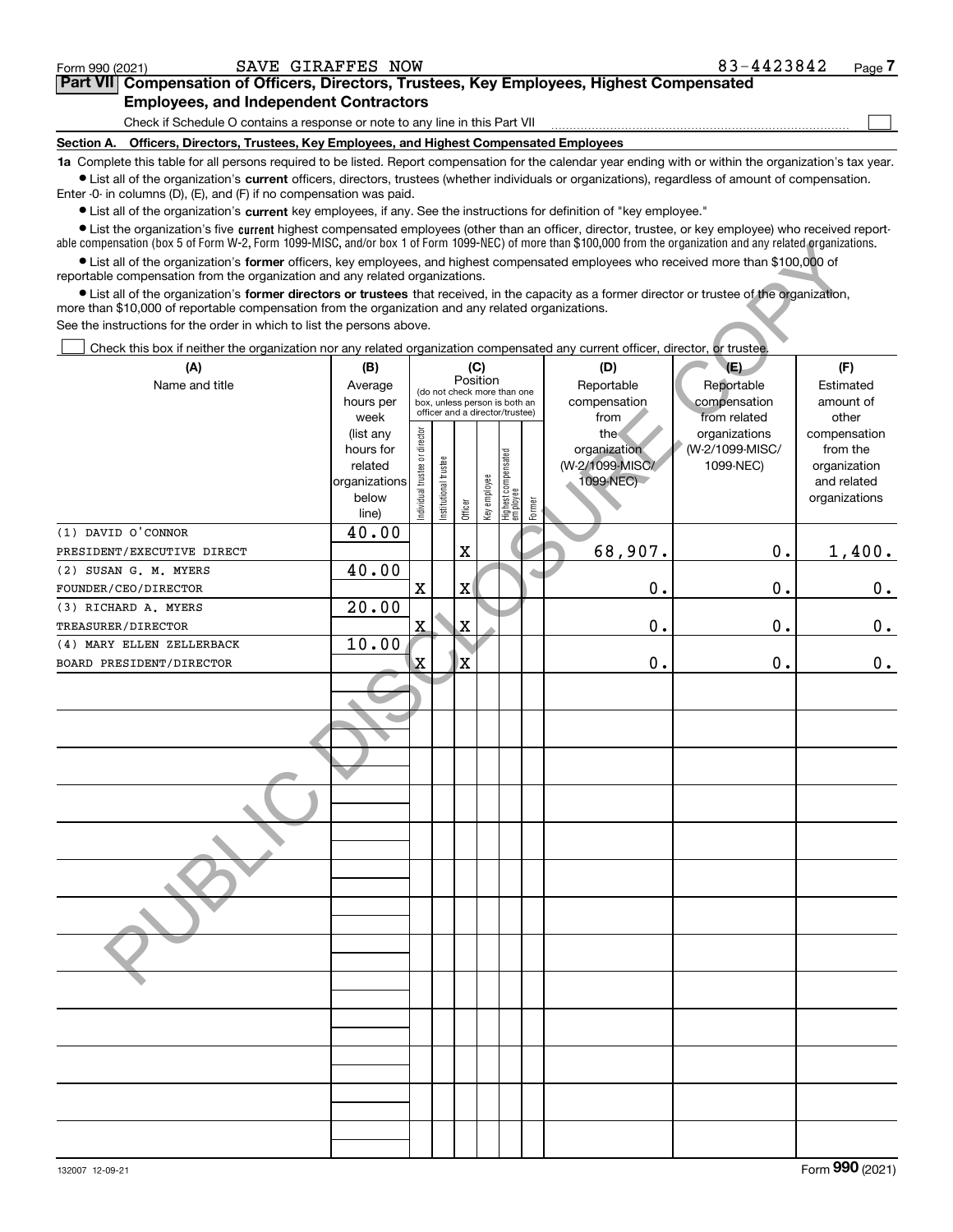| SAVE GIRAFFES NOW<br>Form 990 (2021)                                                                                                                                     |                          |                                |                       |         |                 |                                                                  |        |                                | 83-4423842                   |                             |                             |                    | Page 8 |
|--------------------------------------------------------------------------------------------------------------------------------------------------------------------------|--------------------------|--------------------------------|-----------------------|---------|-----------------|------------------------------------------------------------------|--------|--------------------------------|------------------------------|-----------------------------|-----------------------------|--------------------|--------|
| <b>Part VII</b><br>Section A. Officers, Directors, Trustees, Key Employees, and Highest Compensated Employees (continued)                                                |                          |                                |                       |         |                 |                                                                  |        |                                |                              |                             |                             |                    |        |
| (A)                                                                                                                                                                      | (B)                      |                                |                       |         | (C)<br>Position |                                                                  |        | (D)<br>(E)                     |                              |                             |                             | (F)                |        |
| Name and title                                                                                                                                                           | Average<br>hours per     |                                |                       |         |                 | (do not check more than one                                      |        | Reportable                     | Reportable                   |                             |                             | Estimated          |        |
|                                                                                                                                                                          | week                     |                                |                       |         |                 | box, unless person is both an<br>officer and a director/trustee) |        | compensation<br>from           | compensation<br>from related |                             |                             | amount of<br>other |        |
|                                                                                                                                                                          | (list any                |                                |                       |         |                 |                                                                  |        | the                            | organizations                |                             | compensation                |                    |        |
|                                                                                                                                                                          | hours for                |                                |                       |         |                 |                                                                  |        | organization                   | (W-2/1099-MISC/              |                             |                             | from the           |        |
|                                                                                                                                                                          | related<br>organizations |                                |                       |         |                 |                                                                  |        | (W-2/1099-MISC/                | 1099-NEC)                    |                             | organization                |                    |        |
|                                                                                                                                                                          | below                    |                                |                       |         |                 |                                                                  |        | 1099-NEC)                      |                              |                             | organizations               | and related        |        |
|                                                                                                                                                                          | line)                    | Individual trustee or director | Institutional trustee | Officer | key employee    | Highest compensated<br>  employee                                | Former |                                |                              |                             |                             |                    |        |
|                                                                                                                                                                          |                          |                                |                       |         |                 |                                                                  |        |                                |                              |                             |                             |                    |        |
|                                                                                                                                                                          |                          |                                |                       |         |                 |                                                                  |        |                                |                              |                             |                             |                    |        |
|                                                                                                                                                                          |                          |                                |                       |         |                 |                                                                  |        |                                |                              |                             |                             |                    |        |
|                                                                                                                                                                          |                          |                                |                       |         |                 |                                                                  |        |                                |                              |                             |                             |                    |        |
|                                                                                                                                                                          |                          |                                |                       |         |                 |                                                                  |        |                                |                              |                             |                             |                    |        |
|                                                                                                                                                                          |                          |                                |                       |         |                 |                                                                  |        |                                |                              |                             |                             |                    |        |
|                                                                                                                                                                          |                          |                                |                       |         |                 |                                                                  |        |                                |                              |                             |                             |                    |        |
|                                                                                                                                                                          |                          |                                |                       |         |                 |                                                                  |        |                                |                              |                             |                             |                    |        |
|                                                                                                                                                                          |                          |                                |                       |         |                 |                                                                  |        |                                |                              |                             |                             |                    |        |
|                                                                                                                                                                          |                          |                                |                       |         |                 |                                                                  |        |                                |                              |                             |                             |                    |        |
|                                                                                                                                                                          |                          |                                |                       |         |                 |                                                                  |        |                                |                              |                             |                             |                    |        |
| 1b Subtotal                                                                                                                                                              |                          |                                |                       |         |                 |                                                                  |        | 68,907.<br>0.                  |                              | 0.<br>$\overline{0}$ .      |                             |                    | 1,400. |
| c Total from continuation sheets to Part VII, Section A                                                                                                                  |                          |                                |                       |         |                 |                                                                  |        | 68,907.                        |                              | $\overline{\mathfrak{0}}$ . |                             | 1,400.             | 0.     |
| Total number of individuals (including but not limited to those listed above) who received more than \$100,000 of reportable<br>2                                        |                          |                                |                       |         |                 |                                                                  |        |                                |                              |                             |                             |                    |        |
| compensation from the organization $\blacktriangleright$                                                                                                                 |                          |                                |                       |         |                 |                                                                  |        |                                |                              |                             |                             |                    | 0      |
|                                                                                                                                                                          |                          |                                |                       |         |                 |                                                                  |        |                                |                              |                             |                             | Yes                | No     |
| Did the organization list any former officer, director, trustee, key employee, or highest compensated employee on<br>з                                                   |                          |                                |                       |         |                 |                                                                  |        |                                |                              |                             |                             |                    |        |
| line 1a? If "Yes," complete Schedule J for such individual                                                                                                               |                          |                                |                       |         |                 |                                                                  |        |                                |                              |                             | 3                           |                    | х      |
| For any individual listed on line 1a, is the sum of reportable compensation and other compensation from the organization<br>4                                            |                          |                                |                       |         |                 |                                                                  |        |                                |                              |                             |                             |                    |        |
|                                                                                                                                                                          |                          |                                |                       |         |                 |                                                                  |        |                                |                              |                             | 4                           |                    | х      |
| Did any person listed on line 1a receive or accrue compensation from any unrelated organization or individual for services<br>5                                          |                          |                                |                       |         |                 |                                                                  |        |                                |                              |                             | 5                           |                    | X      |
| <b>Section B. Independent Contractors</b>                                                                                                                                |                          |                                |                       |         |                 |                                                                  |        |                                |                              |                             |                             |                    |        |
| Complete this table for your five highest compensated independent contractors that received more than \$100,000 of compensation from<br>1                                |                          |                                |                       |         |                 |                                                                  |        |                                |                              |                             |                             |                    |        |
| the organization. Report compensation for the calendar year ending with or within the organization's tax year.                                                           |                          |                                |                       |         |                 |                                                                  |        |                                |                              |                             |                             |                    |        |
| (A)<br>Name and business address                                                                                                                                         |                          |                                | <b>NONE</b>           |         |                 |                                                                  |        | (B)<br>Description of services |                              |                             | (C)<br>Compensation         |                    |        |
|                                                                                                                                                                          |                          |                                |                       |         |                 |                                                                  |        |                                |                              |                             |                             |                    |        |
|                                                                                                                                                                          |                          |                                |                       |         |                 |                                                                  |        |                                |                              |                             |                             |                    |        |
|                                                                                                                                                                          |                          |                                |                       |         |                 |                                                                  |        |                                |                              |                             |                             |                    |        |
|                                                                                                                                                                          |                          |                                |                       |         |                 |                                                                  |        |                                |                              |                             |                             |                    |        |
|                                                                                                                                                                          |                          |                                |                       |         |                 |                                                                  |        |                                |                              |                             |                             |                    |        |
|                                                                                                                                                                          |                          |                                |                       |         |                 |                                                                  |        |                                |                              |                             |                             |                    |        |
| Total number of independent contractors (including but not limited to those listed above) who received more than<br>2<br>\$100,000 of compensation from the organization |                          |                                |                       |         | U               |                                                                  |        |                                |                              |                             |                             |                    |        |
|                                                                                                                                                                          |                          |                                |                       |         |                 |                                                                  |        |                                |                              |                             | $F_{\text{arm}}$ 990 (2021) |                    |        |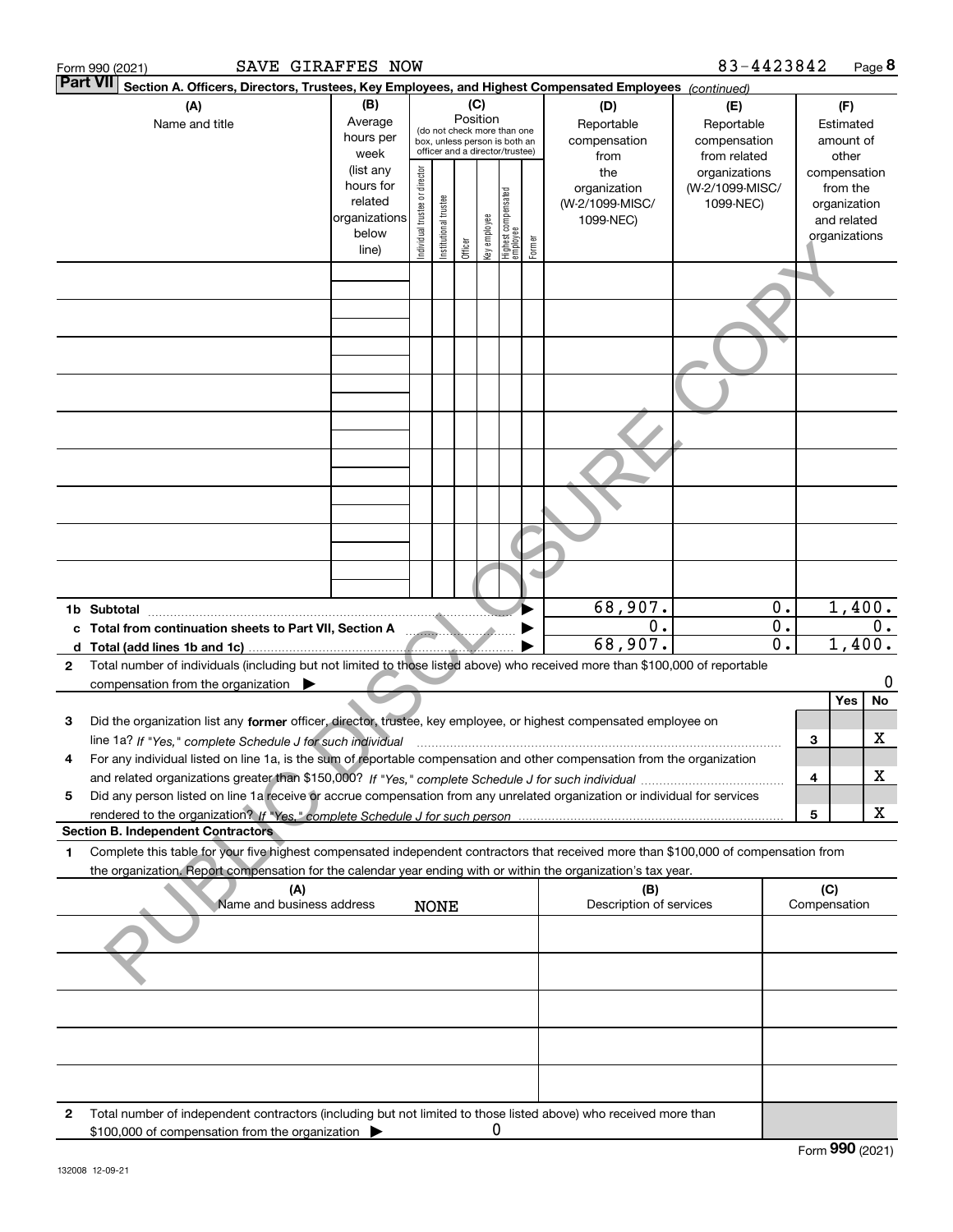|                                                           |                 |        | Form 990 (2021)                                                                 |          | SAVE GIRAFFES NOW |                 |                      |                      |                                                                                                                                                                                                                | 83-4423842                            | Page 9                                                          |
|-----------------------------------------------------------|-----------------|--------|---------------------------------------------------------------------------------|----------|-------------------|-----------------|----------------------|----------------------|----------------------------------------------------------------------------------------------------------------------------------------------------------------------------------------------------------------|---------------------------------------|-----------------------------------------------------------------|
| <b>Part VIII</b>                                          |                 |        | <b>Statement of Revenue</b>                                                     |          |                   |                 |                      |                      |                                                                                                                                                                                                                |                                       |                                                                 |
|                                                           |                 |        | Check if Schedule O contains a response or note to any line in this Part VIII   |          |                   |                 |                      |                      | $\begin{array}{c c c c c c} \hline \textbf{1} & \textbf{1} & \textbf{1} & \textbf{1} & \textbf{1} \\ \hline \textbf{1} & \textbf{1} & \textbf{1} & \textbf{1} & \textbf{1} & \textbf{1} \\ \hline \end{array}$ |                                       |                                                                 |
|                                                           |                 |        |                                                                                 |          |                   |                 |                      | (A)<br>Total revenue | Related or exempt<br>function revenue                                                                                                                                                                          | Unrelated<br><b>Ibusiness revenue</b> | (D)<br>Revenue excluded<br>from tax under<br>sections 512 - 514 |
|                                                           |                 |        | 1 a Federated campaigns                                                         |          | 1a                |                 |                      |                      |                                                                                                                                                                                                                |                                       |                                                                 |
|                                                           |                 | b      | Membership dues<br>$\ldots \ldots \ldots \ldots \ldots$                         |          | 1 <sub>b</sub>    |                 |                      |                      |                                                                                                                                                                                                                |                                       |                                                                 |
|                                                           |                 | с      | Fundraising events                                                              |          | 1 <sub>c</sub>    |                 |                      |                      |                                                                                                                                                                                                                |                                       |                                                                 |
| Contributions, Gifts, Grants<br>and Other Similar Amounts |                 | d      | Related organizations                                                           |          | 1 <sub>d</sub>    |                 |                      |                      |                                                                                                                                                                                                                |                                       |                                                                 |
|                                                           |                 | е      | Government grants (contributions)                                               |          | 1e                |                 |                      |                      |                                                                                                                                                                                                                |                                       |                                                                 |
|                                                           |                 | f      | All other contributions, gifts, grants, and                                     |          |                   |                 |                      |                      |                                                                                                                                                                                                                |                                       |                                                                 |
|                                                           |                 |        | similar amounts not included above                                              |          | 1f                |                 | 797,231.             |                      |                                                                                                                                                                                                                |                                       |                                                                 |
|                                                           |                 | g      | Noncash contributions included in lines 1a-1f                                   |          | 1g                |                 | $\overline{500}$ .   |                      |                                                                                                                                                                                                                |                                       |                                                                 |
|                                                           |                 |        |                                                                                 |          |                   |                 |                      | 797,231.             |                                                                                                                                                                                                                |                                       |                                                                 |
|                                                           |                 |        |                                                                                 |          |                   |                 | <b>Business Code</b> |                      |                                                                                                                                                                                                                |                                       |                                                                 |
| Program Service<br>Revenue                                |                 | 2 a    | <u> 1989 - Johann Barn, fransk politik amerikansk politik (</u>                 |          |                   |                 |                      |                      |                                                                                                                                                                                                                |                                       |                                                                 |
|                                                           |                 | b      | <u> 1989 - Johann Barn, fransk politik amerikansk politik (</u>                 |          |                   |                 |                      |                      |                                                                                                                                                                                                                |                                       |                                                                 |
|                                                           |                 | c<br>d | <u> 1989 - Johann Barn, amerikansk politiker (d. 1989)</u>                      |          |                   |                 |                      |                      |                                                                                                                                                                                                                |                                       |                                                                 |
|                                                           |                 | е      | <u> 1989 - Johann Stein, mars an de Frankryk († 1958)</u>                       |          |                   |                 |                      |                      |                                                                                                                                                                                                                |                                       |                                                                 |
|                                                           |                 | f      | All other program service revenue                                               |          |                   |                 |                      |                      |                                                                                                                                                                                                                |                                       |                                                                 |
|                                                           |                 | a      |                                                                                 |          |                   |                 |                      |                      |                                                                                                                                                                                                                |                                       |                                                                 |
|                                                           | 3               |        | Investment income (including dividends, interest, and                           |          |                   |                 |                      |                      |                                                                                                                                                                                                                |                                       |                                                                 |
|                                                           |                 |        |                                                                                 |          |                   |                 |                      |                      |                                                                                                                                                                                                                |                                       |                                                                 |
|                                                           | 4               |        | Income from investment of tax-exempt bond proceeds                              |          |                   |                 |                      |                      |                                                                                                                                                                                                                |                                       |                                                                 |
|                                                           | 5               |        |                                                                                 |          |                   |                 |                      |                      |                                                                                                                                                                                                                |                                       |                                                                 |
|                                                           |                 |        |                                                                                 |          | (i) Real          |                 | (ii) Personal        |                      |                                                                                                                                                                                                                |                                       |                                                                 |
|                                                           |                 | 6а     | Gross rents<br>$\frac{1}{2}$                                                    | 6а       |                   |                 |                      |                      |                                                                                                                                                                                                                |                                       |                                                                 |
|                                                           |                 | b      | Less: rental expenses                                                           | 6b       |                   |                 |                      |                      |                                                                                                                                                                                                                |                                       |                                                                 |
|                                                           |                 | c      | Rental income or (loss)                                                         | 6c       |                   |                 |                      |                      |                                                                                                                                                                                                                |                                       |                                                                 |
|                                                           |                 |        | d Net rental income or (loss)                                                   |          |                   |                 |                      |                      |                                                                                                                                                                                                                |                                       |                                                                 |
|                                                           |                 |        | 7 a Gross amount from sales of                                                  |          | (i) Securities    |                 | (ii) Other           |                      |                                                                                                                                                                                                                |                                       |                                                                 |
|                                                           |                 |        | assets other than inventory                                                     | 7a       |                   |                 |                      |                      |                                                                                                                                                                                                                |                                       |                                                                 |
|                                                           |                 |        | <b>b</b> Less: cost or other basis                                              |          |                   |                 |                      |                      |                                                                                                                                                                                                                |                                       |                                                                 |
| evenue                                                    |                 |        | and sales expenses<br>c Gain or (loss)                                          | 7b<br>7c |                   |                 |                      |                      |                                                                                                                                                                                                                |                                       |                                                                 |
|                                                           |                 |        |                                                                                 |          |                   |                 |                      |                      |                                                                                                                                                                                                                |                                       |                                                                 |
| Œ                                                         |                 |        | 8 a Gross income from fundraising events (not                                   |          |                   |                 |                      |                      |                                                                                                                                                                                                                |                                       |                                                                 |
| Other                                                     |                 |        |                                                                                 |          |                   |                 |                      |                      |                                                                                                                                                                                                                |                                       |                                                                 |
|                                                           |                 |        | contributions reported on line 1c). See                                         |          |                   |                 |                      |                      |                                                                                                                                                                                                                |                                       |                                                                 |
|                                                           |                 |        | Part IV, line 18                                                                |          |                   | 8a              |                      |                      |                                                                                                                                                                                                                |                                       |                                                                 |
|                                                           |                 |        |                                                                                 |          |                   | 8b              |                      |                      |                                                                                                                                                                                                                |                                       |                                                                 |
|                                                           |                 |        | c Net income or (loss) from fundraising events                                  |          |                   |                 |                      |                      |                                                                                                                                                                                                                |                                       |                                                                 |
|                                                           |                 |        | 9 a Gross income from gaming activities. See                                    |          |                   |                 |                      |                      |                                                                                                                                                                                                                |                                       |                                                                 |
|                                                           |                 |        | Part IV, line 19                                                                |          |                   | 9a              |                      |                      |                                                                                                                                                                                                                |                                       |                                                                 |
|                                                           |                 |        |                                                                                 |          |                   | 9b              |                      |                      |                                                                                                                                                                                                                |                                       |                                                                 |
|                                                           |                 |        |                                                                                 |          |                   |                 |                      |                      |                                                                                                                                                                                                                |                                       |                                                                 |
|                                                           |                 |        | 10 a Gross sales of inventory, less returns                                     |          |                   |                 |                      |                      |                                                                                                                                                                                                                |                                       |                                                                 |
|                                                           |                 |        |                                                                                 |          |                   | 10a             |                      |                      |                                                                                                                                                                                                                |                                       |                                                                 |
|                                                           |                 |        | <b>b</b> Less: cost of goods sold                                               |          |                   | 10 <sub>b</sub> |                      |                      |                                                                                                                                                                                                                |                                       |                                                                 |
|                                                           |                 |        | c Net income or (loss) from sales of inventory                                  |          |                   |                 |                      |                      |                                                                                                                                                                                                                |                                       |                                                                 |
|                                                           |                 |        |                                                                                 |          |                   |                 | <b>Business Code</b> |                      |                                                                                                                                                                                                                |                                       |                                                                 |
|                                                           | 11a             |        | the contract of the contract of the contract of the contract of the contract of |          |                   |                 |                      |                      |                                                                                                                                                                                                                |                                       |                                                                 |
| Revenue                                                   |                 | b      | <u> 1989 - Johann Barn, mars et al. (b. 1989)</u>                               |          |                   |                 |                      |                      |                                                                                                                                                                                                                |                                       |                                                                 |
| Miscellaneous                                             |                 | с      | <u> 1989 - Johann Stein, fransk politik (d. 1989)</u>                           |          |                   |                 |                      |                      |                                                                                                                                                                                                                |                                       |                                                                 |
|                                                           |                 |        |                                                                                 |          |                   |                 |                      |                      |                                                                                                                                                                                                                |                                       |                                                                 |
|                                                           | 12 <sub>2</sub> |        |                                                                                 |          |                   |                 |                      | 797,231.             | 0.                                                                                                                                                                                                             | 0.                                    | $0$ .                                                           |
|                                                           |                 |        |                                                                                 |          |                   |                 |                      |                      |                                                                                                                                                                                                                |                                       |                                                                 |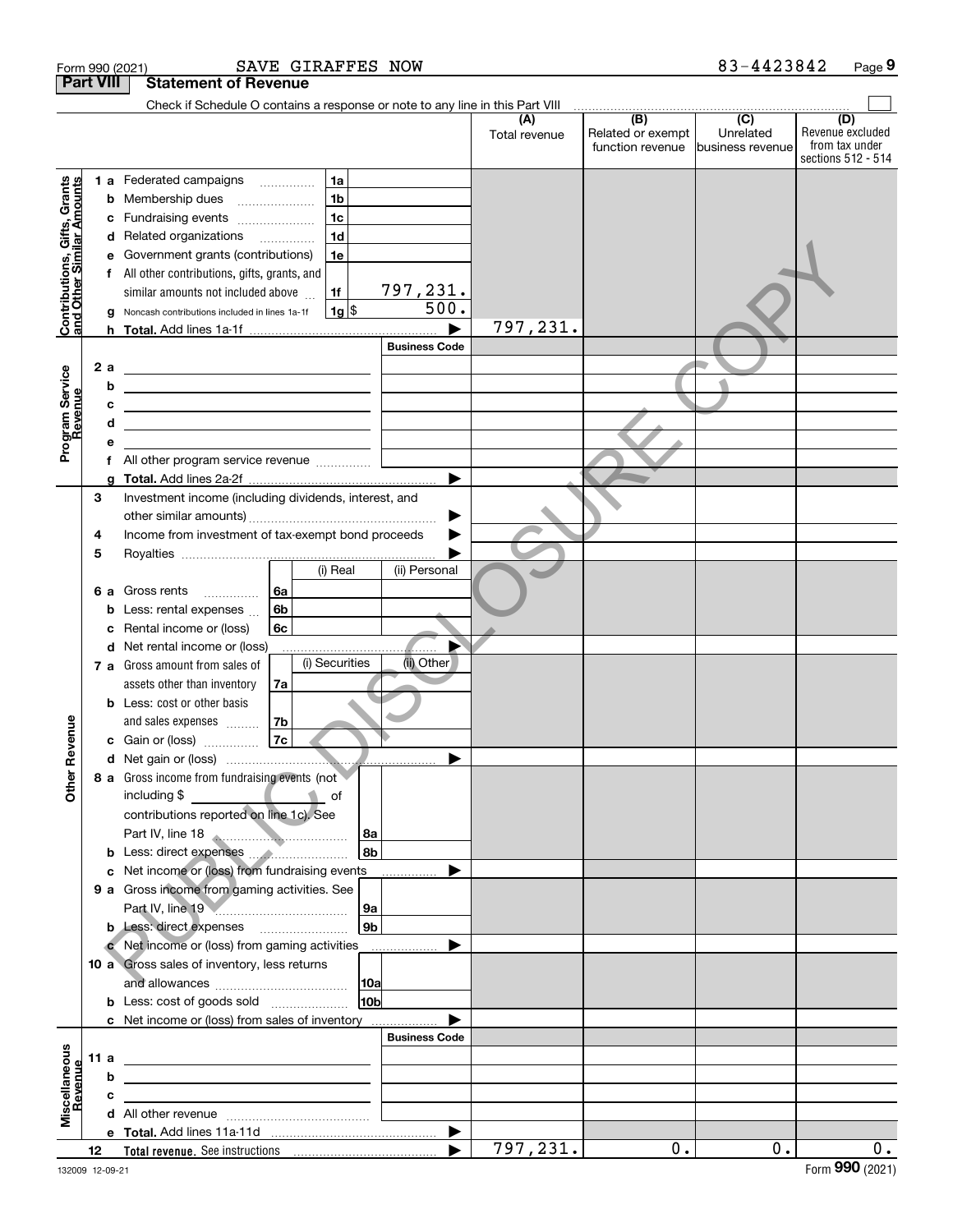*Section 501(c)(3) and 501(c)(4) organizations must complete all columns. All other organizations must complete column (A).*

|              | Check if Schedule O contains a response or note to any line in this Part IX.                                                                                                                                                                   |                |                                    |                                           |                                |
|--------------|------------------------------------------------------------------------------------------------------------------------------------------------------------------------------------------------------------------------------------------------|----------------|------------------------------------|-------------------------------------------|--------------------------------|
|              | Do not include amounts reported on lines 6b,<br>7b, 8b, 9b, and 10b of Part VIII.                                                                                                                                                              | Total expenses | (B)<br>Program service<br>expenses | (C)<br>Management and<br>general expenses | (D)<br>Fundraising<br>expenses |
| 1.           | Grants and other assistance to domestic organizations                                                                                                                                                                                          |                |                                    |                                           |                                |
|              | and domestic governments. See Part IV, line 21                                                                                                                                                                                                 | 64,435.        | 64,435.                            |                                           |                                |
| $\mathbf{2}$ | Grants and other assistance to domestic                                                                                                                                                                                                        |                |                                    |                                           |                                |
|              | individuals. See Part IV, line 22                                                                                                                                                                                                              |                |                                    |                                           |                                |
| 3            | Grants and other assistance to foreign                                                                                                                                                                                                         |                |                                    |                                           |                                |
|              | organizations, foreign governments, and foreign                                                                                                                                                                                                |                |                                    |                                           |                                |
|              | individuals. See Part IV, lines 15 and 16                                                                                                                                                                                                      | 154,476.       | 154,476.                           |                                           |                                |
| 4            | Benefits paid to or for members                                                                                                                                                                                                                |                |                                    |                                           |                                |
| 5            | Compensation of current officers, directors,                                                                                                                                                                                                   |                |                                    |                                           |                                |
|              | trustees, and key employees                                                                                                                                                                                                                    | 70,307.        | 70,307.                            |                                           |                                |
| 6            | Compensation not included above to disqualified                                                                                                                                                                                                |                |                                    |                                           |                                |
|              | persons (as defined under section 4958(f)(1)) and                                                                                                                                                                                              |                |                                    |                                           |                                |
|              | persons described in section 4958(c)(3)(B)                                                                                                                                                                                                     |                |                                    |                                           |                                |
| 7            |                                                                                                                                                                                                                                                | 39,804.        |                                    | 39,804.                                   |                                |
| 8            | Pension plan accruals and contributions (include                                                                                                                                                                                               |                |                                    |                                           |                                |
|              | section 401(k) and 403(b) employer contributions)                                                                                                                                                                                              | 7,121.         | 379.                               | 6,742.                                    |                                |
| 9            |                                                                                                                                                                                                                                                |                | 3,570.                             | 3,045.                                    |                                |
| 10           |                                                                                                                                                                                                                                                | 6,615.         |                                    |                                           |                                |
| 11           | Fees for services (nonemployees):                                                                                                                                                                                                              |                |                                    |                                           |                                |
| а            |                                                                                                                                                                                                                                                |                |                                    |                                           |                                |
| b            |                                                                                                                                                                                                                                                | 4,750.         |                                    | 4,750.                                    |                                |
| с            |                                                                                                                                                                                                                                                |                |                                    |                                           |                                |
| d            | Professional fundraising services. See Part IV, line 17                                                                                                                                                                                        |                |                                    |                                           |                                |
| е<br>f       | Investment management fees                                                                                                                                                                                                                     |                |                                    |                                           |                                |
| g            | Other. (If line 11g amount exceeds 10% of line 25,                                                                                                                                                                                             |                |                                    |                                           |                                |
|              | column (A), amount, list line 11g expenses on Sch O.)                                                                                                                                                                                          | 21,689.        |                                    | 15,389.                                   |                                |
| 12           |                                                                                                                                                                                                                                                | 86,564.        | $\frac{6,300}{86,564}$             |                                           |                                |
| 13           |                                                                                                                                                                                                                                                | 37,088.        | 7,775.                             | 29,313.                                   |                                |
| 14           |                                                                                                                                                                                                                                                | 7,234.         |                                    |                                           | 7,234.                         |
| 15           |                                                                                                                                                                                                                                                |                |                                    |                                           |                                |
| 16           |                                                                                                                                                                                                                                                |                |                                    |                                           |                                |
| 17           | <u> Estados de la componentación de la componentación de la componentación de la componentación de la componentación de la componentación de la componentación de la componentación de la componentación de la componentación de</u><br>Travel | 89,842.        | 89,842.                            |                                           |                                |
| 18           | Payments of travel or entertainment expenses                                                                                                                                                                                                   |                |                                    |                                           |                                |
|              | for any federal, state, or local public officials                                                                                                                                                                                              |                |                                    |                                           |                                |
| 19           | Conferences, conventions, and meetings                                                                                                                                                                                                         |                |                                    |                                           |                                |
| 20           | Interest                                                                                                                                                                                                                                       |                |                                    |                                           |                                |
| 21           | Payments to affiliates                                                                                                                                                                                                                         |                |                                    |                                           |                                |
| 22           | Depreciation, depletion, and amortization                                                                                                                                                                                                      |                |                                    |                                           |                                |
| 23           | Insurance                                                                                                                                                                                                                                      |                |                                    |                                           |                                |
| 24           | Other expenses. Itemize expenses not covered<br>above. (List miscellaneous expenses on line 24e. If                                                                                                                                            |                |                                    |                                           |                                |
|              | line 24e amount exceeds 10% of line 25, column (A),                                                                                                                                                                                            |                |                                    |                                           |                                |
|              | amount, list line 24e expenses on Schedule O.)                                                                                                                                                                                                 |                |                                    |                                           |                                |
| a            | PUBLIC EDUCATION & AWAR                                                                                                                                                                                                                        | 25,425.        | 25,425.                            |                                           |                                |
| b            | PROGRAM SUPPORT                                                                                                                                                                                                                                | 21,829.        | 21,829.                            |                                           |                                |
| C            | FUNDRAISING EXPENSES                                                                                                                                                                                                                           | 19,378.        |                                    |                                           | 19,378.                        |
| d            |                                                                                                                                                                                                                                                |                |                                    |                                           |                                |
| е            | All other expenses                                                                                                                                                                                                                             | 656,557.       | 530,902.                           | 99,043.                                   | 26,612.                        |
| 25<br>26     | Total functional expenses. Add lines 1 through 24e<br>Joint costs. Complete this line only if the organization                                                                                                                                 |                |                                    |                                           |                                |
|              | reported in column (B) joint costs from a combined                                                                                                                                                                                             |                |                                    |                                           |                                |
|              | educational campaign and fundraising solicitation.                                                                                                                                                                                             |                |                                    |                                           |                                |
|              | Check here $\blacktriangleright$  <br>if following SOP 98-2 (ASC 958-720)                                                                                                                                                                      |                |                                    |                                           |                                |

### 132010 12-09-21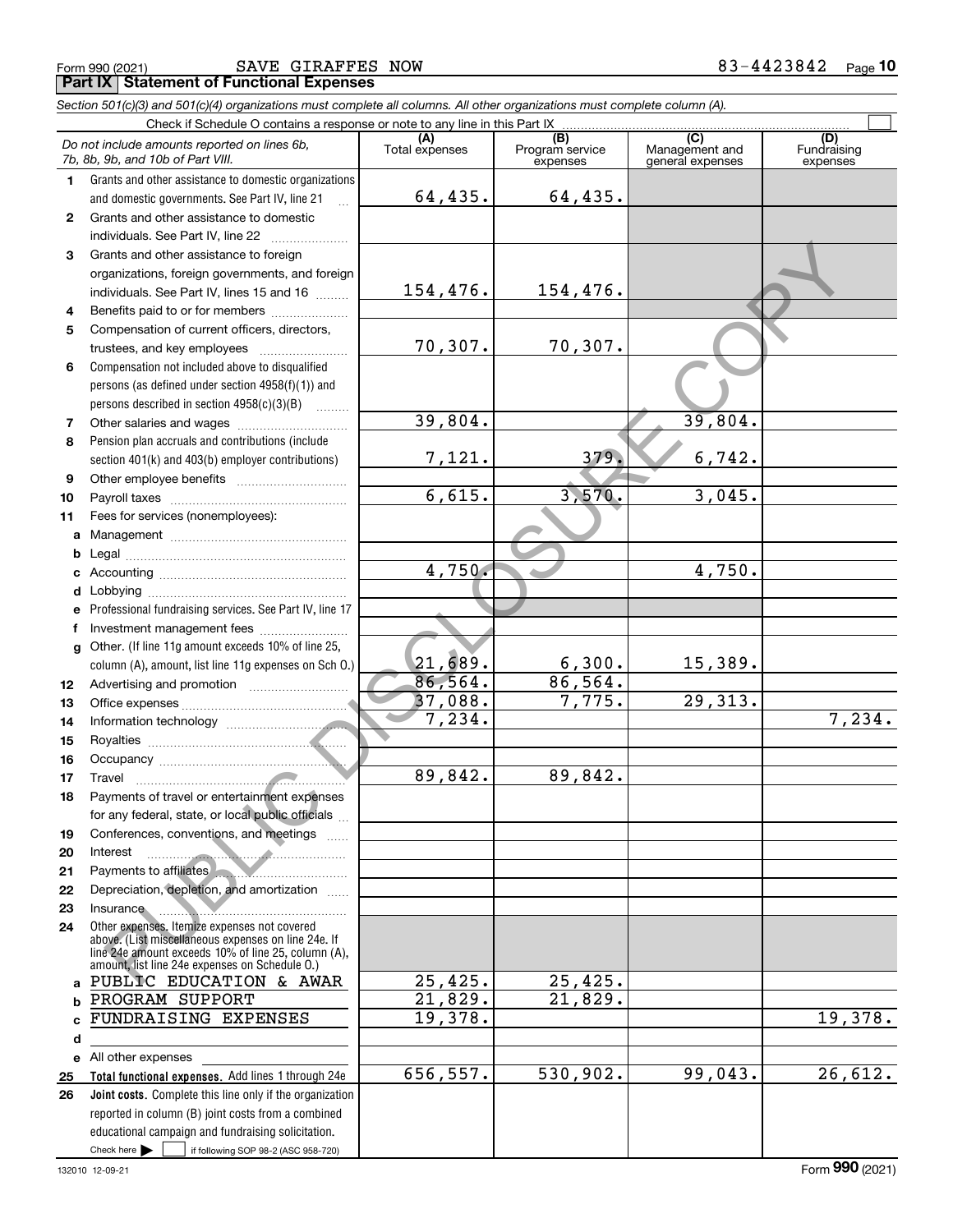| Form 990 (2021) | SAVE | GIRAFFES | <b>NOW</b> | 4423842 | $P$ age |
|-----------------|------|----------|------------|---------|---------|
|-----------------|------|----------|------------|---------|---------|

|                             | Part X          | <b>Balance Sheet</b>                                                                                                             |          |                |                             |
|-----------------------------|-----------------|----------------------------------------------------------------------------------------------------------------------------------|----------|----------------|-----------------------------|
|                             |                 |                                                                                                                                  |          |                |                             |
|                             |                 | (A)<br>Beginning of year                                                                                                         |          |                | (B)<br>End of year          |
|                             | 1               |                                                                                                                                  | 355,860. | $\mathbf{1}$   | 501,838.                    |
|                             | 2               |                                                                                                                                  |          | $\mathbf{2}$   |                             |
|                             | з               |                                                                                                                                  |          | 3              |                             |
|                             | 4               |                                                                                                                                  |          | 4              |                             |
|                             | 5               | Loans and other receivables from any current or former officer, director,                                                        |          |                |                             |
|                             |                 | trustee, key employee, creator or founder, substantial contributor, or 35%                                                       |          |                |                             |
|                             |                 | controlled entity or family member of any of these persons                                                                       |          | 5              |                             |
|                             | 6               | Loans and other receivables from other disqualified persons (as defined                                                          |          |                |                             |
|                             |                 | under section 4958(f)(1)), and persons described in section 4958(c)(3)(B)<br>$\ldots$                                            |          | 6              |                             |
|                             | 7               |                                                                                                                                  |          | $\overline{7}$ |                             |
| Assets                      | 8               |                                                                                                                                  |          | 8              |                             |
|                             | 9               | Prepaid expenses and deferred charges                                                                                            | 7,200.   | $\overline{9}$ | 7,200.                      |
|                             |                 | <b>10a</b> Land, buildings, and equipment: cost or other                                                                         |          |                |                             |
|                             |                 | basis. Complete Part VI of Schedule D  10a                                                                                       |          |                |                             |
|                             |                 | 10b<br><b>b</b> Less: accumulated depreciation                                                                                   |          | 10c            |                             |
|                             | 11              |                                                                                                                                  |          | 11             |                             |
|                             | 12              |                                                                                                                                  |          | 12             |                             |
|                             | 13              |                                                                                                                                  |          | 13             |                             |
|                             | 14              |                                                                                                                                  |          | 14             |                             |
|                             | 15              |                                                                                                                                  |          | 15             |                             |
|                             | 16              |                                                                                                                                  | 363,060. | 16             | 509,038.                    |
|                             | 17              |                                                                                                                                  | 4,484.   | 17             | 9,788.                      |
|                             | 18              |                                                                                                                                  |          | 18             |                             |
|                             | 19              |                                                                                                                                  |          | 19             |                             |
|                             | 20              |                                                                                                                                  |          | 20             |                             |
|                             | 21              | Escrow or custodial account liability. Complete Part IV of Schedule D<br>.                                                       |          | 21             |                             |
|                             | 22              | Loans and other payables to any current or former officer, director,                                                             |          |                |                             |
|                             |                 | trustee, key employee, creator or founder, substantial contributor, or 35%                                                       |          |                |                             |
| Liabilities                 |                 | controlled entity or family member of any of these persons                                                                       |          | 22             |                             |
|                             | 23              | Secured mortgages and notes payable to unrelated third parties                                                                   |          | 23             |                             |
|                             | 24              | Unsecured notes and loans payable to unrelated third parties                                                                     |          | 24             |                             |
|                             | 25              | Other liabilities (including federal income tax, payables to related third                                                       |          |                |                             |
|                             |                 | parties, and other liabilities not included on lines 17-24). Complete Part X                                                     |          |                |                             |
|                             |                 | of Schedule D                                                                                                                    | 4,484.   | 25             | 9,788.                      |
|                             | 26              | Total liabilities. Add lines 17 through 25<br>Organizations that follow FASB ASC 958, check here $\blacktriangleright \boxed{X}$ |          | 26             |                             |
|                             |                 |                                                                                                                                  |          |                |                             |
|                             |                 | and complete lines 27, 28, 32, and 33.                                                                                           | 358,576. | 27             | 499,250.                    |
|                             | 27<br>28        |                                                                                                                                  |          | 28             |                             |
|                             |                 | Organizations that do not follow FASB ASC 958, check here $\blacktriangleright$                                                  |          |                |                             |
|                             |                 | and complete lines 29 through 33.                                                                                                |          |                |                             |
|                             | 29              |                                                                                                                                  |          | 29             |                             |
|                             | 30 <sub>1</sub> | Paid-in or capital surplus, or land, building, or equipment fund                                                                 |          | 30             |                             |
|                             | 31              | Retained earnings, endowment, accumulated income, or other funds                                                                 |          | 31             |                             |
| Net Assets or Fund Balances | 32              |                                                                                                                                  | 358,576. | 32             | 499,250.                    |
|                             | 33              |                                                                                                                                  | 363,060. | 33             | 509,038.                    |
|                             |                 |                                                                                                                                  |          |                | $F_{\text{arm}}$ 990 (2021) |

Form (2021) **990**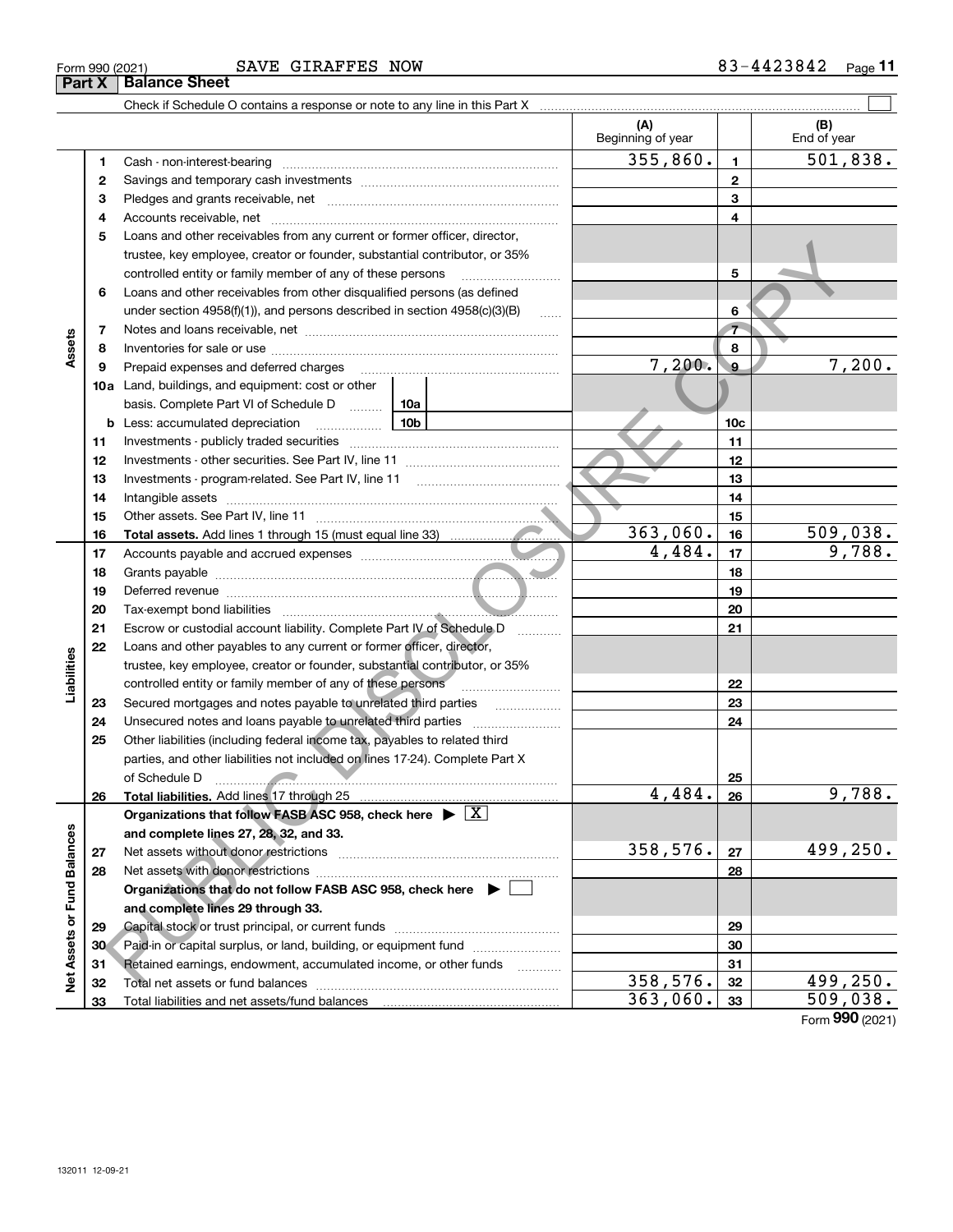|    | SAVE GIRAFFES NOW<br>Form 990 (2021)                                                                                                                                                                                                                                                                                                        | 83-4423842               |    |          | Page 12         |
|----|---------------------------------------------------------------------------------------------------------------------------------------------------------------------------------------------------------------------------------------------------------------------------------------------------------------------------------------------|--------------------------|----|----------|-----------------|
|    | Part XI<br><b>Reconciliation of Net Assets</b>                                                                                                                                                                                                                                                                                              |                          |    |          |                 |
|    |                                                                                                                                                                                                                                                                                                                                             |                          |    |          |                 |
|    |                                                                                                                                                                                                                                                                                                                                             |                          |    |          |                 |
| 1  |                                                                                                                                                                                                                                                                                                                                             | $\mathbf{1}$             |    | 797,231. |                 |
| 2  | Total expenses (must equal Part IX, column (A), line 25)                                                                                                                                                                                                                                                                                    | $\mathbf{2}$             |    |          | 656, 557.       |
| 3  | Revenue less expenses. Subtract line 2 from line 1                                                                                                                                                                                                                                                                                          | 3                        |    |          | 140,674.        |
| 4  |                                                                                                                                                                                                                                                                                                                                             | $\overline{\mathbf{4}}$  |    |          | 358,576.        |
| 5  |                                                                                                                                                                                                                                                                                                                                             | 5                        |    |          |                 |
| 6  | Donated services and use of facilities [111] matter contracts and the service of facilities [11] matter contracts and use of facilities [11] matter contracts and the service of facilities [11] matter contracts and the serv                                                                                                              | 6                        |    |          |                 |
| 7  | Investment expenses www.communication.com/www.communication.com/www.communication.com/www.com                                                                                                                                                                                                                                               | $\overline{\phantom{a}}$ |    |          |                 |
| 8  |                                                                                                                                                                                                                                                                                                                                             | 8                        |    |          |                 |
| 9  | Other changes in net assets or fund balances (explain on Schedule O)                                                                                                                                                                                                                                                                        | 9                        |    |          | 0.              |
| 10 | Net assets or fund balances at end of year. Combine lines 3 through 9 (must equal Part X, line 32,                                                                                                                                                                                                                                          |                          |    |          |                 |
|    |                                                                                                                                                                                                                                                                                                                                             | $10-10$                  |    |          | 499,250.        |
|    | Part XII Financial Statements and Reporting                                                                                                                                                                                                                                                                                                 |                          |    |          |                 |
|    |                                                                                                                                                                                                                                                                                                                                             |                          |    |          |                 |
|    |                                                                                                                                                                                                                                                                                                                                             |                          |    | Yes      | No              |
| 1  | $\boxed{\textbf{X}}$ Accrual<br>Accounting method used to prepare the Form 990: <u>I</u> Cash<br>Other                                                                                                                                                                                                                                      |                          |    |          |                 |
|    | If the organization changed its method of accounting from a prior year or checked "Other," explain on Schedule O.                                                                                                                                                                                                                           |                          |    |          |                 |
|    | 2a Were the organization's financial statements compiled or reviewed by an independent accountant?                                                                                                                                                                                                                                          |                          | 2a |          | x               |
|    | If "Yes," check a box below to indicate whether the financial statements for the year were compiled or reviewed on a                                                                                                                                                                                                                        |                          |    |          |                 |
|    | separate basis, consolidated basis, or both:                                                                                                                                                                                                                                                                                                |                          |    |          |                 |
|    | Both consolidated and separate basis<br>Separate basis<br>Consolidated basis                                                                                                                                                                                                                                                                |                          |    |          |                 |
|    | <b>b</b> Were the organization's financial statements audited by an independent accountant?                                                                                                                                                                                                                                                 |                          | 2b |          | x               |
|    | If "Yes," check a box below to indicate whether the financial statements for the year were audited on a separate basis,                                                                                                                                                                                                                     |                          |    |          |                 |
|    | consolidated basis, or both:                                                                                                                                                                                                                                                                                                                |                          |    |          |                 |
|    | Both consolidated and separate basis<br>Separate basis<br>Consolidated basis                                                                                                                                                                                                                                                                |                          |    |          |                 |
|    | c If "Yes" to line 2a or 2b, does the organization have a committee that assumes responsibility for oversight of the audit,                                                                                                                                                                                                                 |                          |    |          |                 |
|    |                                                                                                                                                                                                                                                                                                                                             |                          | 2c |          |                 |
|    | If the organization changed either its oversight process or selection process during the tax year, explain on Schedule O.                                                                                                                                                                                                                   |                          |    |          |                 |
|    | 3a As a result of a federal award, was the organization required to undergo an audit or audits as set forth in the Single Audit                                                                                                                                                                                                             |                          |    |          |                 |
|    |                                                                                                                                                                                                                                                                                                                                             |                          | За |          | x               |
|    | b If "Yes," did the organization undergo the required audit or audits? If the organization did not undergo the required audit                                                                                                                                                                                                               |                          |    |          |                 |
|    |                                                                                                                                                                                                                                                                                                                                             |                          | 3b |          |                 |
|    |                                                                                                                                                                                                                                                                                                                                             |                          |    |          | Form 990 (2021) |
|    |                                                                                                                                                                                                                                                                                                                                             |                          |    |          |                 |
|    |                                                                                                                                                                                                                                                                                                                                             |                          |    |          |                 |
|    |                                                                                                                                                                                                                                                                                                                                             |                          |    |          |                 |
|    |                                                                                                                                                                                                                                                                                                                                             |                          |    |          |                 |
|    |                                                                                                                                                                                                                                                                                                                                             |                          |    |          |                 |
|    |                                                                                                                                                                                                                                                                                                                                             |                          |    |          |                 |
|    |                                                                                                                                                                                                                                                                                                                                             |                          |    |          |                 |
|    |                                                                                                                                                                                                                                                                                                                                             |                          |    |          |                 |
|    |                                                                                                                                                                                                                                                                                                                                             |                          |    |          |                 |
|    |                                                                                                                                                                                                                                                                                                                                             |                          |    |          |                 |
|    |                                                                                                                                                                                                                                                                                                                                             |                          |    |          |                 |
|    | $\begin{picture}(120,140) \put(0,0){\line(1,0){150}} \put(15,0){\line(1,0){150}} \put(15,0){\line(1,0){150}} \put(15,0){\line(1,0){150}} \put(15,0){\line(1,0){150}} \put(15,0){\line(1,0){150}} \put(15,0){\line(1,0){150}} \put(15,0){\line(1,0){150}} \put(15,0){\line(1,0){150}} \put(15,0){\line(1,0){150}} \put(15,0){\line(1,0){150$ |                          |    |          |                 |
|    |                                                                                                                                                                                                                                                                                                                                             |                          |    |          |                 |
|    |                                                                                                                                                                                                                                                                                                                                             |                          |    |          |                 |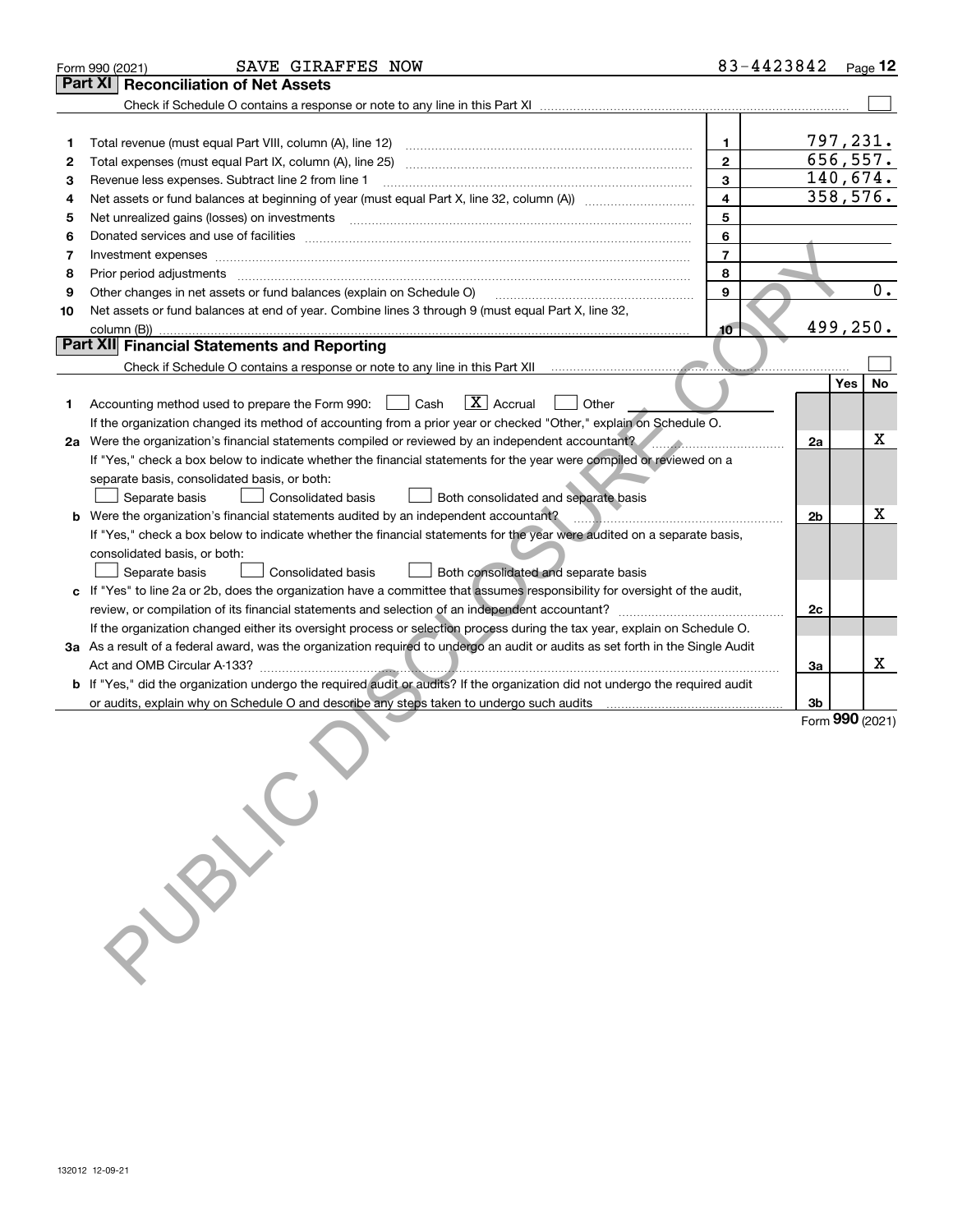Department of the Treasury Internal Revenue Service

**(Form 990)**

# **Public Charity Status and Public Support**

**Complete if the organization is a section 501(c)(3) organization or a section 4947(a)(1) nonexempt charitable trust.**

**| Attach to Form 990 or Form 990-EZ.** 

**| Go to www.irs.gov/Form990 for instructions and the latest information.**

| OMB No. 1545-0047 |  |
|-------------------|--|
|                   |  |

| <b>Open to Public</b> |  |  |
|-----------------------|--|--|
| <b>Inspection</b>     |  |  |

|                |                   | Name of the organization                                                                                                                                                              |                   |                            |                                 |    |                            |  | <b>Employer identification number</b> |  |  |
|----------------|-------------------|---------------------------------------------------------------------------------------------------------------------------------------------------------------------------------------|-------------------|----------------------------|---------------------------------|----|----------------------------|--|---------------------------------------|--|--|
|                |                   |                                                                                                                                                                                       | SAVE GIRAFFES NOW |                            |                                 |    |                            |  | 83-4423842                            |  |  |
| Part I         |                   | Reason for Public Charity Status. (All organizations must complete this part.) See instructions.                                                                                      |                   |                            |                                 |    |                            |  |                                       |  |  |
|                |                   | The organization is not a private foundation because it is: (For lines 1 through 12, check only one box.)                                                                             |                   |                            |                                 |    |                            |  |                                       |  |  |
| 1.             |                   | A church, convention of churches, or association of churches described in section 170(b)(1)(A)(i).                                                                                    |                   |                            |                                 |    |                            |  |                                       |  |  |
| 2              |                   | A school described in section 170(b)(1)(A)(ii). (Attach Schedule E (Form 990).)                                                                                                       |                   |                            |                                 |    |                            |  |                                       |  |  |
| з              |                   | A hospital or a cooperative hospital service organization described in section $170(b)(1)(A)(iii)$ .                                                                                  |                   |                            |                                 |    |                            |  |                                       |  |  |
| 4              |                   | A medical research organization operated in conjunction with a hospital described in section 170(b)(1)(A)(iii). Enter the hospital's name,                                            |                   |                            |                                 |    |                            |  |                                       |  |  |
|                |                   | city, and state:                                                                                                                                                                      |                   |                            |                                 |    |                            |  |                                       |  |  |
| 5              |                   | An organization operated for the benefit of a college or university owned or operated by a governmental unit described in                                                             |                   |                            |                                 |    |                            |  |                                       |  |  |
|                |                   | section 170(b)(1)(A)(iv). (Complete Part II.)<br>A federal, state, or local government or governmental unit described in section 170(b)(1)(A)(v).                                     |                   |                            |                                 |    |                            |  |                                       |  |  |
|                | $\sqrt{\text{X}}$ |                                                                                                                                                                                       |                   |                            |                                 |    |                            |  |                                       |  |  |
| $\overline{7}$ |                   | An organization that normally receives a substantial part of its support from a governmental unit or from the general public described in                                             |                   |                            |                                 |    |                            |  |                                       |  |  |
| 8              |                   | section 170(b)(1)(A)(vi). (Complete Part II.)<br>A community trust described in section 170(b)(1)(A)(vi). (Complete Part II.)                                                         |                   |                            |                                 |    |                            |  |                                       |  |  |
| 9              |                   | An agricultural research organization described in section 170(b)(1)(A)(ix) operated in conjunction with a land-grant college                                                         |                   |                            |                                 |    |                            |  |                                       |  |  |
|                |                   | or university or a non-land-grant college of agriculture (see instructions). Enter the name, city, and state of the college or                                                        |                   |                            |                                 |    |                            |  |                                       |  |  |
|                |                   | university:                                                                                                                                                                           |                   |                            |                                 |    |                            |  |                                       |  |  |
| 10             |                   | An organization that normally receives (1) more than 33 1/3% of its support from contributions, membership fees, and gross receipts from                                              |                   |                            |                                 |    |                            |  |                                       |  |  |
|                |                   | activities related to its exempt functions, subject to certain exceptions; and (2) no more than 33 1/3% of its support from gross investment                                          |                   |                            |                                 |    |                            |  |                                       |  |  |
|                |                   | income and unrelated business taxable income (less section 511 tax) from businesses acquired by the organization after June 30, 1975.                                                 |                   |                            |                                 |    |                            |  |                                       |  |  |
|                |                   | See section 509(a)(2). (Complete Part III.)                                                                                                                                           |                   |                            |                                 |    |                            |  |                                       |  |  |
| 11             |                   | An organization organized and operated exclusively to test for public safety. See section 509(a)(4).                                                                                  |                   |                            |                                 |    |                            |  |                                       |  |  |
| 12             |                   | An organization organized and operated exclusively for the benefit of, to perform the functions of, or to carry out the purposes of one or                                            |                   |                            |                                 |    |                            |  |                                       |  |  |
|                |                   | more publicly supported organizations described in section 509(a)(1) or section 509(a)(2). See section 509(a)(3). Check the box on                                                    |                   |                            |                                 |    |                            |  |                                       |  |  |
|                |                   | lines 12a through 12d that describes the type of supporting organization and complete lines 12e, 12f, and 12g.                                                                        |                   |                            |                                 |    |                            |  |                                       |  |  |
| а              |                   | Type I. A supporting organization operated, supervised, or controlled by its supported organization(s), typically by giving                                                           |                   |                            |                                 |    |                            |  |                                       |  |  |
|                |                   | the supported organization(s) the power to regularly appoint or elect a majority of the directors or trustees of the supporting                                                       |                   |                            |                                 |    |                            |  |                                       |  |  |
|                |                   | organization. You must complete Part IV, Sections A and B.                                                                                                                            |                   |                            |                                 |    |                            |  |                                       |  |  |
| b              |                   | Type II. A supporting organization supervised or controlled in connection with its supported organization(s), by having                                                               |                   |                            |                                 |    |                            |  |                                       |  |  |
|                |                   | control or management of the supporting organization vested in the same persons that control or manage the supported<br>organization(s). You must complete Part IV, Sections A and C. |                   |                            |                                 |    |                            |  |                                       |  |  |
| с              |                   | Type III functionally integrated. A supporting organization operated in connection with, and functionally integrated with,                                                            |                   |                            |                                 |    |                            |  |                                       |  |  |
|                |                   | its supported organization(s) (see instructions). You must complete Part IV, Sections A, D, and E.                                                                                    |                   |                            |                                 |    |                            |  |                                       |  |  |
| d              |                   | Type III non-functionally integrated. A supporting organization operated in connection with its supported organization(s)                                                             |                   |                            |                                 |    |                            |  |                                       |  |  |
|                |                   | that is not functionally integrated. The organization generally must satisfy a distribution requirement and an attentiveness                                                          |                   |                            |                                 |    |                            |  |                                       |  |  |
|                |                   | requirement (see instructions). You must complete Part IV, Sections A and D, and Part V.                                                                                              |                   |                            |                                 |    |                            |  |                                       |  |  |
| е              |                   | Check this box if the organization received a written determination from the IRS that it is a Type I, Type II, Type III                                                               |                   |                            |                                 |    |                            |  |                                       |  |  |
|                |                   | functionally integrated, or Type III non-functionally integrated supporting organization.                                                                                             |                   |                            |                                 |    |                            |  |                                       |  |  |
| f.             |                   | Enter the number of supported organizations                                                                                                                                           |                   |                            |                                 |    |                            |  |                                       |  |  |
| a              |                   | Provide the following information about the supported organization(s).<br>(i) Name of supported                                                                                       | (ii) EIN          | (iii) Type of organization | (iv) Is the organization listed |    | (v) Amount of monetary     |  | (vi) Amount of other                  |  |  |
|                |                   | organization                                                                                                                                                                          |                   | (described on lines 1-10   | in your governing document?     |    | support (see instructions) |  | support (see instructions)            |  |  |
|                |                   |                                                                                                                                                                                       |                   | above (see instructions))  | Yes                             | No |                            |  |                                       |  |  |
|                |                   |                                                                                                                                                                                       |                   |                            |                                 |    |                            |  |                                       |  |  |
|                |                   |                                                                                                                                                                                       |                   |                            |                                 |    |                            |  |                                       |  |  |
|                |                   |                                                                                                                                                                                       |                   |                            |                                 |    |                            |  |                                       |  |  |
|                |                   |                                                                                                                                                                                       |                   |                            |                                 |    |                            |  |                                       |  |  |
|                |                   |                                                                                                                                                                                       |                   |                            |                                 |    |                            |  |                                       |  |  |
|                |                   |                                                                                                                                                                                       |                   |                            |                                 |    |                            |  |                                       |  |  |
|                |                   |                                                                                                                                                                                       |                   |                            |                                 |    |                            |  |                                       |  |  |
|                |                   |                                                                                                                                                                                       |                   |                            |                                 |    |                            |  |                                       |  |  |
| Total          |                   |                                                                                                                                                                                       |                   |                            |                                 |    |                            |  |                                       |  |  |
|                |                   |                                                                                                                                                                                       |                   |                            |                                 |    |                            |  |                                       |  |  |

LHA For Paperwork Reduction Act Notice, see the Instructions for Form 990 or 990-EZ. <sub>132021</sub> o1-04-22 Schedule A (Form 990) 2021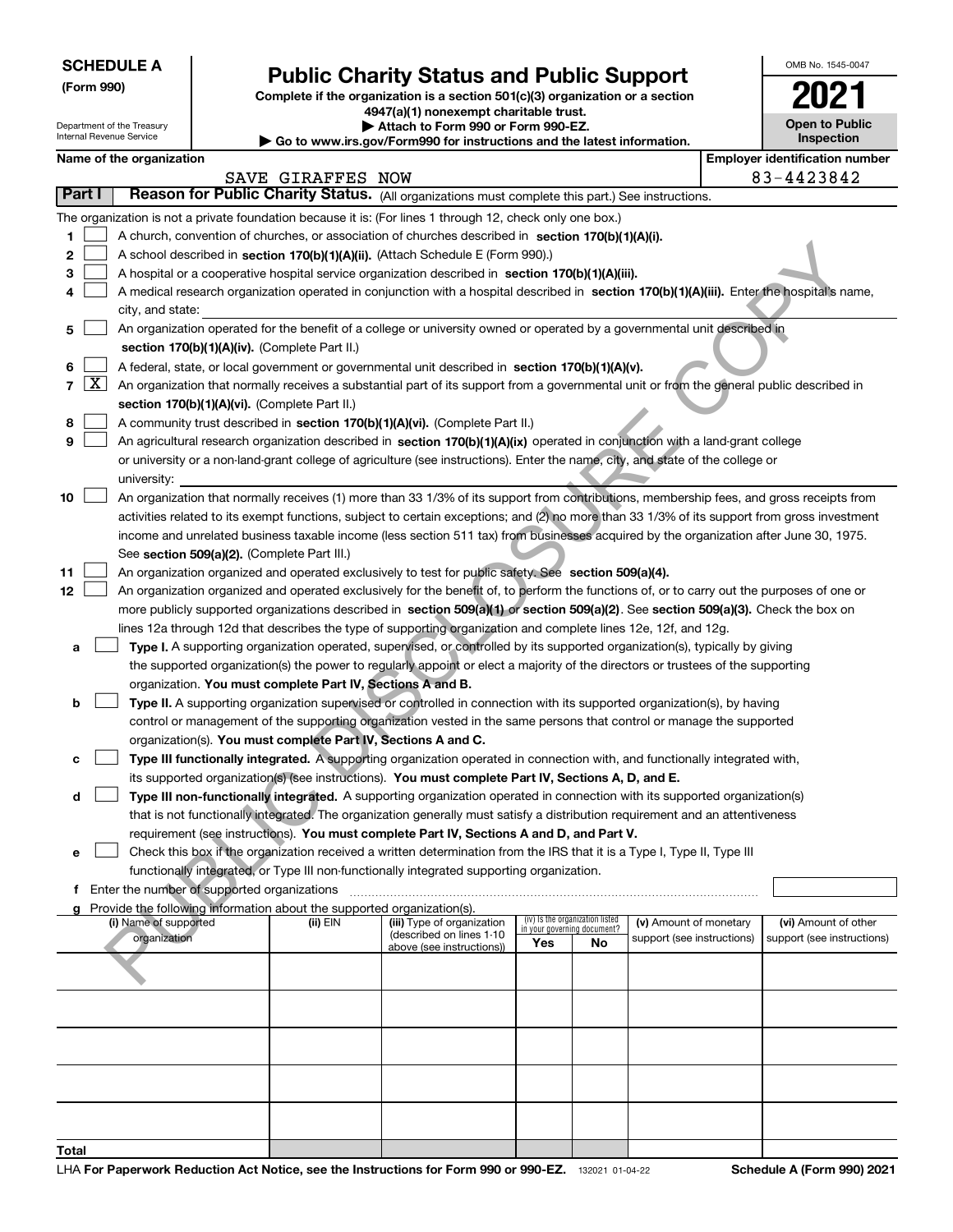| membership fees received. (Do not                                                                                                                                                  |          |          |            |            |                                           |                                 |
|------------------------------------------------------------------------------------------------------------------------------------------------------------------------------------|----------|----------|------------|------------|-------------------------------------------|---------------------------------|
| include any "unusual grants.")                                                                                                                                                     |          |          |            |            | 285,409.   633,381.   796,839.   1715629. |                                 |
| 2 Tax revenues levied for the organ-                                                                                                                                               |          |          |            |            |                                           |                                 |
| ization's benefit and either paid to                                                                                                                                               |          |          |            |            |                                           |                                 |
| or expended on its behalf                                                                                                                                                          |          |          |            |            |                                           |                                 |
| 3 The value of services or facilities                                                                                                                                              |          |          |            |            |                                           |                                 |
| furnished by a governmental unit to                                                                                                                                                |          |          |            |            |                                           |                                 |
| the organization without charge                                                                                                                                                    |          |          |            |            |                                           |                                 |
| 4 Total. Add lines 1 through 3                                                                                                                                                     |          |          | 285, 409.  | 633,381.   | 796,839.                                  | 1715629.                        |
| 5 The portion of total contributions                                                                                                                                               |          |          |            |            |                                           |                                 |
| by each person (other than a                                                                                                                                                       |          |          |            |            |                                           |                                 |
| governmental unit or publicly                                                                                                                                                      |          |          |            |            |                                           |                                 |
| supported organization) included                                                                                                                                                   |          |          |            |            |                                           |                                 |
| on line 1 that exceeds 2% of the                                                                                                                                                   |          |          |            |            |                                           |                                 |
| amount shown on line 11,                                                                                                                                                           |          |          |            |            |                                           |                                 |
| column (f)                                                                                                                                                                         |          |          |            |            |                                           | 970,629.                        |
| 6 Public support. Subtract line 5 from line 4.                                                                                                                                     |          |          |            |            |                                           | 745,000.                        |
| <b>Section B. Total Support</b>                                                                                                                                                    |          |          |            |            |                                           |                                 |
| Calendar year (or fiscal year beginning in) $\blacktriangleright$                                                                                                                  | (a) 2017 | (b) 2018 | $(c)$ 2019 | $(d)$ 2020 | (e) 2021                                  | (f) Total                       |
| 7 Amounts from line 4                                                                                                                                                              |          |          | 285,409.   | 633,381.   | $\overline{796,839}$ .                    | 1715629.                        |
| 8 Gross income from interest,                                                                                                                                                      |          |          |            |            |                                           |                                 |
| dividends, payments received on                                                                                                                                                    |          |          |            |            |                                           |                                 |
| securities loans, rents, royalties,                                                                                                                                                |          |          |            |            |                                           |                                 |
| and income from similar sources                                                                                                                                                    |          |          |            |            |                                           |                                 |
| <b>9</b> Net income from unrelated business                                                                                                                                        |          |          |            |            |                                           |                                 |
| activities, whether or not the                                                                                                                                                     |          |          |            |            |                                           |                                 |
| business is regularly carried on                                                                                                                                                   |          |          |            |            |                                           |                                 |
| 10 Other income. Do not include gain                                                                                                                                               |          |          |            |            |                                           |                                 |
| or loss from the sale of capital                                                                                                                                                   |          |          |            |            |                                           |                                 |
| assets (Explain in Part VI.)                                                                                                                                                       |          |          |            |            |                                           |                                 |
| <b>11 Total support.</b> Add lines 7 through 10                                                                                                                                    |          |          |            |            |                                           | 1715629.                        |
| 12 Gross receipts from related activities, etc. (see instructions)                                                                                                                 |          |          |            |            | 12                                        |                                 |
| 13 First 5 years. If the Form 990 is for the organization's first, second, third, fourth, or fifth tax year as a section 501(c)(3)                                                 |          |          |            |            |                                           |                                 |
| organization, check this box and stop here                                                                                                                                         |          |          |            |            |                                           | $\blacktriangleright$ $\vert$ X |
| Section C. Computation of Public Support Percentage                                                                                                                                |          |          |            |            |                                           |                                 |
|                                                                                                                                                                                    |          |          |            |            | 14                                        | %                               |
|                                                                                                                                                                                    |          |          |            |            | 15                                        | %                               |
| 16a 33 1/3% support test - 2021. If the organization did not check the box on line 13, and line 14 is 33 1/3% or more, check this box and                                          |          |          |            |            |                                           |                                 |
| stop here. The organization qualifies as a publicly supported organization                                                                                                         |          |          |            |            |                                           |                                 |
| b 33 1/3% support test - 2020. If the organization did not check a box on line 13 or 16a, and line 15 is 33 1/3% or more, check this box                                           |          |          |            |            |                                           |                                 |
| and stop here. The organization qualifies as a publicly supported organization manufactured content and stop here. The organization qualifies as a publicly supported organization |          |          |            |            |                                           |                                 |
| 17a 10% - Tacts-and-circumstances test - 2021. If the organization did not check a box on line 13, 16a, or 16b, and line 14 is 10% or more,                                        |          |          |            |            |                                           |                                 |
| and if the organization meets the facts-and-circumstances test, check this box and stop here. Explain in Part VI how the organization                                              |          |          |            |            |                                           |                                 |
| meets the facts-and-circumstances test. The organization qualifies as a publicly supported organization                                                                            |          |          |            |            |                                           |                                 |
| <b>b 10% -facts-and-circumstances test - 2020.</b> If the organization did not check a box on line 13, 16a, 16b, or 17a, and line 15 is 10% or                                     |          |          |            |            |                                           |                                 |
| more, and if the organization meets the facts-and-circumstances test, check this box and stop here. Explain in Part VI how the                                                     |          |          |            |            |                                           |                                 |
| organization meets the facts-and-circumstances test. The organization qualifies as a publicly supported organization                                                               |          |          |            |            |                                           |                                 |
| 18 Private foundation. If the organization did not check a box on line 13, 16a, 16b, 17a, or 17b, check this box and see instructions                                              |          |          |            |            |                                           |                                 |
|                                                                                                                                                                                    |          |          |            |            |                                           | Schedule A (Form 990) 2021      |

Schedule A (Form 990) 2021 SAVE GIRAFFES NOW 83-4423842 Page **Part II Support Schedule for Organizations Described in Sections 170(b)(1)(A)(iv) and 170(b)(1)(A)(vi)**

(Complete only if you checked the box on line 5, 7, or 8 of Part I or if the organization failed to qualify under Part III. If the organization fails to qualify under the tests listed below, please complete Part III.)

**(a)** 2017 **(b)** 2018 **(c)** 2019 (**d)** 2020 **(e)** 2021 **(f)** Total

(a) 2017

**Calendar year (or fiscal year beginning in)**  |

**1**Gifts, grants, contributions, and

**Section A. Public Support**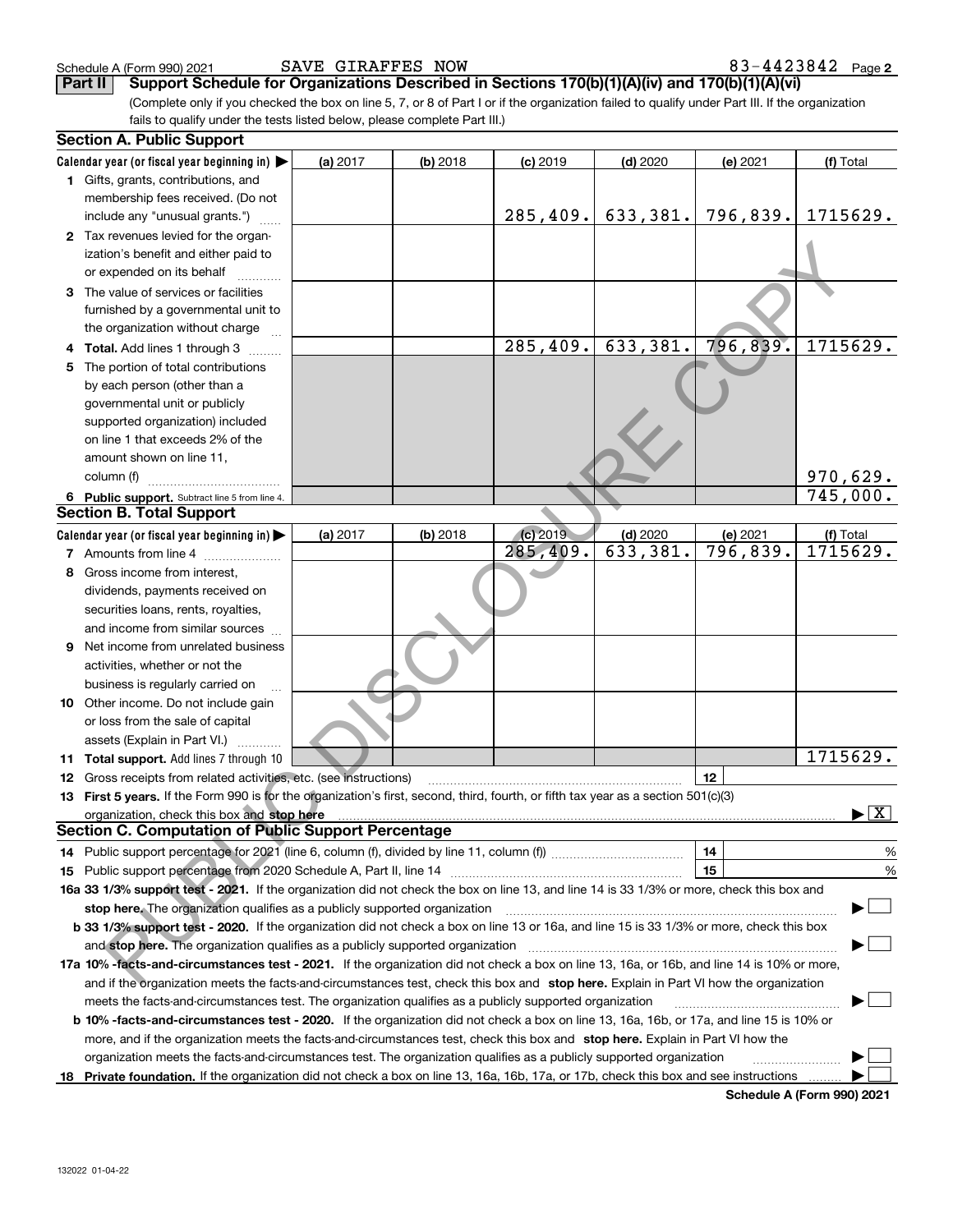| Schedule A (Form 990) 2021 |  | SAVE GIRAFFES | <b>NOW</b> | 3-4423842 | Page 3 |
|----------------------------|--|---------------|------------|-----------|--------|
|                            |  |               |            |           |        |

(Complete only if you checked the box on line 10 of Part I or if the organization failed to qualify under Part II. If the organization fails to **Part III | Support Schedule for Organizations Described in Section 509(a)(2)** 

qualify under the tests listed below, please complete Part II.)

|    | <b>Section A. Public Support</b>                                                                                                                                                                                                                                                                                                                                                   |          |            |            |            |          |                            |
|----|------------------------------------------------------------------------------------------------------------------------------------------------------------------------------------------------------------------------------------------------------------------------------------------------------------------------------------------------------------------------------------|----------|------------|------------|------------|----------|----------------------------|
|    | Calendar year (or fiscal year beginning in) $\blacktriangleright$                                                                                                                                                                                                                                                                                                                  | (a) 2017 | $(b)$ 2018 | $(c)$ 2019 | $(d)$ 2020 | (e) 2021 | (f) Total                  |
|    | <b>1</b> Gifts, grants, contributions, and                                                                                                                                                                                                                                                                                                                                         |          |            |            |            |          |                            |
|    | membership fees received. (Do not                                                                                                                                                                                                                                                                                                                                                  |          |            |            |            |          |                            |
|    | include any "unusual grants.")                                                                                                                                                                                                                                                                                                                                                     |          |            |            |            |          |                            |
|    | <b>2</b> Gross receipts from admissions,<br>merchandise sold or services per-<br>formed, or facilities furnished in<br>any activity that is related to the                                                                                                                                                                                                                         |          |            |            |            |          |                            |
|    | organization's tax-exempt purpose                                                                                                                                                                                                                                                                                                                                                  |          |            |            |            |          |                            |
| 3. | Gross receipts from activities that                                                                                                                                                                                                                                                                                                                                                |          |            |            |            |          |                            |
|    | are not an unrelated trade or bus-<br>iness under section 513                                                                                                                                                                                                                                                                                                                      |          |            |            |            |          |                            |
|    | 4 Tax revenues levied for the organ-                                                                                                                                                                                                                                                                                                                                               |          |            |            |            |          |                            |
|    | ization's benefit and either paid to                                                                                                                                                                                                                                                                                                                                               |          |            |            |            |          |                            |
|    | or expended on its behalf<br>.                                                                                                                                                                                                                                                                                                                                                     |          |            |            |            |          |                            |
| 5. | The value of services or facilities                                                                                                                                                                                                                                                                                                                                                |          |            |            |            |          |                            |
|    | furnished by a governmental unit to                                                                                                                                                                                                                                                                                                                                                |          |            |            |            |          |                            |
|    | the organization without charge                                                                                                                                                                                                                                                                                                                                                    |          |            |            |            |          |                            |
|    | <b>6 Total.</b> Add lines 1 through 5                                                                                                                                                                                                                                                                                                                                              |          |            |            |            |          |                            |
|    | 7a Amounts included on lines 1, 2, and                                                                                                                                                                                                                                                                                                                                             |          |            |            |            |          |                            |
|    | 3 received from disqualified persons                                                                                                                                                                                                                                                                                                                                               |          |            |            |            |          |                            |
|    | <b>b</b> Amounts included on lines 2 and 3 received<br>from other than disqualified persons that                                                                                                                                                                                                                                                                                   |          |            |            |            |          |                            |
|    | exceed the greater of \$5,000 or 1% of the<br>amount on line 13 for the year                                                                                                                                                                                                                                                                                                       |          |            |            |            |          |                            |
|    | c Add lines 7a and 7b                                                                                                                                                                                                                                                                                                                                                              |          |            |            |            |          |                            |
|    | 8 Public support. (Subtract line 7c from line 6.)                                                                                                                                                                                                                                                                                                                                  |          |            |            |            |          |                            |
|    | <b>Section B. Total Support</b>                                                                                                                                                                                                                                                                                                                                                    |          |            |            |            |          |                            |
|    | Calendar year (or fiscal year beginning in)                                                                                                                                                                                                                                                                                                                                        | (a) 2017 | (b) 2018   | $(c)$ 2019 | $(d)$ 2020 | (e) 2021 | (f) Total                  |
|    | 9 Amounts from line 6                                                                                                                                                                                                                                                                                                                                                              |          |            |            |            |          |                            |
|    | 10a Gross income from interest,<br>dividends, payments received on<br>securities loans, rents, royalties,<br>and income from similar sources                                                                                                                                                                                                                                       |          |            |            |            |          |                            |
|    | <b>b</b> Unrelated business taxable income                                                                                                                                                                                                                                                                                                                                         |          |            |            |            |          |                            |
|    | (less section 511 taxes) from businesses                                                                                                                                                                                                                                                                                                                                           |          |            |            |            |          |                            |
|    | acquired after June 30, 1975<br>$\ldots$                                                                                                                                                                                                                                                                                                                                           |          |            |            |            |          |                            |
|    | c Add lines 10a and 10b<br>11 Net income from unrelated business<br>activities not included on line 10b.<br>whether or not the business is                                                                                                                                                                                                                                         |          |            |            |            |          |                            |
|    | regularly carried on                                                                                                                                                                                                                                                                                                                                                               |          |            |            |            |          |                            |
|    | 12 Other income. Do not include gain<br>or loss from the sale of capital<br>assets (Explain in Part VI.)                                                                                                                                                                                                                                                                           |          |            |            |            |          |                            |
|    | 13 Total support. (Add lines 9, 10c, 11, and 12.)                                                                                                                                                                                                                                                                                                                                  |          |            |            |            |          |                            |
|    | 14 First 5 years. If the Form 990 is for the organization's first, second, third, fourth, or fifth tax year as a section 501(c)(3) organization,<br>check this box and stop here measurement content to the state of the state of the state of the state of the state of the state of the state of the state of the state of the state of the state of the state of the state of t |          |            |            |            |          |                            |
|    | <b>Section C. Computation of Public Support Percentage</b>                                                                                                                                                                                                                                                                                                                         |          |            |            |            |          |                            |
|    |                                                                                                                                                                                                                                                                                                                                                                                    |          |            |            |            | 15       | %                          |
| 16 |                                                                                                                                                                                                                                                                                                                                                                                    |          |            |            |            | 16       | %                          |
|    | Public support percentage from 2020 Schedule A, Part III, line 15<br><b>Section D. Computation of Investment Income Percentage</b>                                                                                                                                                                                                                                                 |          |            |            |            |          |                            |
|    |                                                                                                                                                                                                                                                                                                                                                                                    |          |            |            |            |          |                            |
| 17 | Investment income percentage for 2021 (line 10c, column (f), divided by line 13, column (f))                                                                                                                                                                                                                                                                                       |          |            |            |            | 17       | %                          |
| 18 | Investment income percentage from 2020 Schedule A, Part III, line 17                                                                                                                                                                                                                                                                                                               |          |            |            |            | 18       | %                          |
|    | 19a 33 1/3% support tests - 2021. If the organization did not check the box on line 14, and line 15 is more than 33 1/3%, and line 17 is not                                                                                                                                                                                                                                       |          |            |            |            |          |                            |
|    | more than 33 1/3%, check this box and stop here. The organization qualifies as a publicly supported organization                                                                                                                                                                                                                                                                   |          |            |            |            |          | ▶                          |
|    | b 33 1/3% support tests - 2020. If the organization did not check a box on line 14 or line 19a, and line 16 is more than 33 1/3%, and                                                                                                                                                                                                                                              |          |            |            |            |          |                            |
|    | line 18 is not more than 33 1/3%, check this box and stop here. The organization qualifies as a publicly supported organization                                                                                                                                                                                                                                                    |          |            |            |            |          |                            |
|    | 20 Private foundation. If the organization did not check a box on line 14, 19a, or 19b, check this box and see instructions                                                                                                                                                                                                                                                        |          |            |            |            |          |                            |
|    |                                                                                                                                                                                                                                                                                                                                                                                    |          |            |            |            |          | Cohodulo A (Form 000) 2024 |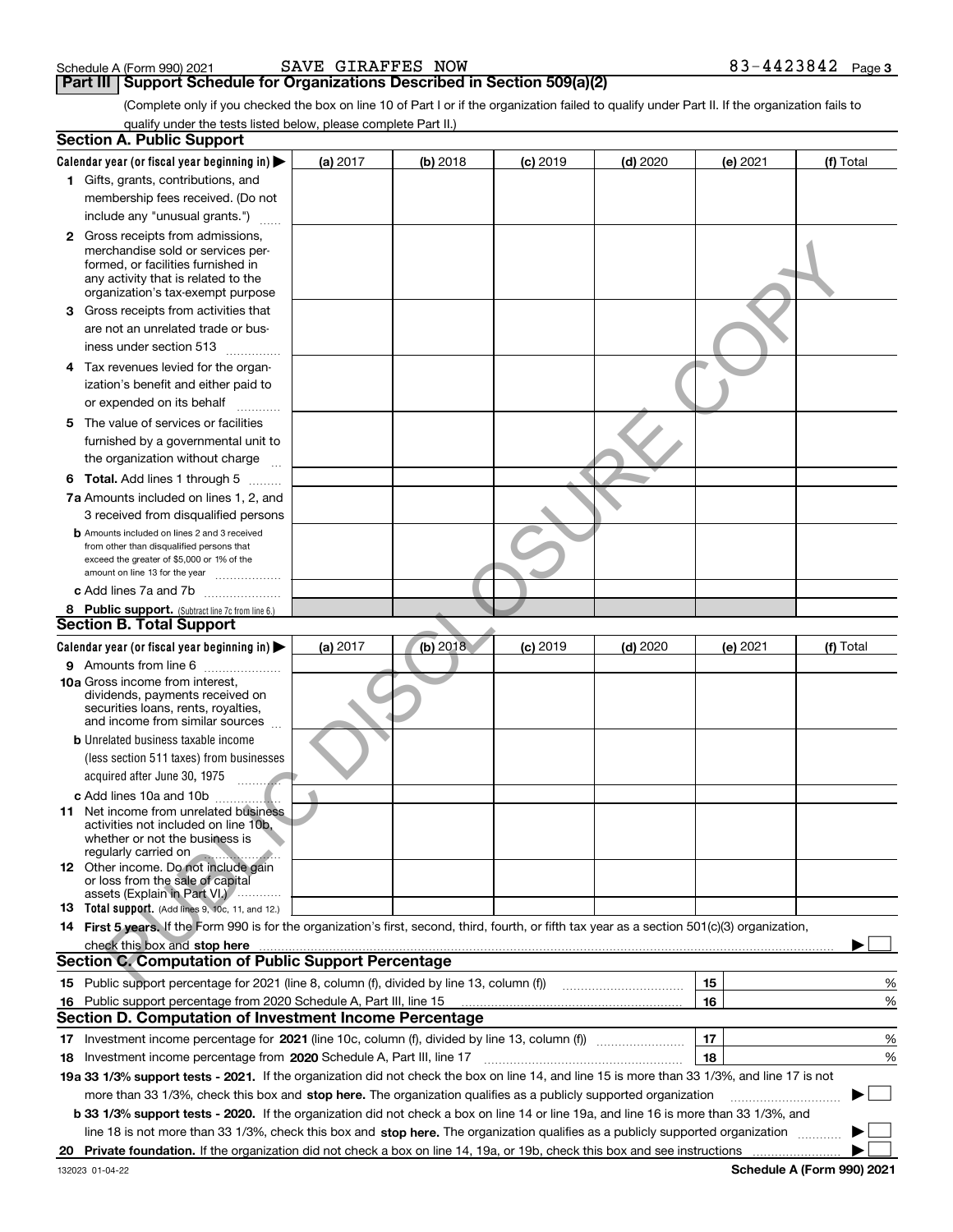**1**

**2**

**3a**

**3b**

**3c**

**4a**

**4b**

**4c**

**5a**

**5b5c**

**6**

**7**

**8**

**9a**

**9b**

**9c**

**10a**

**Yes No**

## **Part IV Supporting Organizations**

(Complete only if you checked a box in line 12 on Part I. If you checked box 12a, Part I, complete Sections A and B. If you checked box 12b, Part I, complete Sections A and C. If you checked box 12c, Part I, complete Sections A, D, and E. If you checked box 12d, Part I, complete Sections A and D, and complete Part V.)

## **Section A. All Supporting Organizations**

- **1** Are all of the organization's supported organizations listed by name in the organization's governing documents? If "No," describe in **Part VI** how the supported organizations are designated. If designated by *class or purpose, describe the designation. If historic and continuing relationship, explain.*
- **2** Did the organization have any supported organization that does not have an IRS determination of status under section 509(a)(1) or (2)? If "Yes," explain in Part VI how the organization determined that the supported *organization was described in section 509(a)(1) or (2).*
- **3a** Did the organization have a supported organization described in section 501(c)(4), (5), or (6)? If "Yes," answer *lines 3b and 3c below.*
- **b** Did the organization confirm that each supported organization qualified under section 501(c)(4), (5), or (6) and satisfied the public support tests under section 509(a)(2)? If "Yes," describe in **Part VI** when and how the *organization made the determination.*
- **c** Did the organization ensure that all support to such organizations was used exclusively for section 170(c)(2)(B) purposes? If "Yes," explain in **Part VI** what controls the organization put in place to ensure such use.
- **4a** *If* Was any supported organization not organized in the United States ("foreign supported organization")? *"Yes," and if you checked box 12a or 12b in Part I, answer lines 4b and 4c below.*
- **b** Did the organization have ultimate control and discretion in deciding whether to make grants to the foreign supported organization? If "Yes," describe in **Part VI** how the organization had such control and discretion *despite being controlled or supervised by or in connection with its supported organizations.*
- **c** Did the organization support any foreign supported organization that does not have an IRS determination under sections 501(c)(3) and 509(a)(1) or (2)? If "Yes," explain in **Part VI** what controls the organization used *to ensure that all support to the foreign supported organization was used exclusively for section 170(c)(2)(B) purposes.*
- **5a***If "Yes,"* Did the organization add, substitute, or remove any supported organizations during the tax year? answer lines 5b and 5c below (if applicable). Also, provide detail in **Part VI,** including (i) the names and EIN *numbers of the supported organizations added, substituted, or removed; (ii) the reasons for each such action; (iii) the authority under the organization's organizing document authorizing such action; and (iv) how the action was accomplished (such as by amendment to the organizing document).*
- **b** Type I or Type II only. Was any added or substituted supported organization part of a class already designated in the organization's organizing document?
- **cSubstitutions only.**  Was the substitution the result of an event beyond the organization's control?
- **6** Did the organization provide support (whether in the form of grants or the provision of services or facilities) to **Part VI.** *If "Yes," provide detail in* support or benefit one or more of the filing organization's supported organizations? anyone other than (i) its supported organizations, (ii) individuals that are part of the charitable class benefited by one or more of its supported organizations, or (iii) other supporting organizations that also The organization have any supercolled completed to the organization (i.e. organization of the organization of the organization of the organization have a state of the organization have a state of the organization have a s
- **7**Did the organization provide a grant, loan, compensation, or other similar payment to a substantial contributor *If "Yes," complete Part I of Schedule L (Form 990).* regard to a substantial contributor? (as defined in section 4958(c)(3)(C)), a family member of a substantial contributor, or a 35% controlled entity with
- **8** Did the organization make a loan to a disqualified person (as defined in section 4958) not described on line 7? *If "Yes," complete Part I of Schedule L (Form 990).*
- **9a** Was the organization controlled directly or indirectly at any time during the tax year by one or more in section 509(a)(1) or (2))? If "Yes," *provide detail in* <code>Part VI.</code> disqualified persons, as defined in section 4946 (other than foundation managers and organizations described
- **b**the supporting organization had an interest? If "Yes," provide detail in P**art VI**. Did one or more disqualified persons (as defined on line 9a) hold a controlling interest in any entity in which
- **c**Did a disqualified person (as defined on line 9a) have an ownership interest in, or derive any personal benefit from, assets in which the supporting organization also had an interest? If "Yes," provide detail in P**art VI.**
- **10a** Was the organization subject to the excess business holdings rules of section 4943 because of section supporting organizations)? If "Yes," answer line 10b below. 4943(f) (regarding certain Type II supporting organizations, and all Type III non-functionally integrated
- **b** Did the organization have any excess business holdings in the tax year? (Use Schedule C, Form 4720, to *determine whether the organization had excess business holdings.)*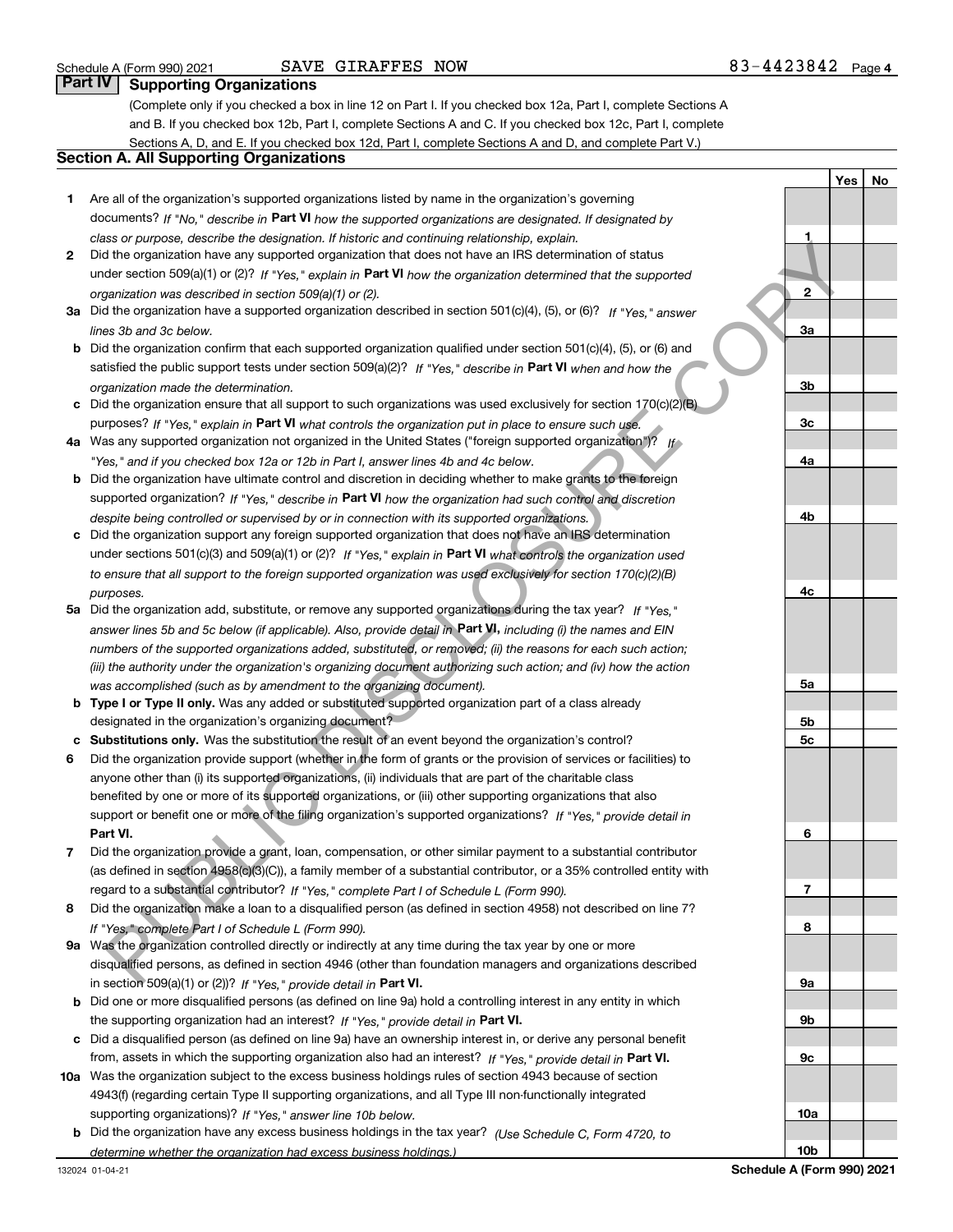| Schedule A (Form 990) 2021 | SAVE | GIRAFFES | <b>NOW</b> | - 54 ت | Page 5 |
|----------------------------|------|----------|------------|--------|--------|
|                            |      |          |            |        |        |



**3** Parent of Supported Organizations. Answer lines 3a and 3b below.

**a** Did the organization have the power to regularly appoint or elect a majority of the officers, directors, or trustees of each of the supported organizations? If "Yes" or "No" provide details in **Part VI.** 

**b** Did the organization exercise a substantial degree of direction over the policies, programs, and activities of each of its supported organizations? If "Yes," describe in **Part VI** the role played by the organization in this regard.<br>.

**3a**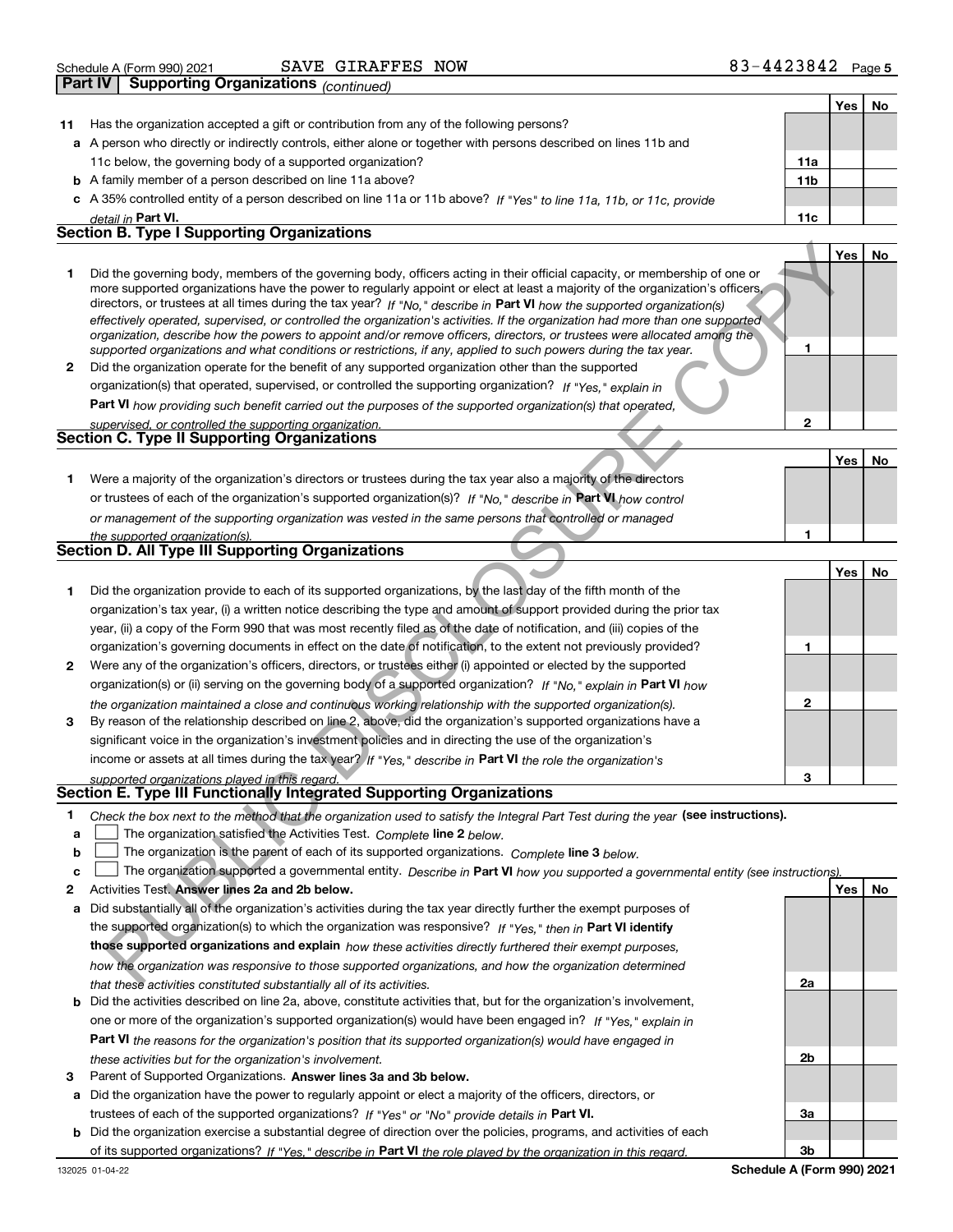| 6 | Multiply line 5 by 0.035.                                                                                                         | 6            |               |
|---|-----------------------------------------------------------------------------------------------------------------------------------|--------------|---------------|
| 7 | Recoveries of prior-year distributions                                                                                            | 7            |               |
| 8 | Minimum Asset Amount (add line 7 to line 6)                                                                                       | 8            |               |
|   | <b>Section C - Distributable Amount</b>                                                                                           |              | Curr          |
| 1 | Adjusted net income for prior year (from Section A, line 8, column A)                                                             | 1            |               |
| 2 | Enter 0.85 of line 1.                                                                                                             | $\mathbf{2}$ |               |
| 3 | Minimum asset amount for prior year (from Section B, line 8, column A)                                                            | 3            |               |
| 4 | Enter greater of line 2 or line 3.                                                                                                | 4            |               |
| 5 | Income tax imposed in prior year                                                                                                  | 5            |               |
| 6 | Distributable Amount. Subtract line 5 from line 4, unless subject to                                                              |              |               |
|   | emergency temporary reduction (see instructions).                                                                                 | 6            |               |
| 7 | Check here if the current year is the organization's first as a non-functionally integrated Type III supporting organization (see |              |               |
|   | instructions).                                                                                                                    |              |               |
|   |                                                                                                                                   |              | Schedule A (I |
|   |                                                                                                                                   |              |               |

| 5            | Depreciation and depletion                                                                                                                          | 5                       |                |                                |
|--------------|-----------------------------------------------------------------------------------------------------------------------------------------------------|-------------------------|----------------|--------------------------------|
| 6            | Portion of operating expenses paid or incurred for production or                                                                                    |                         |                |                                |
|              | collection of gross income or for management, conservation, or                                                                                      |                         |                |                                |
|              | maintenance of property held for production of income (see instructions)                                                                            | 6                       |                |                                |
| $7^{\circ}$  | Other expenses (see instructions)                                                                                                                   | $\overline{7}$          |                |                                |
| 8            | Adjusted Net Income (subtract lines 5, 6, and 7 from line 4)                                                                                        | 8                       |                |                                |
|              | <b>Section B - Minimum Asset Amount</b>                                                                                                             |                         | (A) Prior Year | (B) Current Year<br>(optional) |
| 1            | Aggregate fair market value of all non-exempt-use assets (see                                                                                       |                         |                |                                |
|              | instructions for short tax year or assets held for part of year):                                                                                   |                         |                |                                |
|              | <b>a</b> Average monthly value of securities                                                                                                        | 1a                      |                |                                |
|              | <b>b</b> Average monthly cash balances                                                                                                              | 1 <sub>b</sub>          |                |                                |
|              | c Fair market value of other non-exempt-use assets                                                                                                  | 1c                      |                |                                |
|              | d Total (add lines 1a, 1b, and 1c)                                                                                                                  | 1d                      |                |                                |
| е            | <b>Discount</b> claimed for blockage or other factors                                                                                               |                         |                |                                |
|              | (explain in detail in Part VI):                                                                                                                     |                         |                |                                |
| $\mathbf{2}$ | Acquisition indebtedness applicable to non-exempt-use assets                                                                                        | $\overline{\mathbf{2}}$ |                |                                |
| 3            | Subtract line 2 from line 1d.                                                                                                                       | $\overline{\mathbf{3}}$ |                |                                |
| 4            | Cash deemed held for exempt use. Enter 0.015 of line 3 (for greater amount,                                                                         |                         |                |                                |
|              | see instructions).                                                                                                                                  | 4                       |                |                                |
| 5            | Net value of non-exempt-use assets (subtract line 4 from line 3)                                                                                    | 5                       |                |                                |
| 6            | Multiply line 5 by 0.035.                                                                                                                           | 6                       |                |                                |
| $\mathbf{7}$ | Recoveries of prior-year distributions                                                                                                              | $\overline{7}$          |                |                                |
| 8            | Minimum Asset Amount (add line 7 to line 6)                                                                                                         | 8                       |                |                                |
|              | <b>Section C - Distributable Amount</b>                                                                                                             |                         |                | <b>Current Year</b>            |
| 1            | Adjusted net income for prior year (from Section A, line 8, column A)                                                                               | $\mathbf{1}$            |                |                                |
| $\mathbf{2}$ | Enter 0.85 of line 1.                                                                                                                               | $\mathbf{2}$            |                |                                |
| З            | Minimum asset amount for prior year (from Section B, line 8, column A)                                                                              | 3                       |                |                                |
| 4            | Enter greater of line 2 or line 3.                                                                                                                  | 4                       |                |                                |
| 5            | Income tax imposed in prior year                                                                                                                    | 5                       |                |                                |
| 6            | Distributable Amount. Subtract line 5 from line 4, unless subject to                                                                                |                         |                |                                |
|              | emergency temporary reduction (see instructions).                                                                                                   | 6                       |                |                                |
| 7            | Check here if the current year is the organization's first as a non-functionally integrated Type III supporting organization (see<br>instructions). |                         |                |                                |
|              |                                                                                                                                                     |                         |                | Schedule A (Form 990) 2021     |

**34** Add lines 1 through 3. Other gross income (see instructions) Depreciation and depletion

Recoveries of prior-year distributions

**Section A - Adjusted Net Income 11**(A) Prior Year Net short-term capital gain

**Part VI** Check here if the organization satisfied the Integral Part Test as a qualifying trust on Nov. 20, 1970 ( *explain in* Part **VI**). See instructions. **Part V Type III Non-Functionally Integrated 509(a)(3) Supporting Organizations**   $\mathcal{L}^{\text{max}}$ 

All other Type III non-functionally integrated supporting organizations must complete Sections A through E.

(B) Current Year (optional)

**1**

**2**

132026 01-04-22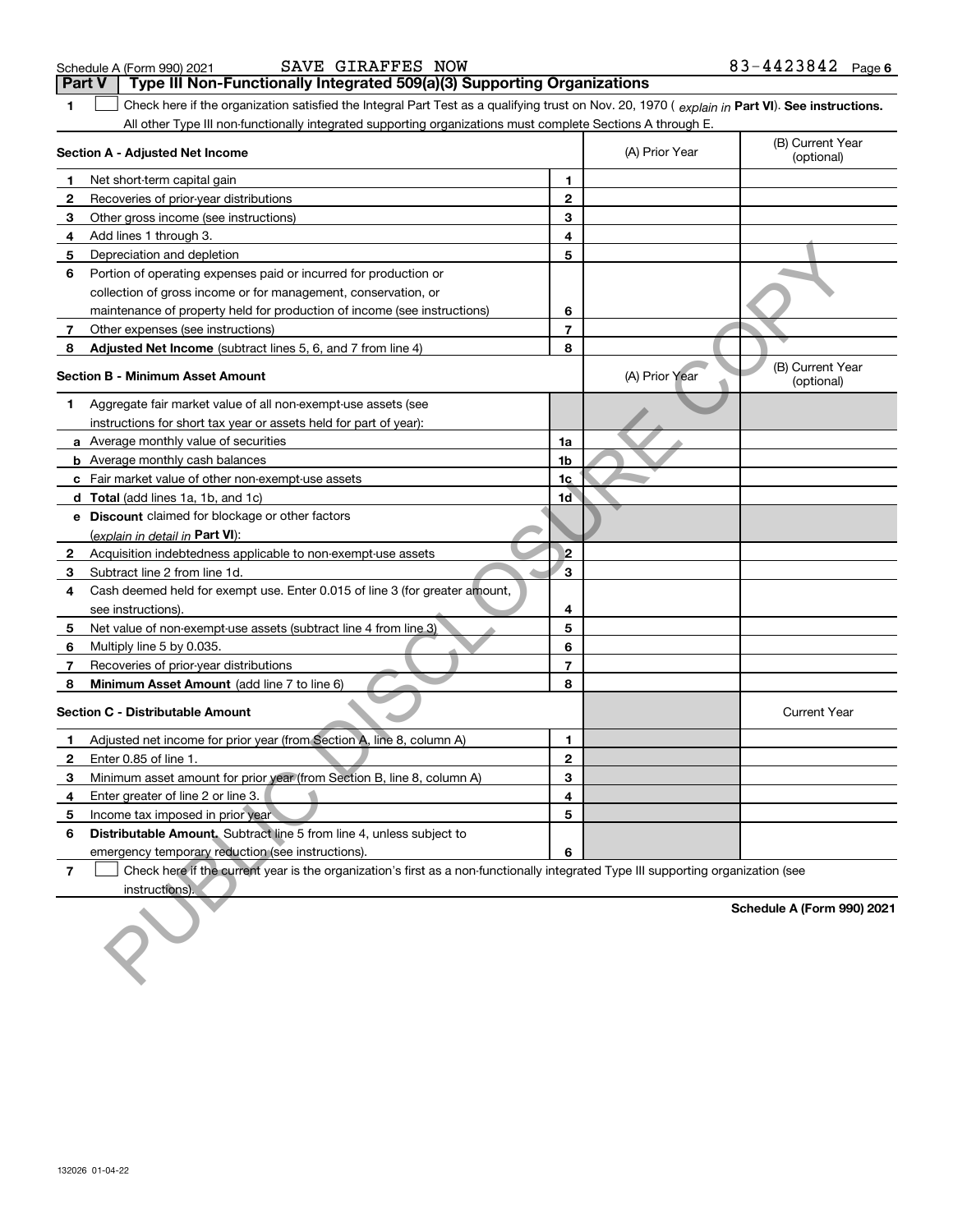| Schedule A (Form 990) 2021 |                           |
|----------------------------|---------------------------|
|                            | Part V   Type III Non-Fun |

|    | SAVE GIRAFFES NOW<br>Schedule A (Form 990) 2021                                                         |                                    |                                               |                 | 83-4423842 Page 7                                       |  |  |  |
|----|---------------------------------------------------------------------------------------------------------|------------------------------------|-----------------------------------------------|-----------------|---------------------------------------------------------|--|--|--|
|    | Type III Non-Functionally Integrated 509(a)(3) Supporting Organizations<br><b>Part V</b><br>(continued) |                                    |                                               |                 |                                                         |  |  |  |
|    | <b>Section D - Distributions</b>                                                                        |                                    |                                               |                 | <b>Current Year</b>                                     |  |  |  |
| 1  | Amounts paid to supported organizations to accomplish exempt purposes                                   |                                    |                                               | 1.              |                                                         |  |  |  |
| 2  | Amounts paid to perform activity that directly furthers exempt purposes of supported                    |                                    |                                               |                 |                                                         |  |  |  |
|    | organizations, in excess of income from activity                                                        |                                    |                                               | $\mathbf{2}$    |                                                         |  |  |  |
| 3  | Administrative expenses paid to accomplish exempt purposes of supported organizations                   |                                    |                                               | 3               |                                                         |  |  |  |
| 4  | Amounts paid to acquire exempt-use assets                                                               |                                    |                                               | 4               |                                                         |  |  |  |
| 5  | Qualified set-aside amounts (prior IRS approval required - provide details in Part VI)                  |                                    |                                               | 5               |                                                         |  |  |  |
| 6  | Other distributions ( <i>describe in</i> Part VI). See instructions.                                    |                                    |                                               | 6               |                                                         |  |  |  |
| 7  | Total annual distributions. Add lines 1 through 6.                                                      |                                    |                                               | $\overline{7}$  |                                                         |  |  |  |
| 8  | Distributions to attentive supported organizations to which the organization is responsive              |                                    |                                               |                 |                                                         |  |  |  |
|    | (provide details in Part VI). See instructions.                                                         |                                    |                                               | 8               |                                                         |  |  |  |
| 9  | Distributable amount for 2021 from Section C, line 6                                                    |                                    |                                               | 9               |                                                         |  |  |  |
| 10 | Line 8 amount divided by line 9 amount                                                                  |                                    |                                               | 10 <sup>°</sup> |                                                         |  |  |  |
|    | <b>Section E - Distribution Allocations</b> (see instructions)                                          | (i)<br><b>Excess Distributions</b> | (ii)<br><b>Underdistributions</b><br>Pre-2021 |                 | (iii)<br><b>Distributable</b><br><b>Amount for 2021</b> |  |  |  |
|    |                                                                                                         |                                    |                                               |                 |                                                         |  |  |  |
| 1  | Distributable amount for 2021 from Section C, line 6                                                    |                                    |                                               |                 |                                                         |  |  |  |
| 2  | Underdistributions, if any, for years prior to 2021 (reason-                                            |                                    |                                               |                 |                                                         |  |  |  |
|    | able cause required - explain in Part VI). See instructions.                                            |                                    |                                               |                 |                                                         |  |  |  |
| 3  | Excess distributions carryover, if any, to 2021                                                         |                                    |                                               |                 |                                                         |  |  |  |
|    | a From 2016                                                                                             |                                    |                                               |                 |                                                         |  |  |  |
|    | $b$ From 2017                                                                                           |                                    |                                               |                 |                                                         |  |  |  |
|    | c From 2018                                                                                             |                                    |                                               |                 |                                                         |  |  |  |
|    | d From 2019                                                                                             |                                    |                                               |                 |                                                         |  |  |  |
|    | e From 2020                                                                                             |                                    |                                               |                 |                                                         |  |  |  |
|    | f Total of lines 3a through 3e                                                                          |                                    |                                               |                 |                                                         |  |  |  |
|    | g Applied to underdistributions of prior years                                                          |                                    |                                               |                 |                                                         |  |  |  |
|    | <b>h</b> Applied to 2021 distributable amount                                                           |                                    |                                               |                 |                                                         |  |  |  |
|    | Carryover from 2016 not applied (see instructions)                                                      |                                    |                                               |                 |                                                         |  |  |  |
|    | Remainder. Subtract lines 3g, 3h, and 3i from line 3f.                                                  |                                    |                                               |                 |                                                         |  |  |  |
| 4  | Distributions for 2021 from Section D.                                                                  |                                    |                                               |                 |                                                         |  |  |  |
|    | line $7:$<br>\$                                                                                         |                                    |                                               |                 |                                                         |  |  |  |
|    | <b>a</b> Applied to underdistributions of prior years                                                   |                                    |                                               |                 |                                                         |  |  |  |
|    | <b>b</b> Applied to 2021 distributable amount                                                           |                                    |                                               |                 |                                                         |  |  |  |
|    | c Remainder. Subtract lines 4a and 4b from line 4.                                                      |                                    |                                               |                 |                                                         |  |  |  |
|    | Remaining underdistributions for years prior to 2021, if                                                |                                    |                                               |                 |                                                         |  |  |  |
|    | any. Subtract lines 3g and 4a from line 2. For result greater                                           |                                    |                                               |                 |                                                         |  |  |  |
|    | than zero, explain in Part VI. See instructions.                                                        |                                    |                                               |                 |                                                         |  |  |  |
| 6  | Remaining underdistributions for 2021. Subtract lines 3h                                                |                                    |                                               |                 |                                                         |  |  |  |
|    | and 4b from line 1. For result greater than zero, explain in                                            |                                    |                                               |                 |                                                         |  |  |  |
|    | <b>Part VI.</b> See instructions.                                                                       |                                    |                                               |                 |                                                         |  |  |  |
| 7  | Excess distributions carryover to 2022. Add lines 3j<br>and 4c.                                         |                                    |                                               |                 |                                                         |  |  |  |
| 8  | Breakdown of line 7:                                                                                    |                                    |                                               |                 |                                                         |  |  |  |
|    | a Excess from 2017                                                                                      |                                    |                                               |                 |                                                         |  |  |  |
|    | <b>b</b> Excess from 2018                                                                               |                                    |                                               |                 |                                                         |  |  |  |
|    | c Excess from 2019                                                                                      |                                    |                                               |                 |                                                         |  |  |  |
|    | d Excess from 2020                                                                                      |                                    |                                               |                 |                                                         |  |  |  |
|    | e Excess from 2021                                                                                      |                                    |                                               |                 |                                                         |  |  |  |
|    |                                                                                                         |                                    |                                               |                 |                                                         |  |  |  |

**Schedule A (Form 990) 2021**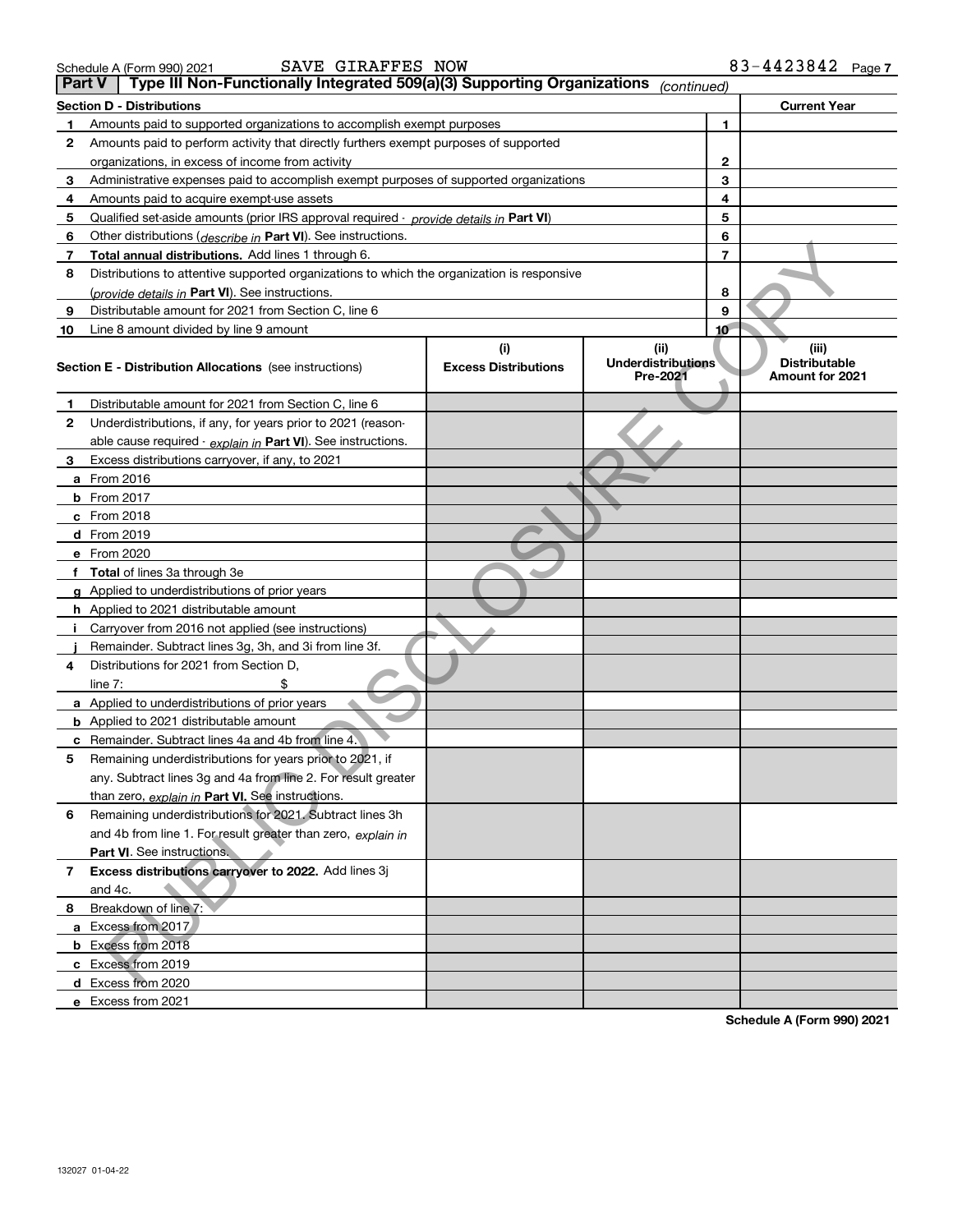Schedule A (Form 990) 2021 SAVE GIRAFFES NOW 83-4423842 Page

| Part VI | Supplemental Information. Provide the explanations required by Part II, line 10; Part II, line 17a or 17b; Part III, line 12;                                                                                                                                                       |
|---------|-------------------------------------------------------------------------------------------------------------------------------------------------------------------------------------------------------------------------------------------------------------------------------------|
|         | Part IV, Section A, lines 1, 2, 3b, 3c, 4b, 4c, 5a, 6, 9a, 9b, 9c, 11a, 11b, and 11c; Part IV, Section B, lines 1 and 2; Part IV, Section C,                                                                                                                                        |
|         | line 1; Part IV, Section D, lines 2 and 3; Part IV, Section E, lines 1c, 2a, 2b, 3a, and 3b; Part V, line 1; Part V, Section B, line 1e; Part V,<br>Section D, lines 5, 6, and 8; and Part V, Section E, lines 2, 5, and 6. Also complete this part for any additional information. |
|         | (See instructions.)                                                                                                                                                                                                                                                                 |
|         |                                                                                                                                                                                                                                                                                     |
|         |                                                                                                                                                                                                                                                                                     |
|         |                                                                                                                                                                                                                                                                                     |
|         |                                                                                                                                                                                                                                                                                     |
|         |                                                                                                                                                                                                                                                                                     |
|         |                                                                                                                                                                                                                                                                                     |
|         |                                                                                                                                                                                                                                                                                     |
|         |                                                                                                                                                                                                                                                                                     |
|         |                                                                                                                                                                                                                                                                                     |
|         |                                                                                                                                                                                                                                                                                     |
|         |                                                                                                                                                                                                                                                                                     |
|         |                                                                                                                                                                                                                                                                                     |
|         |                                                                                                                                                                                                                                                                                     |
|         |                                                                                                                                                                                                                                                                                     |
|         |                                                                                                                                                                                                                                                                                     |
|         |                                                                                                                                                                                                                                                                                     |
|         |                                                                                                                                                                                                                                                                                     |
|         |                                                                                                                                                                                                                                                                                     |
|         |                                                                                                                                                                                                                                                                                     |
|         |                                                                                                                                                                                                                                                                                     |
|         |                                                                                                                                                                                                                                                                                     |
|         |                                                                                                                                                                                                                                                                                     |
|         |                                                                                                                                                                                                                                                                                     |
|         |                                                                                                                                                                                                                                                                                     |
|         |                                                                                                                                                                                                                                                                                     |
|         |                                                                                                                                                                                                                                                                                     |
|         |                                                                                                                                                                                                                                                                                     |
|         |                                                                                                                                                                                                                                                                                     |
|         |                                                                                                                                                                                                                                                                                     |
|         |                                                                                                                                                                                                                                                                                     |
|         |                                                                                                                                                                                                                                                                                     |
|         |                                                                                                                                                                                                                                                                                     |
|         |                                                                                                                                                                                                                                                                                     |
|         |                                                                                                                                                                                                                                                                                     |
|         |                                                                                                                                                                                                                                                                                     |
|         |                                                                                                                                                                                                                                                                                     |
|         |                                                                                                                                                                                                                                                                                     |
|         |                                                                                                                                                                                                                                                                                     |
|         |                                                                                                                                                                                                                                                                                     |
|         |                                                                                                                                                                                                                                                                                     |
|         |                                                                                                                                                                                                                                                                                     |
|         |                                                                                                                                                                                                                                                                                     |
|         |                                                                                                                                                                                                                                                                                     |
|         |                                                                                                                                                                                                                                                                                     |
|         |                                                                                                                                                                                                                                                                                     |
|         |                                                                                                                                                                                                                                                                                     |
|         |                                                                                                                                                                                                                                                                                     |
|         |                                                                                                                                                                                                                                                                                     |
|         |                                                                                                                                                                                                                                                                                     |
|         |                                                                                                                                                                                                                                                                                     |
|         |                                                                                                                                                                                                                                                                                     |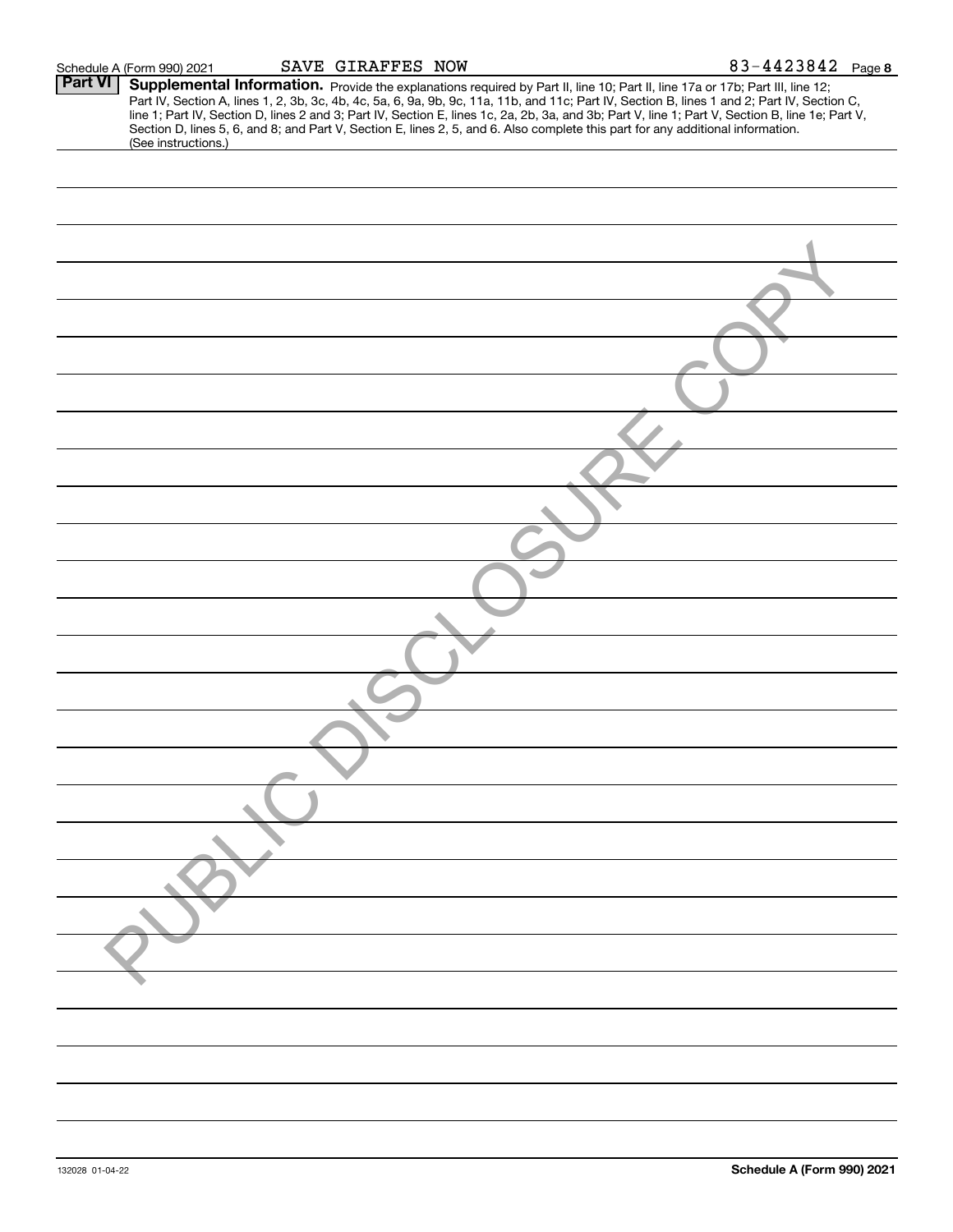Department of the Treasury Internal Revenue Service

Name of the organization

## \*\* PUBLIC DISCLOSURE COPY \*\*

# **Schedule B Schedule of Contributors**

**(Form 990) | Attach to Form 990 or Form 990-PF. | Go to www.irs.gov/Form990 for the latest information.** OMB No. 1545-0047

**2021**

**Employer identification number**

 $\mathbb{W}$  83-4423842

| SAVE GIRAFFES NO |  |
|------------------|--|

| <b>Organization type</b> (check one): |                                                                                                                                                                                                                                                                                                                                                                                                                                                                                                 |  |  |  |  |  |  |
|---------------------------------------|-------------------------------------------------------------------------------------------------------------------------------------------------------------------------------------------------------------------------------------------------------------------------------------------------------------------------------------------------------------------------------------------------------------------------------------------------------------------------------------------------|--|--|--|--|--|--|
| Filers of:                            | Section:                                                                                                                                                                                                                                                                                                                                                                                                                                                                                        |  |  |  |  |  |  |
| Form 990 or 990-EZ                    | 501(c)( $3$ ) (enter number) organization<br>X                                                                                                                                                                                                                                                                                                                                                                                                                                                  |  |  |  |  |  |  |
|                                       | $4947(a)(1)$ nonexempt charitable trust <b>not</b> treated as a private foundation                                                                                                                                                                                                                                                                                                                                                                                                              |  |  |  |  |  |  |
| 527 political organization            |                                                                                                                                                                                                                                                                                                                                                                                                                                                                                                 |  |  |  |  |  |  |
| Form 990-PF                           | 501(c)(3) exempt private foundation                                                                                                                                                                                                                                                                                                                                                                                                                                                             |  |  |  |  |  |  |
|                                       | 4947(a)(1) nonexempt charitable trust treated as a private foundation                                                                                                                                                                                                                                                                                                                                                                                                                           |  |  |  |  |  |  |
|                                       | 501(c)(3) taxable private foundation                                                                                                                                                                                                                                                                                                                                                                                                                                                            |  |  |  |  |  |  |
|                                       | Check if your organization is covered by the General Rule or a Special Rule.                                                                                                                                                                                                                                                                                                                                                                                                                    |  |  |  |  |  |  |
|                                       | Note: Only a section 501(c)(7), (8), or (10) organization can check boxes for both the General Rule and a Special Rule. See instructions.                                                                                                                                                                                                                                                                                                                                                       |  |  |  |  |  |  |
| <b>General Rule</b><br>  X            | For an organization filing Form 990, 990-EZ, or 990-PF that received, during the year, contributions totaling \$5,000 or more (in money or                                                                                                                                                                                                                                                                                                                                                      |  |  |  |  |  |  |
|                                       | property) from any one contributor. Complete Parts I and II. See instructions for determining a contributor's total contributions.                                                                                                                                                                                                                                                                                                                                                              |  |  |  |  |  |  |
| <b>Special Rules</b>                  |                                                                                                                                                                                                                                                                                                                                                                                                                                                                                                 |  |  |  |  |  |  |
|                                       | For an organization described in section 501(c)(3) filing Form 990 or 990-EZ that met the 33 1/3% support test of the regulations under<br>sections 509(a)(1) and 170(b)(1)(A)(vi), that checked Schedule A (Form 990), Part II, line 13, 16a, or 16b, and that received from any one<br>contributor, during the year, total contributions of the greater of (1) \$5,000; or (2) 2% of the amount on (i) Form 990, Part VIII, line 1h;<br>or (ii) Form 990-EZ, line 1. Complete Parts I and II. |  |  |  |  |  |  |
|                                       |                                                                                                                                                                                                                                                                                                                                                                                                                                                                                                 |  |  |  |  |  |  |
|                                       | For an organization described in section 501(c)(7), (8), or (10) filing Form 990 or 990-EZ that received from any one                                                                                                                                                                                                                                                                                                                                                                           |  |  |  |  |  |  |
|                                       | contributor, during the year, total contributions of more than \$1,000 exclusively for religious, charitable, scientific,                                                                                                                                                                                                                                                                                                                                                                       |  |  |  |  |  |  |
|                                       | literary, or educational purposes, or for the prevention of cruelty to children or animals. Complete Parts I (entering                                                                                                                                                                                                                                                                                                                                                                          |  |  |  |  |  |  |
|                                       | "N/A" in column (b) instead of the contributor name and address), II, and III.                                                                                                                                                                                                                                                                                                                                                                                                                  |  |  |  |  |  |  |
|                                       | For an organization described in section 501(c)(7), (8), or (10) filing Form 990 or 990-EZ that received from any one contributor, during the                                                                                                                                                                                                                                                                                                                                                   |  |  |  |  |  |  |
|                                       | year, contributions exclusively for religious, charitable, etc., purposes, but no such contributions totaled more than \$1,000. If this box                                                                                                                                                                                                                                                                                                                                                     |  |  |  |  |  |  |
|                                       | is checked, enter here the total contributions that were received during the year for an exclusively religious, charitable, etc.,                                                                                                                                                                                                                                                                                                                                                               |  |  |  |  |  |  |
|                                       | purpose. Don't complete any of the parts unless the General Rule applies to this organization because it received nonexclusively<br>religious, charitable, etc., contributions totaling \$5,000 or more during the year <i>manumumumumumum</i><br>\$                                                                                                                                                                                                                                            |  |  |  |  |  |  |
|                                       |                                                                                                                                                                                                                                                                                                                                                                                                                                                                                                 |  |  |  |  |  |  |

### **General Rule**

### **Special Rules**

Caution: An organization that isn't covered by the General Rule and/or the Special Rules doesn't file Schedule B (Form 990), but it **must** answer "No" on Part IV, line 2, of its Form 990; or check the box on line H of its Form 990-EZ or on its Form 990-PF, Part I, line 2, to certify that it doesn't meet the filing requirements of Schedule B (Form 990).

LHA For Paperwork Reduction Act Notice, see the instructions for Form 990, 990-EZ, or 990-PF. **In the act and Schedule B** (Form 990) (2021)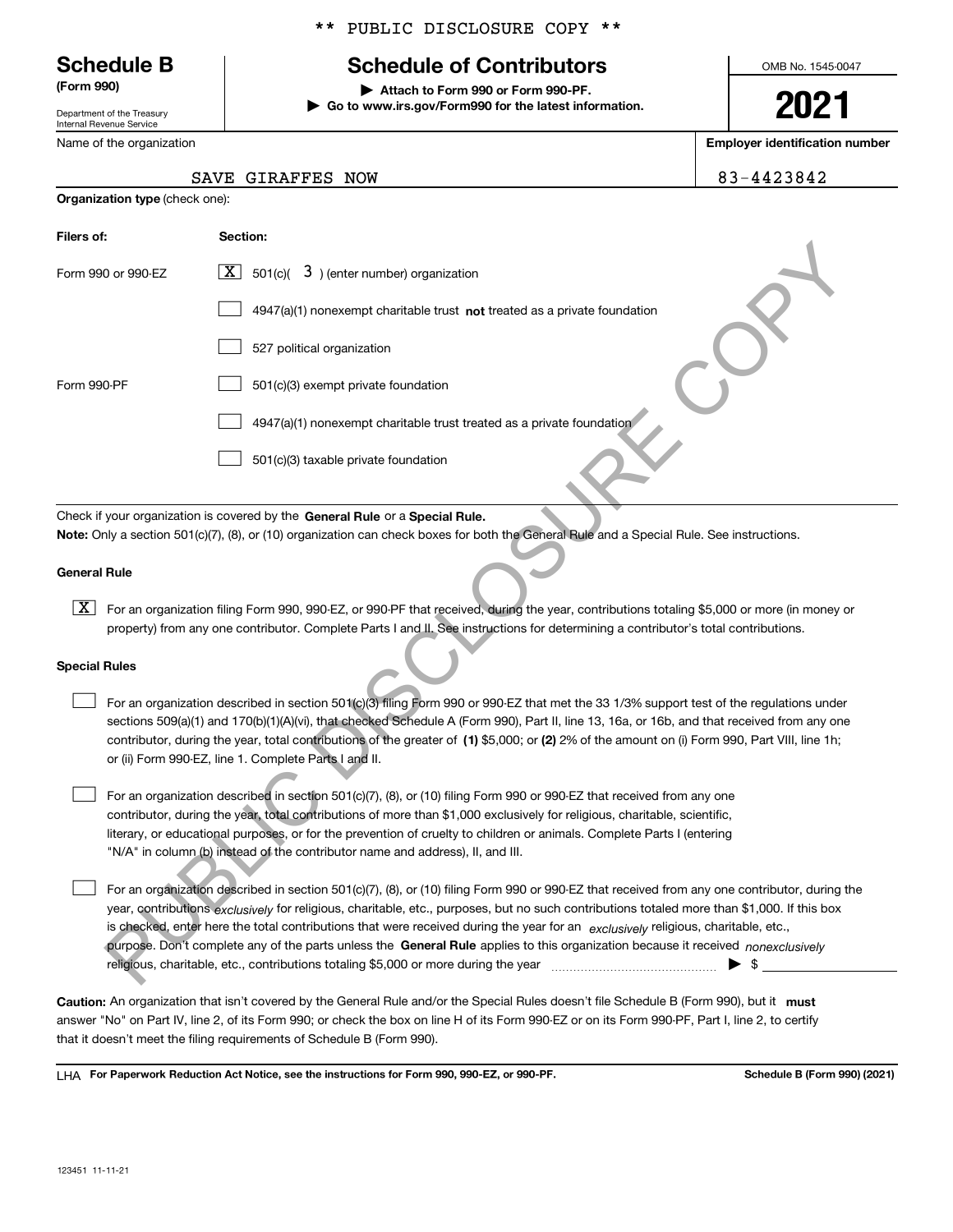|            | Schedule B (Form 990) (2021)                                                                   |                                   |        | Page 2                                                                                                           |
|------------|------------------------------------------------------------------------------------------------|-----------------------------------|--------|------------------------------------------------------------------------------------------------------------------|
|            | Name of organization                                                                           |                                   |        | <b>Employer identification number</b>                                                                            |
| SAVE       | <b>GIRAFFES NOW</b>                                                                            |                                   |        | 83-4423842                                                                                                       |
| Part I     | Contributors (see instructions). Use duplicate copies of Part I if additional space is needed. |                                   |        |                                                                                                                  |
| (a)<br>No. | (b)<br>Name, address, and ZIP + 4                                                              | (c)<br><b>Total contributions</b> |        | (d)<br>Type of contribution                                                                                      |
| 1          |                                                                                                | \$                                | 5,000. | $\overline{\text{X}}$<br>Person<br>Payroll<br><b>Noncash</b><br>(Complete Part II for<br>noncash contributions.) |
| (a)<br>No. | (b)<br>Name, address, and ZIP + 4                                                              | (c)<br><b>Total contributions</b> |        | (d)<br>Type of contribution                                                                                      |
| 2          |                                                                                                | \$                                | 7,300. | $\overline{\text{X}}$<br>Person<br>Payroll<br>Noncash<br>(Complete Part II for<br>noncash contributions.)        |
| (a)<br>No. | (b)<br>Name, address, and ZIP + 4                                                              | (c)<br><b>Total contributions</b> |        | (d)<br>Type of contribution                                                                                      |
| 3          |                                                                                                | 10,000.<br>\$                     |        | $\overline{\text{X}}$<br>Person<br>Payroll<br>Noncash<br>(Complete Part II for<br>noncash contributions.)        |
| (a)<br>No. | (b)<br>Name, address, and ZIP + 4                                                              | (c)<br><b>Total contributions</b> |        | (d)<br>Type of contribution                                                                                      |
| 4          |                                                                                                | \$                                | 5,000. | $\overline{\text{X}}$<br>Person<br>Payroll<br>Noncash<br>(Complete Part II for<br>noncash contributions.)        |
| (a)<br>No. | (b)<br>Name, address, and ZIP + 4                                                              | (c)<br><b>Total contributions</b> |        | (d)<br>Type of contribution                                                                                      |
| 5          |                                                                                                | \$                                | 5,000. | $\boxed{\text{X}}$<br>Person<br>Payroll<br>Noncash<br>(Complete Part II for<br>noncash contributions.)           |
| (a)<br>No. | (b)<br>Name, address, and ZIP + 4                                                              | (c)<br><b>Total contributions</b> |        | (d)<br>Type of contribution                                                                                      |
| 6          |                                                                                                | 6,300.<br>\$                      |        | $\boxed{\text{X}}$<br>Person<br>Payroll<br>Noncash<br>(Complete Part II for<br>noncash contributions.)           |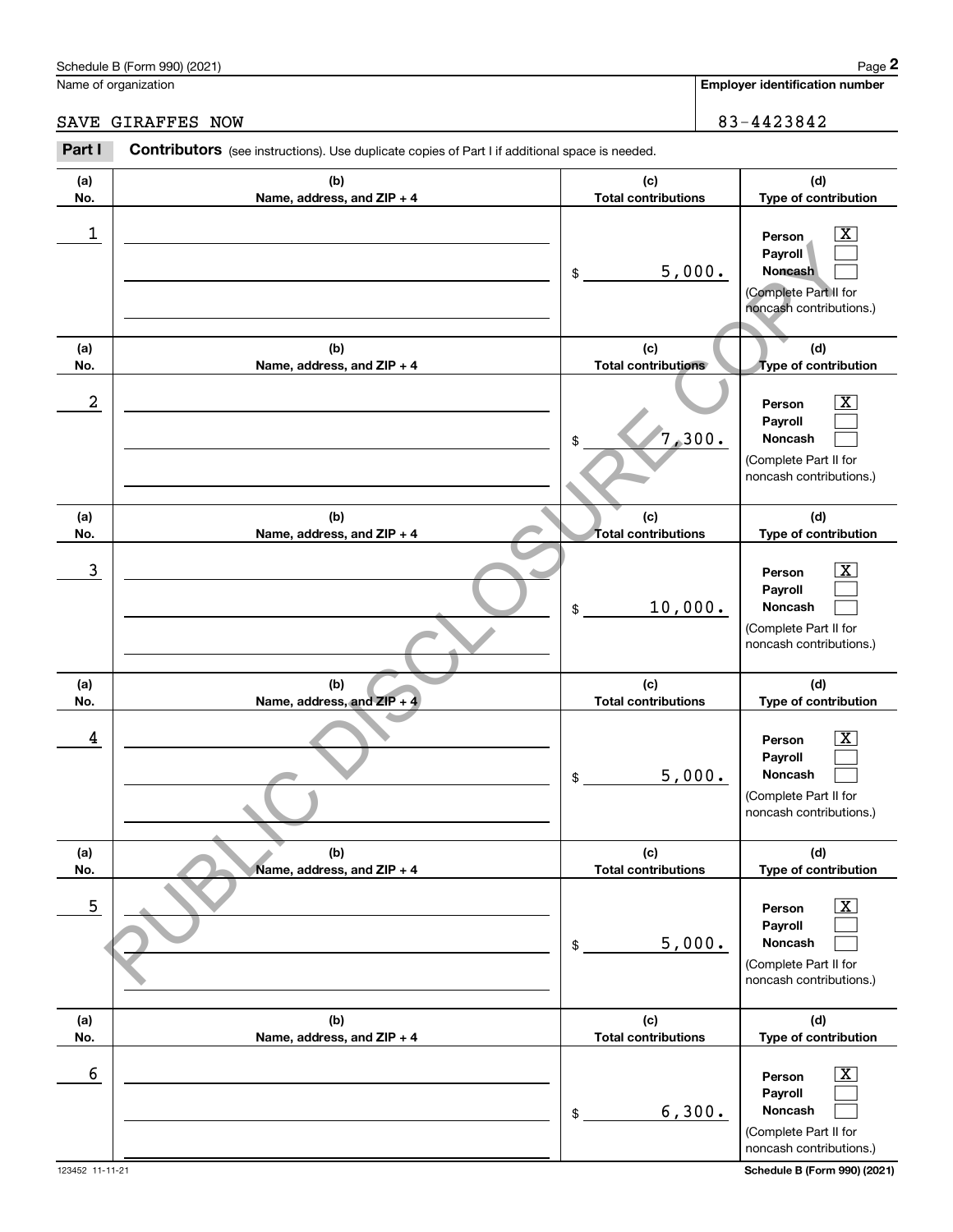|            | Schedule B (Form 990) (2021)                                                                   |                                   | Page 2                                                                                                           |
|------------|------------------------------------------------------------------------------------------------|-----------------------------------|------------------------------------------------------------------------------------------------------------------|
|            | Name of organization                                                                           |                                   | <b>Employer identification number</b>                                                                            |
| SAVE       | <b>GIRAFFES NOW</b>                                                                            |                                   | 83-4423842                                                                                                       |
| Part I     | Contributors (see instructions). Use duplicate copies of Part I if additional space is needed. |                                   |                                                                                                                  |
| (a)<br>No. | (b)<br>Name, address, and ZIP + 4                                                              | (c)<br><b>Total contributions</b> | (d)<br>Type of contribution                                                                                      |
| 7          |                                                                                                | 5,000.<br>\$                      | $\overline{\text{X}}$<br>Person<br>Payroll<br><b>Noncash</b><br>(Complete Part II for<br>noncash contributions.) |
| (a)<br>No. | (b)<br>Name, address, and ZIP + 4                                                              | (c)<br><b>Total contributions</b> | (d)<br>Type of contribution                                                                                      |
| 8          |                                                                                                | 5.000.<br>\$                      | $\overline{\text{X}}$<br>Person<br>Payroll<br>Noncash<br>(Complete Part II for<br>noncash contributions.)        |
| (a)<br>No. | (b)<br>Name, address, and ZIP + 4                                                              | (c)<br><b>Total contributions</b> | (d)<br>Type of contribution                                                                                      |
| 9          |                                                                                                | 545,000.<br>\$                    | $\overline{\text{X}}$<br>Person<br>Payroll<br>Noncash<br>(Complete Part II for<br>noncash contributions.)        |
| (a)<br>No. | (b)<br>Name, address, and ZIP + 4                                                              | (c)<br><b>Total contributions</b> | (d)<br>Type of contribution                                                                                      |
| 10         |                                                                                                | 5,000.<br>\$                      | $\overline{\text{X}}$<br>Person<br>Payroll<br>Noncash<br>(Complete Part II for<br>noncash contributions.)        |
| (a)<br>No. | (b)<br>Name, address, and ZIP + 4                                                              | (c)<br><b>Total contributions</b> | (d)<br>Type of contribution                                                                                      |
| 11         |                                                                                                |                                   | $\boxed{\text{X}}$                                                                                               |
|            |                                                                                                | 10,000.<br>\$                     | Person<br>Payroll<br>Noncash<br>(Complete Part II for<br>noncash contributions.)                                 |
| (a)<br>No. | (b)<br>Name, address, and ZIP + 4                                                              | (c)<br><b>Total contributions</b> | (d)<br>Type of contribution                                                                                      |
| 12         |                                                                                                | 15,000.<br>\$                     | $\overline{\mathbf{X}}$<br>Person<br>Payroll<br>Noncash<br>(Complete Part II for<br>noncash contributions.)      |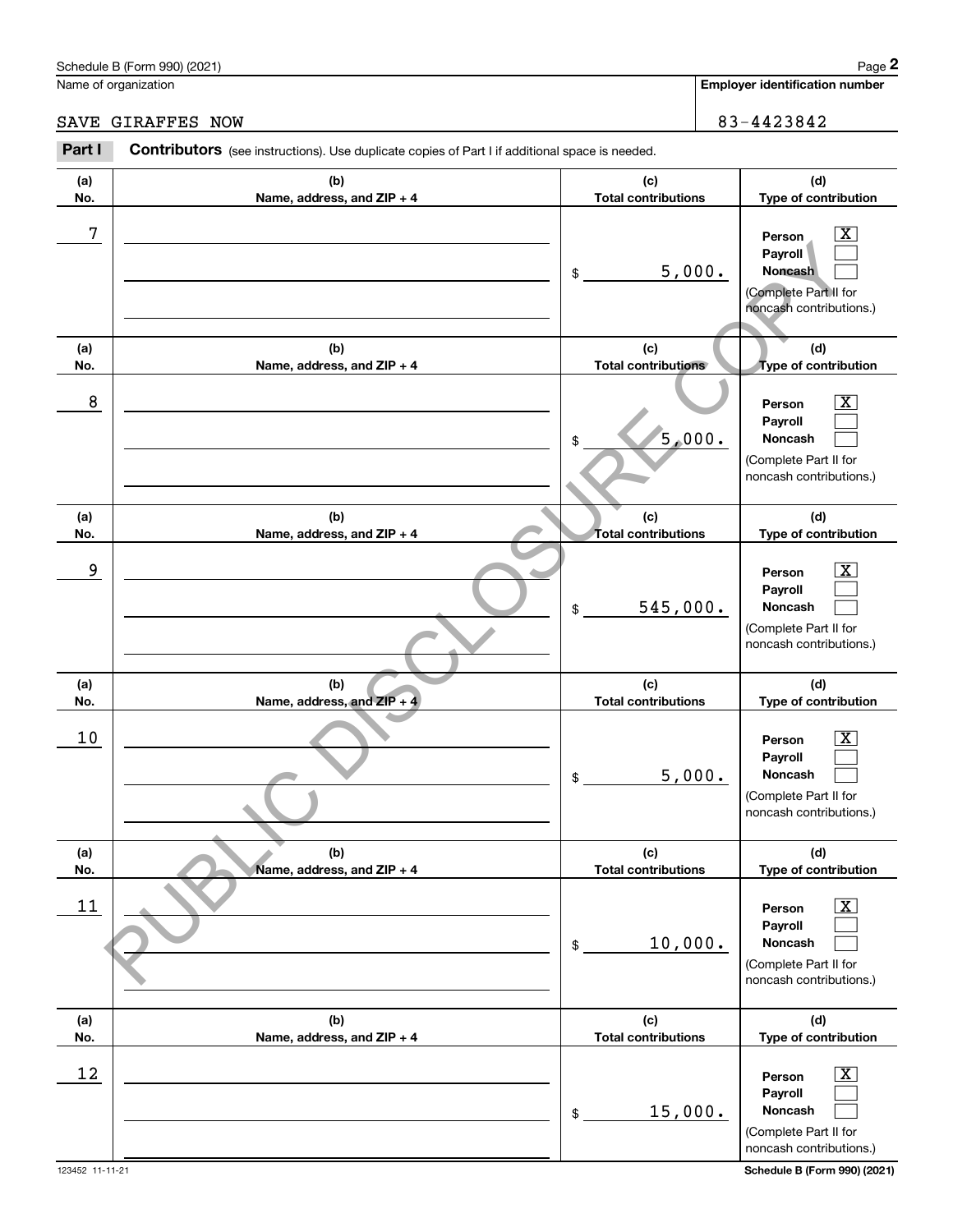# Schedule B (Form 990) (2021) Page 2

## SAVE GIRAFFES NOW 83-4423842

|            | Schedule B (Form 990) (2021)                                                                   |                                   | Page 2                                                                                                           |
|------------|------------------------------------------------------------------------------------------------|-----------------------------------|------------------------------------------------------------------------------------------------------------------|
|            | Name of organization                                                                           |                                   | <b>Employer identification number</b>                                                                            |
| SAVE       | <b>GIRAFFES NOW</b>                                                                            |                                   | 83-4423842                                                                                                       |
| Part I     | Contributors (see instructions). Use duplicate copies of Part I if additional space is needed. |                                   |                                                                                                                  |
| (a)<br>No. | (b)<br>Name, address, and ZIP + 4                                                              | (c)<br><b>Total contributions</b> | (d)<br>Type of contribution                                                                                      |
| 13         |                                                                                                | 5,000.<br>\$                      | $\overline{\text{X}}$<br>Person<br>Payroll<br><b>Noncash</b><br>(Complete Part II for<br>noncash contributions.) |
| (a)<br>No. | (b)<br>Name, address, and ZIP + 4                                                              | (c)<br><b>Total contributions</b> | (d)<br>Type of contribution                                                                                      |
| 14         |                                                                                                | 5,000.<br>\$                      | $\overline{\mathbf{X}}$<br>Person<br>Payroll<br>Noncash<br>(Complete Part II for<br>noncash contributions.)      |
| (a)<br>No. | (b)<br>Name, address, and ZIP + 4                                                              | (c)<br><b>Total contributions</b> | (d)<br>Type of contribution                                                                                      |
| 15         |                                                                                                | 10,000.<br>\$                     | $\overline{\text{X}}$<br>Person<br>Payroll<br>Noncash<br>(Complete Part II for<br>noncash contributions.)        |
| (a)<br>No. | (b)<br>Name, address, and ZIP + 4                                                              | (c)<br><b>Total contributions</b> | (d)<br>Type of contribution                                                                                      |
| 16         |                                                                                                | 5,000.<br>\$                      | $\overline{\text{X}}$<br>Person<br>Payroll<br><b>Noncash</b><br>(Complete Part II for<br>noncash contributions.) |
| (a)<br>No. | (b)<br>Name, address, and ZIP + 4                                                              | (c)<br><b>Total contributions</b> | (d)<br>Type of contribution                                                                                      |
| $17$       |                                                                                                | 15,925.<br>\$                     | $\overline{\mathbf{X}}$<br>Person<br>Payroll<br>Noncash<br>(Complete Part II for<br>noncash contributions.)      |
| (a)<br>No. | (b)<br>Name, address, and ZIP + 4                                                              | (c)<br><b>Total contributions</b> | (d)<br>Type of contribution                                                                                      |
|            |                                                                                                | \$                                | Person<br>Payroll<br>Noncash<br>(Complete Part II for<br>noncash contributions.)                                 |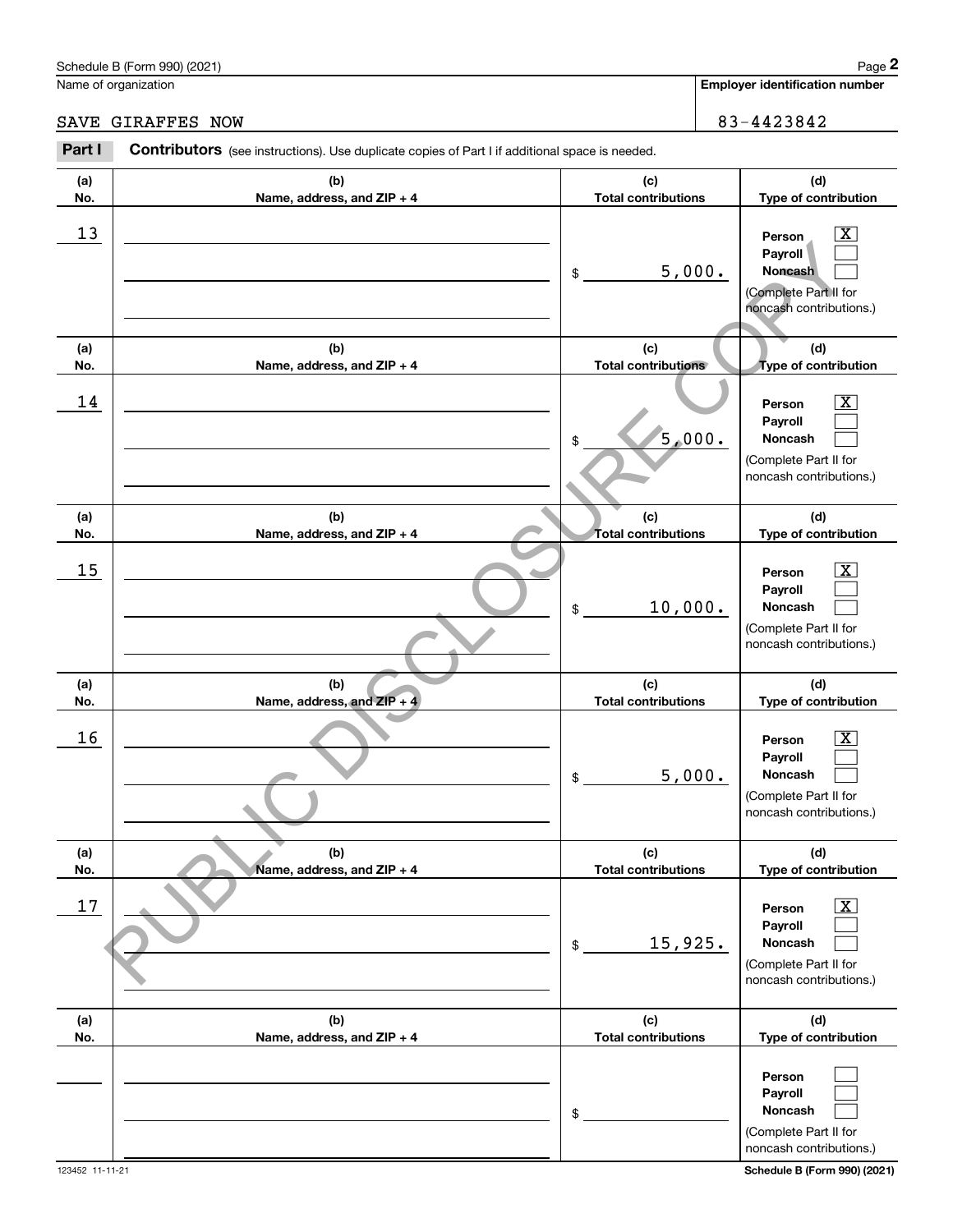|                              | Schedule B (Form 990) (2021)                                                                        |                                                        | Page 3                                |
|------------------------------|-----------------------------------------------------------------------------------------------------|--------------------------------------------------------|---------------------------------------|
|                              | Name of organization                                                                                |                                                        | <b>Employer identification number</b> |
|                              | SAVE GIRAFFES NOW                                                                                   |                                                        | 83-4423842                            |
| Part II                      | Noncash Property (see instructions). Use duplicate copies of Part II if additional space is needed. |                                                        |                                       |
| (a)<br>No.<br>from<br>Part I | (b)<br>Description of noncash property given                                                        | (c)<br>FMV (or estimate)<br>(See instructions.)        | (d)<br>Date received                  |
|                              |                                                                                                     | \$                                                     |                                       |
| (a)<br>No.<br>from<br>Part I | (b)<br>Description of noncash property given                                                        | (c)<br><b>FMV</b> (or estimate)<br>(See instructions.) | (d)<br>Date received                  |
|                              |                                                                                                     | \$                                                     |                                       |
| (a)<br>No.<br>from<br>Part I | (b)<br>Description of noncash property given                                                        | (c)<br>FMV (or estimate)<br>(See instructions.)        | (d)<br>Date received                  |
|                              |                                                                                                     | \$                                                     |                                       |
| (a)<br>No.<br>from<br>Part I | (b)<br>Description of noncash property given                                                        | (c)<br>FMV (or estimate)<br>(See instructions.)        | (d)<br>Date received                  |
|                              |                                                                                                     | \$                                                     |                                       |
| (a)<br>No.<br>from<br>Part I | (b)<br>Description of noncash property given                                                        | (c)<br>FMV (or estimate)<br>(See instructions.)        | (d)<br>Date received                  |
|                              |                                                                                                     | \$                                                     |                                       |
| (a)<br>No.<br>from<br>Part I | (b)<br>Description of noncash property given                                                        | (c)<br>FMV (or estimate)<br>(See instructions.)        | (d)<br>Date received                  |
|                              |                                                                                                     | \$                                                     |                                       |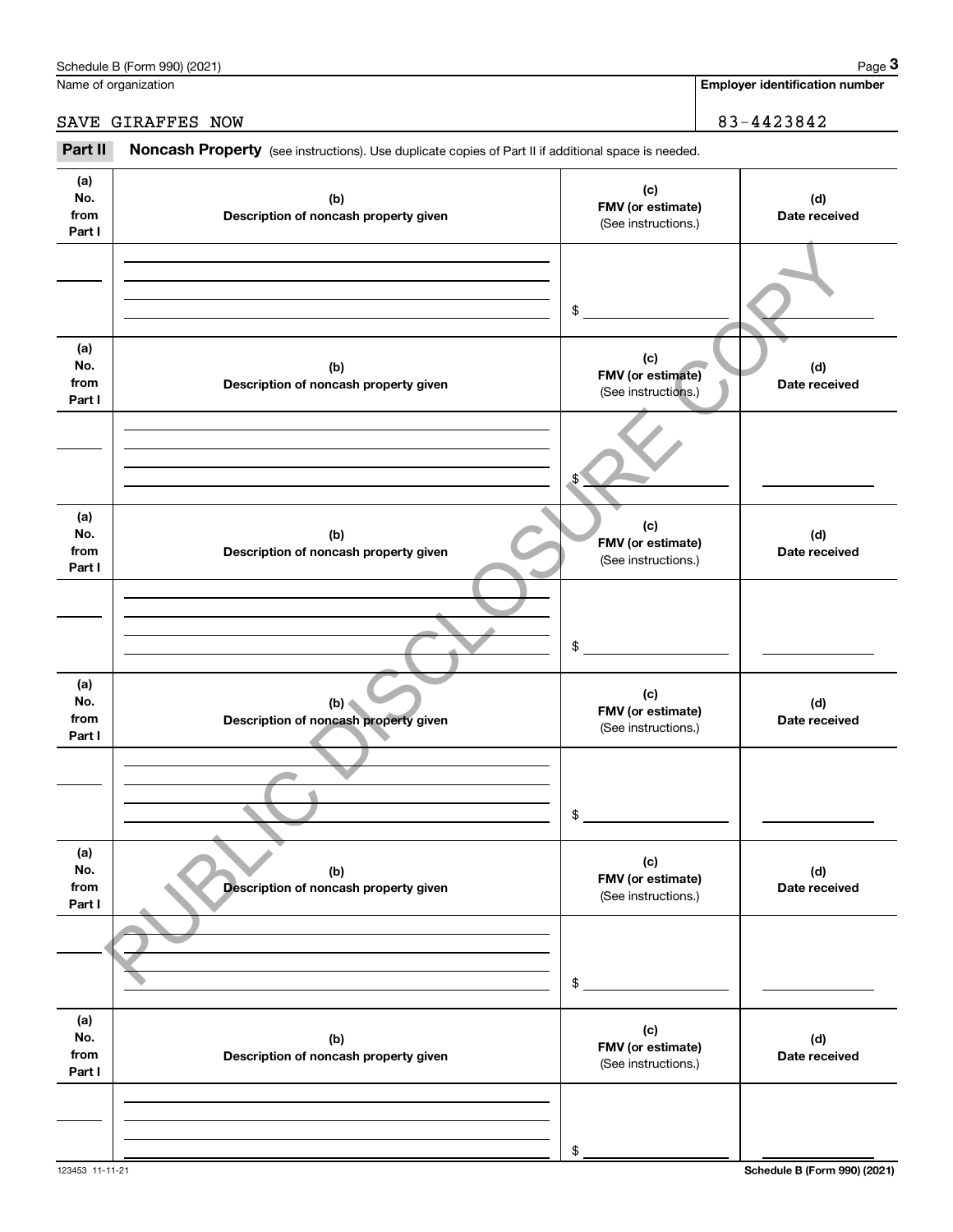|                            | Schedule B (Form 990) (2021)                                                                                                                                                                                                                                                                                                                                                                                                                                                                                    |                      |                                          | Page 4                                   |  |
|----------------------------|-----------------------------------------------------------------------------------------------------------------------------------------------------------------------------------------------------------------------------------------------------------------------------------------------------------------------------------------------------------------------------------------------------------------------------------------------------------------------------------------------------------------|----------------------|------------------------------------------|------------------------------------------|--|
|                            | Name of organization                                                                                                                                                                                                                                                                                                                                                                                                                                                                                            |                      |                                          | <b>Employer identification number</b>    |  |
|                            | SAVE GIRAFFES NOW                                                                                                                                                                                                                                                                                                                                                                                                                                                                                               |                      |                                          | 83-4423842                               |  |
| Part III                   | Exclusively religious, charitable, etc., contributions to organizations described in section 501(c)(7), (8), or (10) that total more than \$1,000 for the year<br>from any one contributor. Complete columns (a) through (e) and the following line entry. For organizations<br>completing Part III, enter the total of exclusively religious, charitable, etc., contributions of \$1,000 or less for the year. (Enter this info. once.) \\$<br>Use duplicate copies of Part III if additional space is needed. |                      |                                          |                                          |  |
| (a) No.<br>from            | (b) Purpose of gift                                                                                                                                                                                                                                                                                                                                                                                                                                                                                             | (c) Use of gift      |                                          | (d) Description of how gift is held      |  |
| Part I                     |                                                                                                                                                                                                                                                                                                                                                                                                                                                                                                                 |                      |                                          |                                          |  |
|                            |                                                                                                                                                                                                                                                                                                                                                                                                                                                                                                                 |                      |                                          |                                          |  |
|                            |                                                                                                                                                                                                                                                                                                                                                                                                                                                                                                                 |                      |                                          |                                          |  |
|                            |                                                                                                                                                                                                                                                                                                                                                                                                                                                                                                                 | (e) Transfer of gift |                                          |                                          |  |
|                            |                                                                                                                                                                                                                                                                                                                                                                                                                                                                                                                 |                      |                                          |                                          |  |
|                            | Transferee's name, address, and $ZIP + 4$                                                                                                                                                                                                                                                                                                                                                                                                                                                                       |                      |                                          | Relationship of transferor to transferee |  |
|                            |                                                                                                                                                                                                                                                                                                                                                                                                                                                                                                                 |                      |                                          |                                          |  |
|                            |                                                                                                                                                                                                                                                                                                                                                                                                                                                                                                                 |                      |                                          |                                          |  |
| (a) No.                    |                                                                                                                                                                                                                                                                                                                                                                                                                                                                                                                 |                      |                                          |                                          |  |
| from<br>Part I             | (b) Purpose of gift                                                                                                                                                                                                                                                                                                                                                                                                                                                                                             | (c) Use of gift      |                                          | (d) Description of how gift is held      |  |
|                            |                                                                                                                                                                                                                                                                                                                                                                                                                                                                                                                 |                      |                                          |                                          |  |
|                            |                                                                                                                                                                                                                                                                                                                                                                                                                                                                                                                 |                      |                                          |                                          |  |
|                            |                                                                                                                                                                                                                                                                                                                                                                                                                                                                                                                 |                      |                                          |                                          |  |
|                            |                                                                                                                                                                                                                                                                                                                                                                                                                                                                                                                 | (e) Transfer of gift |                                          |                                          |  |
|                            | Transferee's name, address, and ZIP + 4                                                                                                                                                                                                                                                                                                                                                                                                                                                                         |                      |                                          | Relationship of transferor to transferee |  |
|                            |                                                                                                                                                                                                                                                                                                                                                                                                                                                                                                                 |                      |                                          |                                          |  |
|                            |                                                                                                                                                                                                                                                                                                                                                                                                                                                                                                                 |                      |                                          |                                          |  |
|                            |                                                                                                                                                                                                                                                                                                                                                                                                                                                                                                                 |                      |                                          |                                          |  |
| (a) No.<br>`from<br>Part I | (b) Purpose of gift                                                                                                                                                                                                                                                                                                                                                                                                                                                                                             | (c) Use of gift      |                                          | (d) Description of how gift is held      |  |
|                            |                                                                                                                                                                                                                                                                                                                                                                                                                                                                                                                 |                      |                                          |                                          |  |
|                            |                                                                                                                                                                                                                                                                                                                                                                                                                                                                                                                 |                      |                                          |                                          |  |
|                            |                                                                                                                                                                                                                                                                                                                                                                                                                                                                                                                 |                      |                                          |                                          |  |
|                            |                                                                                                                                                                                                                                                                                                                                                                                                                                                                                                                 | (e) Transfer of gift |                                          |                                          |  |
|                            | Transferee's name, address, and ZIP + 4                                                                                                                                                                                                                                                                                                                                                                                                                                                                         |                      |                                          | Relationship of transferor to transferee |  |
|                            |                                                                                                                                                                                                                                                                                                                                                                                                                                                                                                                 |                      |                                          |                                          |  |
|                            |                                                                                                                                                                                                                                                                                                                                                                                                                                                                                                                 |                      |                                          |                                          |  |
|                            |                                                                                                                                                                                                                                                                                                                                                                                                                                                                                                                 |                      |                                          |                                          |  |
| (a) No.<br>from<br>Part I  | (b) Purpose of gift                                                                                                                                                                                                                                                                                                                                                                                                                                                                                             | (c) Use of gift      |                                          | (d) Description of how gift is held      |  |
|                            |                                                                                                                                                                                                                                                                                                                                                                                                                                                                                                                 |                      |                                          |                                          |  |
|                            |                                                                                                                                                                                                                                                                                                                                                                                                                                                                                                                 |                      |                                          |                                          |  |
|                            |                                                                                                                                                                                                                                                                                                                                                                                                                                                                                                                 |                      |                                          |                                          |  |
|                            |                                                                                                                                                                                                                                                                                                                                                                                                                                                                                                                 | (e) Transfer of gift |                                          |                                          |  |
|                            | Transferee's name, address, and $ZIP + 4$                                                                                                                                                                                                                                                                                                                                                                                                                                                                       |                      | Relationship of transferor to transferee |                                          |  |
|                            |                                                                                                                                                                                                                                                                                                                                                                                                                                                                                                                 |                      |                                          |                                          |  |
|                            |                                                                                                                                                                                                                                                                                                                                                                                                                                                                                                                 |                      |                                          |                                          |  |
|                            |                                                                                                                                                                                                                                                                                                                                                                                                                                                                                                                 |                      |                                          |                                          |  |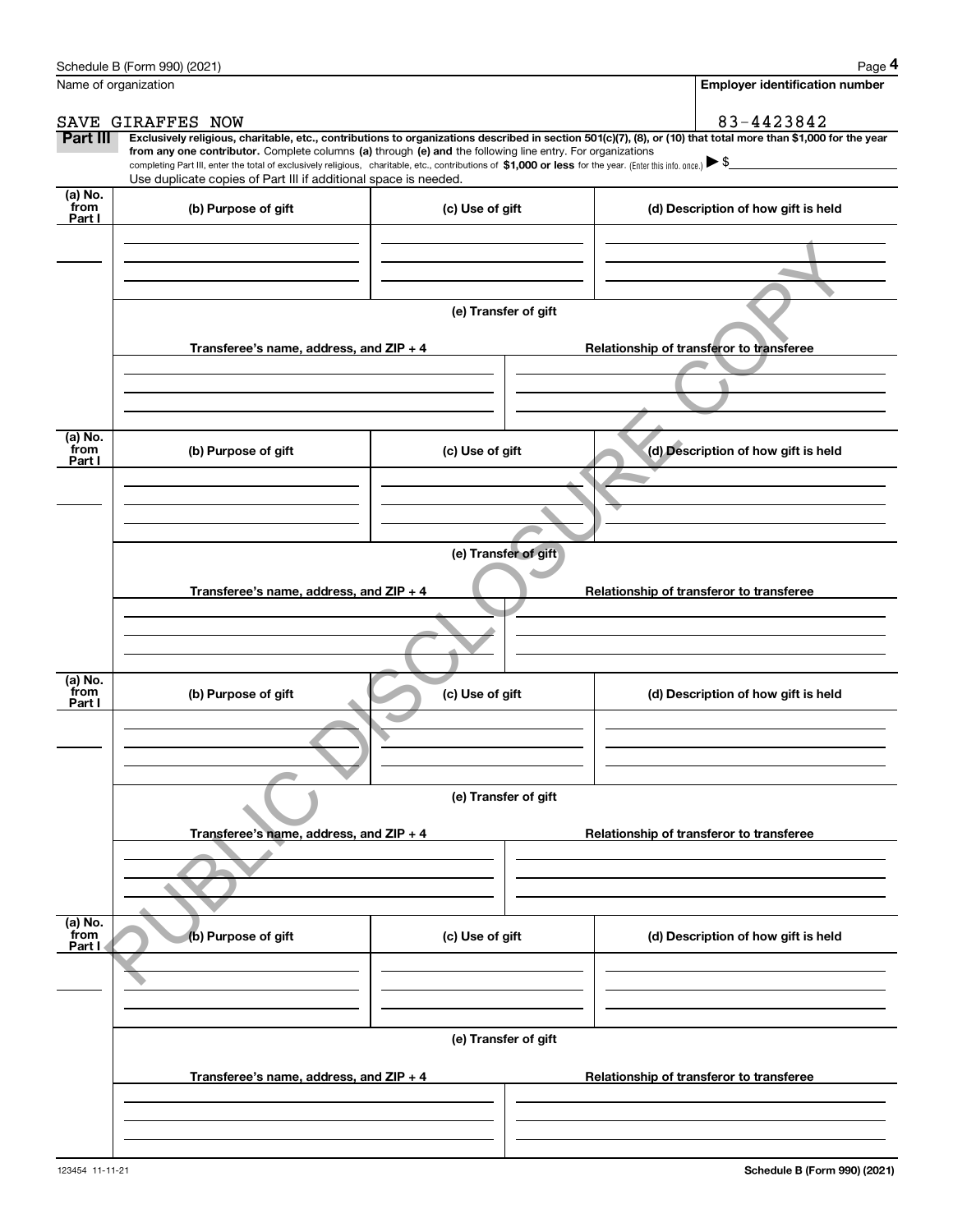| (Form 990)                                                                 |                              |                                           | Complete if the organization answered "Yes" on Form 990, Part IV, line 14b, 15, or 16.                                                                 |                               |                                       |  |
|----------------------------------------------------------------------------|------------------------------|-------------------------------------------|--------------------------------------------------------------------------------------------------------------------------------------------------------|-------------------------------|---------------------------------------|--|
| Department of the Treasury                                                 |                              |                                           | Attach to Form 990.                                                                                                                                    |                               | <b>Open to Public</b>                 |  |
| Internal Revenue Service                                                   |                              |                                           | Go to www.irs.gov/Form990 for instructions and the latest information.                                                                                 |                               | Inspection                            |  |
| Name of the organization                                                   |                              |                                           |                                                                                                                                                        |                               | <b>Employer identification number</b> |  |
| <b>GIRAFFES NOW</b><br>SAVE                                                |                              |                                           |                                                                                                                                                        | 83-4423842                    |                                       |  |
| Part I                                                                     |                              |                                           | General Information on Activities Outside the United States. Complete if the organization answered "Yes" on                                            |                               |                                       |  |
|                                                                            | Form 990, Part IV, line 14b. |                                           |                                                                                                                                                        |                               |                                       |  |
| 1.                                                                         |                              |                                           | For grantmakers. Does the organization maintain records to substantiate the amount of its grants and other assistance,                                 |                               |                                       |  |
|                                                                            |                              |                                           | the grantees' eligibility for the grants or assistance, and the selection criteria used to award the grants or assistance?                             |                               | X.<br>No<br>Yes                       |  |
|                                                                            |                              |                                           |                                                                                                                                                        |                               |                                       |  |
| 2                                                                          |                              |                                           | For grantmakers. Describe in Part V the organization's procedures for monitoring the use of its grants and other assistance outside the                |                               |                                       |  |
| United States.                                                             |                              |                                           |                                                                                                                                                        |                               |                                       |  |
| 3<br>(a) Region                                                            | (b) Number of                | (c) Number of                             | Activities per Region. (The following Part I, line 3 table can be duplicated if additional space is needed.)<br>(d) Activities conducted in the region | (e) If activity listed in (d) | (f) Total                             |  |
|                                                                            | offices                      | employees,                                | (by type) (such as, fundraising, pro-                                                                                                                  | is a program service,         | expenditures                          |  |
|                                                                            | in the region                | agents, and<br>independent<br>contractors | gram services, investments, grants to                                                                                                                  | describe specific type        | for and<br>investments                |  |
|                                                                            |                              | in the region                             | recipients located in the region)                                                                                                                      | of service(s) in the region   | in the region                         |  |
|                                                                            |                              |                                           |                                                                                                                                                        |                               |                                       |  |
|                                                                            |                              |                                           |                                                                                                                                                        |                               |                                       |  |
|                                                                            |                              |                                           |                                                                                                                                                        |                               |                                       |  |
|                                                                            |                              |                                           |                                                                                                                                                        |                               |                                       |  |
|                                                                            |                              |                                           |                                                                                                                                                        |                               |                                       |  |
|                                                                            |                              |                                           |                                                                                                                                                        |                               |                                       |  |
|                                                                            |                              |                                           |                                                                                                                                                        |                               |                                       |  |
|                                                                            |                              |                                           |                                                                                                                                                        |                               |                                       |  |
|                                                                            |                              |                                           |                                                                                                                                                        |                               |                                       |  |
|                                                                            |                              |                                           |                                                                                                                                                        |                               |                                       |  |
|                                                                            |                              |                                           |                                                                                                                                                        |                               |                                       |  |
|                                                                            |                              |                                           |                                                                                                                                                        |                               |                                       |  |
|                                                                            |                              |                                           |                                                                                                                                                        |                               |                                       |  |
|                                                                            |                              |                                           |                                                                                                                                                        |                               |                                       |  |
|                                                                            |                              |                                           |                                                                                                                                                        |                               |                                       |  |
|                                                                            |                              |                                           |                                                                                                                                                        |                               |                                       |  |
|                                                                            |                              |                                           |                                                                                                                                                        |                               |                                       |  |
|                                                                            |                              |                                           |                                                                                                                                                        |                               |                                       |  |
|                                                                            |                              |                                           |                                                                                                                                                        |                               |                                       |  |
|                                                                            |                              |                                           |                                                                                                                                                        |                               |                                       |  |
|                                                                            |                              |                                           |                                                                                                                                                        |                               |                                       |  |
|                                                                            |                              |                                           |                                                                                                                                                        |                               |                                       |  |
|                                                                            |                              |                                           |                                                                                                                                                        |                               |                                       |  |
|                                                                            |                              |                                           |                                                                                                                                                        |                               |                                       |  |
|                                                                            |                              |                                           |                                                                                                                                                        |                               |                                       |  |
|                                                                            |                              |                                           |                                                                                                                                                        |                               |                                       |  |
|                                                                            |                              |                                           |                                                                                                                                                        |                               |                                       |  |
|                                                                            |                              |                                           |                                                                                                                                                        |                               |                                       |  |
|                                                                            |                              |                                           |                                                                                                                                                        |                               |                                       |  |
|                                                                            |                              |                                           |                                                                                                                                                        |                               |                                       |  |
|                                                                            |                              |                                           |                                                                                                                                                        |                               |                                       |  |
| 3 a Subtotal<br>.                                                          | 0                            | 0                                         |                                                                                                                                                        |                               | 0.                                    |  |
| <b>b</b> Total from continuation                                           |                              |                                           |                                                                                                                                                        |                               |                                       |  |
| sheets to Part I                                                           | 0                            | 0                                         |                                                                                                                                                        |                               | 0.                                    |  |
| c Totals (add lines 3a                                                     |                              |                                           |                                                                                                                                                        |                               |                                       |  |
| and 3b)                                                                    | 0                            | 0                                         |                                                                                                                                                        |                               | 0.                                    |  |
| LHA For Paperwork Reduction Act Notice, see the Instructions for Form 990. |                              |                                           |                                                                                                                                                        |                               | Schedule F (Form 990) 2021            |  |

**Statement of Activities Outside the United States** 

OMB No. 1545-0047

**(Form 990)**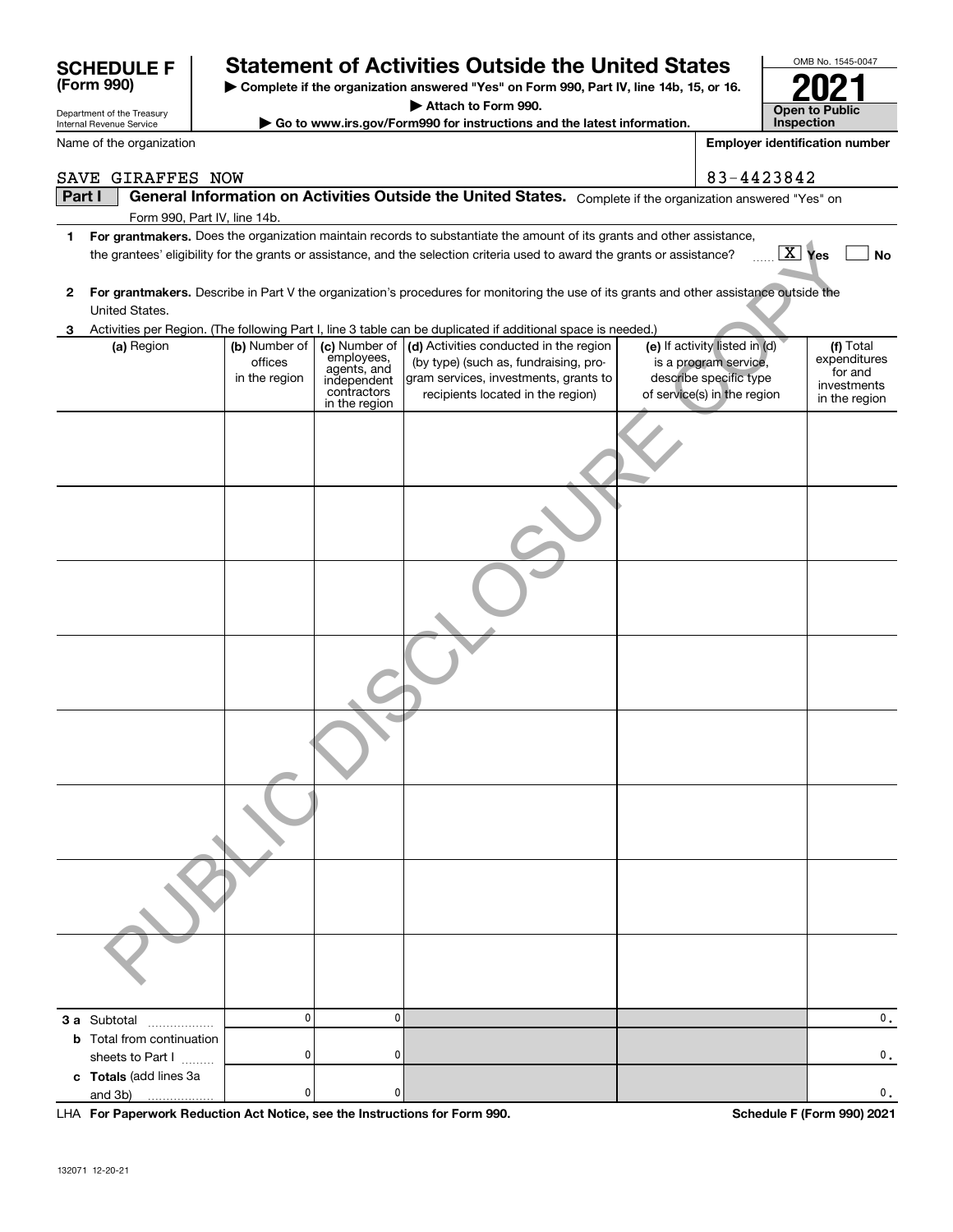Schedule F (Form 990) 2021 **SAVE GIRAFFES NOW 8** 3-4423842

**2**

**Part II Grants and Other Assistance to Organizations or Entities Outside the United States.** Complete if the organization answered "Yes" on Form 990, Part IV, line 15, for any continued the organization answered "Yes" o recipient who received more than \$5,000. Part II can be duplicated if additional space is needed.

|              |                                                       |                                                 |               | recipient who received more than \$5,000. Part II can be duplicated if additional space is needed.                                      |                             |                                    |                                        |                                             |                                                             |
|--------------|-------------------------------------------------------|-------------------------------------------------|---------------|-----------------------------------------------------------------------------------------------------------------------------------------|-----------------------------|------------------------------------|----------------------------------------|---------------------------------------------|-------------------------------------------------------------|
| 1            | (a) Name of organization                              | (b) IRS code section<br>and EIN (if applicable) | (c) Region    | (d) Purpose of<br>grant                                                                                                                 | (e) Amount<br>of cash grant | (f) Manner of<br>cash disbursement | (g) Amount of<br>noncash<br>assistance | (h) Description<br>of noncash<br>assistance | (i) Method of<br>valuation (book, FMV,<br>appraisal, other) |
|              |                                                       |                                                 |               |                                                                                                                                         |                             |                                    |                                        |                                             |                                                             |
|              |                                                       |                                                 |               |                                                                                                                                         |                             |                                    |                                        |                                             |                                                             |
|              |                                                       |                                                 | AFRICA        | <b>GRANT</b>                                                                                                                            | 5,525.                      |                                    | $\mathbf{0}$ .                         |                                             |                                                             |
|              |                                                       |                                                 | AFRICA        | <b>GRANT</b>                                                                                                                            | 29,221                      |                                    | $\mathbf{0}$ .                         |                                             |                                                             |
|              |                                                       |                                                 | AFRICA        | <b>GRANT</b>                                                                                                                            | 47,725.                     |                                    | $\mathbf{0}$ .                         |                                             |                                                             |
|              |                                                       |                                                 |               |                                                                                                                                         |                             |                                    |                                        |                                             |                                                             |
|              |                                                       |                                                 | AFRICA        | <b>GRANT</b>                                                                                                                            | 32,000.                     |                                    | $\mathbf{0}$ .                         |                                             |                                                             |
|              |                                                       |                                                 | AFRICA        | GRANT                                                                                                                                   | 10,460.                     |                                    | $\mathbf{0}$ .                         |                                             |                                                             |
|              |                                                       |                                                 | AFRICA        | <b>GRANT</b>                                                                                                                            | 12,500.                     |                                    | $\mathbf 0$ .                          |                                             |                                                             |
|              |                                                       |                                                 | <b>AFRICA</b> | <b>GRANT</b>                                                                                                                            | 7,000,                      |                                    | $\mathbf{0}$ .                         |                                             |                                                             |
|              |                                                       |                                                 | AFRICA        | <b>GRANT</b>                                                                                                                            | 5,545.                      |                                    | $\mathbf{0}$ .                         |                                             |                                                             |
| $\mathbf{2}$ |                                                       |                                                 |               | Enter total number of recipient organizations listed above that are recognized as charities by the foreign country, recognized as a tax |                             |                                    |                                        |                                             |                                                             |
|              |                                                       |                                                 |               | exempt 501(c)(3) organization by the IRS, or for which the grantee or counsel has provided a section 501(c)(3) equivalency letter       |                             |                                    |                                        |                                             | $\frac{8}{2}$                                               |
| $\mathbf{3}$ | Enter total number of other organizations or entities |                                                 |               |                                                                                                                                         |                             |                                    |                                        |                                             | $\overline{0}$<br>Pelcedule E (Ferry 000) 0004              |

**Schedule F (Form 990) 2021**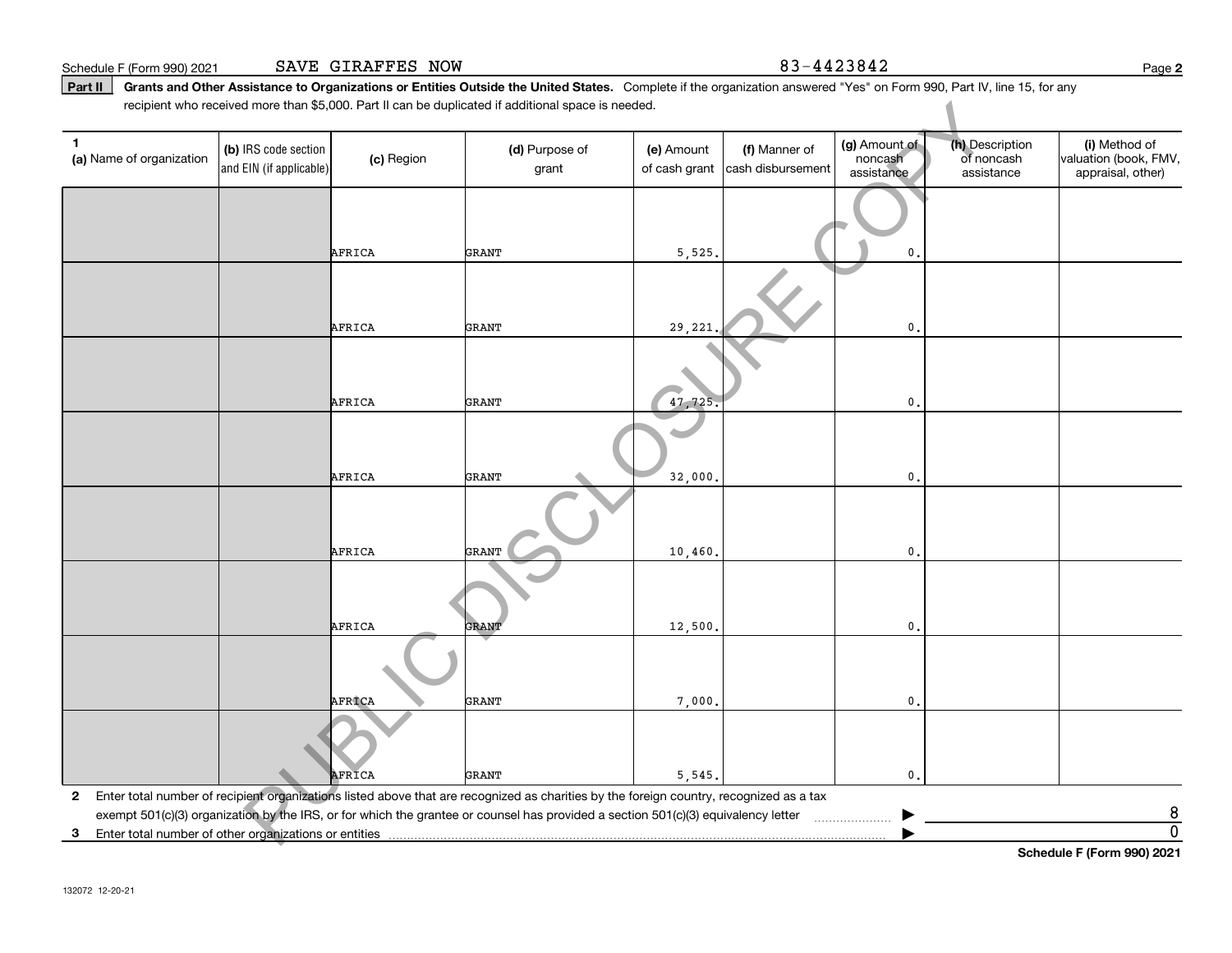| Schedule F (Form 990) 2021<br>Part III Grants and Other Assistance to Individuals Outside the United States. Complete if the organization answered "Yes" on Form 990, Part IV, line 16. | SAVE GIRAFFES NOW |                             |                             |                                    | 83-4423842                             |                                          | Page                                                           |
|-----------------------------------------------------------------------------------------------------------------------------------------------------------------------------------------|-------------------|-----------------------------|-----------------------------|------------------------------------|----------------------------------------|------------------------------------------|----------------------------------------------------------------|
| Part III can be duplicated if additional space is needed.<br>(a) Type of grant or assistance                                                                                            | (b) Region        | (c) Number of<br>recipients | (d) Amount of<br>cash grant | (e) Manner of<br>cash disbursement | (f) Amount of<br>noncash<br>assistance | (g) Description of<br>noncash assistance | (h) Method of<br>valuation<br>(book, FMV,<br>appraisal, other) |
|                                                                                                                                                                                         |                   |                             |                             |                                    |                                        |                                          |                                                                |
|                                                                                                                                                                                         |                   |                             |                             |                                    |                                        |                                          |                                                                |
|                                                                                                                                                                                         |                   |                             |                             |                                    |                                        |                                          |                                                                |
|                                                                                                                                                                                         |                   |                             |                             |                                    |                                        |                                          |                                                                |
|                                                                                                                                                                                         |                   |                             |                             |                                    |                                        |                                          |                                                                |
|                                                                                                                                                                                         |                   |                             |                             |                                    |                                        |                                          |                                                                |
|                                                                                                                                                                                         |                   |                             |                             |                                    |                                        |                                          |                                                                |
|                                                                                                                                                                                         |                   |                             |                             |                                    |                                        |                                          |                                                                |
|                                                                                                                                                                                         |                   |                             |                             |                                    |                                        |                                          |                                                                |

**Schedule F (Form 990) 2021**

**3**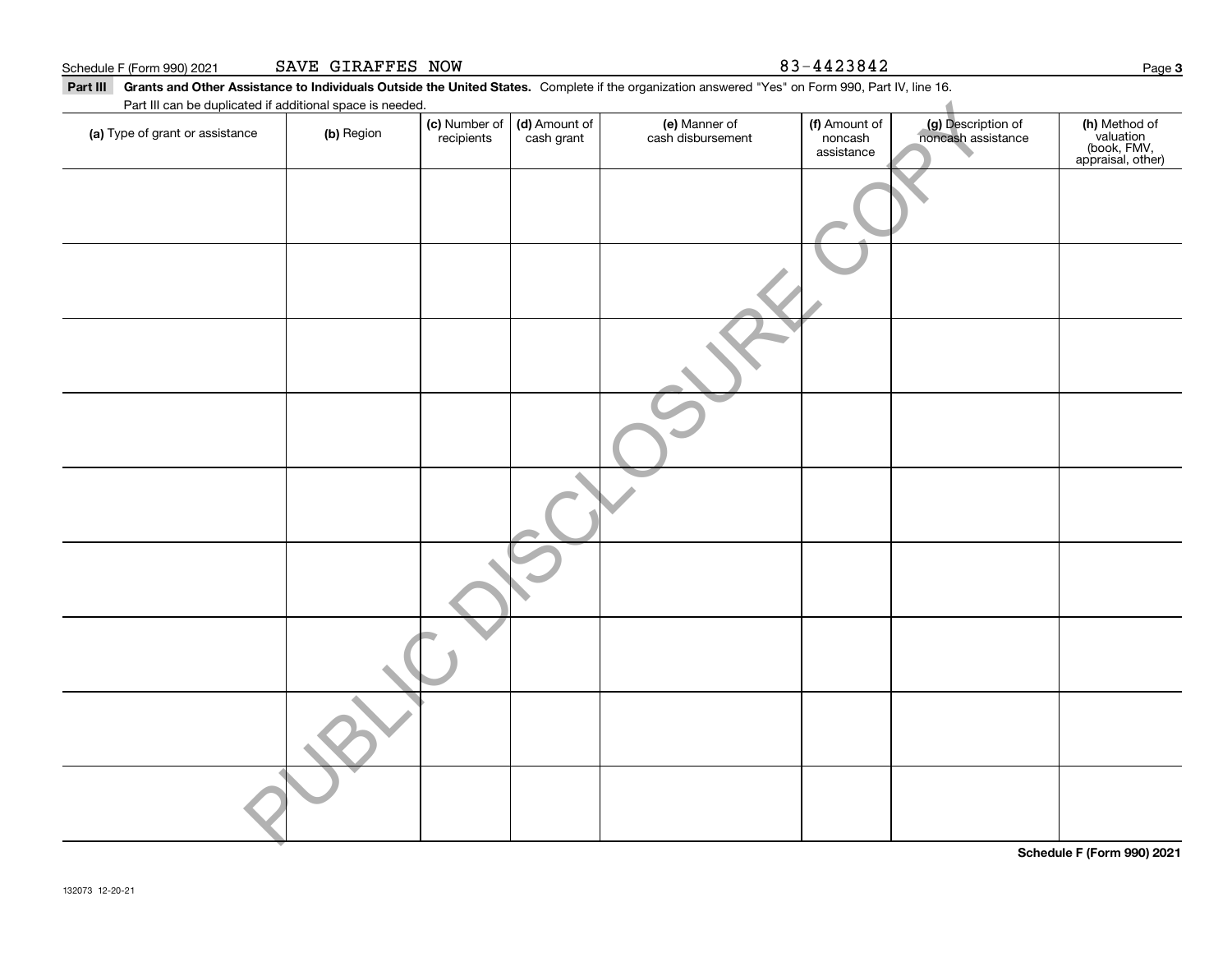| 1 | Was the organization a U.S. transferor of property to a foreign corporation during the tax year? If "Yes."<br>the organization may be required to file Form 926, Return by a U.S. Transferor of Property to a Foreign                                                                                                             |                            |                            |
|---|-----------------------------------------------------------------------------------------------------------------------------------------------------------------------------------------------------------------------------------------------------------------------------------------------------------------------------------|----------------------------|----------------------------|
|   | Corporation (see Instructions for Form 926)                                                                                                                                                                                                                                                                                       | Yes                        | $X $ No                    |
| 2 | Did the organization have an interest in a foreign trust during the tax year? If "Yes," the organization may<br>be required to separately file Form 3520, Annual Return To Report Transactions With Foreign Trusts and<br>Receipt of Certain Foreign Gifts, and/or Form 3520-A, Annual Information Return of Foreign Trust With a | Yes                        | $\overline{\mathbf{X}}$ No |
| 3 | Did the organization have an ownership interest in a foreign corporation during the tax year? If "Yes."                                                                                                                                                                                                                           |                            |                            |
|   | the organization may be required to file Form 5471, Information Return of U.S. Persons With Respect to                                                                                                                                                                                                                            |                            |                            |
|   |                                                                                                                                                                                                                                                                                                                                   | Yes                        | $\mathbf{X}$<br><b>No</b>  |
|   |                                                                                                                                                                                                                                                                                                                                   |                            |                            |
|   | Was the organization a direct or indirect shareholder of a passive foreign investment company or a                                                                                                                                                                                                                                |                            |                            |
|   | qualified electing fund during the tax year? If "Yes," the organization may be required to file Form 8621,                                                                                                                                                                                                                        |                            |                            |
|   | Information Return by a Shareholder of a Passive Foreign Investment Company or Qualified Electing                                                                                                                                                                                                                                 |                            | $\overline{X}$ No          |
|   |                                                                                                                                                                                                                                                                                                                                   | Yes                        |                            |
| 5 | Did the organization have an ownership interest in a foreign partnership during the tax year? If "Yes,                                                                                                                                                                                                                            |                            |                            |
|   | the organization may be required to file Form 8865, Return of U.S. Persons With Respect to Certain                                                                                                                                                                                                                                |                            |                            |
|   | Foreign Partnerships (see Instructions for Form 8865) manufactured contains and contained and contained and contained and contained and contained and contained and contained and contained and contained and contained and co                                                                                                    | Yes                        | $\overline{X}$ No          |
|   |                                                                                                                                                                                                                                                                                                                                   |                            |                            |
| 6 | Did the organization have any operations in or related to any boycotting countries during the tax year? If                                                                                                                                                                                                                        |                            |                            |
|   | "Yes," the organization may be required to separately file Form 5713, International Boycott Report (see                                                                                                                                                                                                                           |                            |                            |
|   |                                                                                                                                                                                                                                                                                                                                   | Yes                        | $\overline{X}$ No          |
|   |                                                                                                                                                                                                                                                                                                                                   |                            |                            |
|   |                                                                                                                                                                                                                                                                                                                                   | Schedule F (Form 990) 2021 |                            |
|   |                                                                                                                                                                                                                                                                                                                                   |                            |                            |
|   |                                                                                                                                                                                                                                                                                                                                   |                            |                            |
|   |                                                                                                                                                                                                                                                                                                                                   |                            |                            |
|   |                                                                                                                                                                                                                                                                                                                                   |                            |                            |
|   |                                                                                                                                                                                                                                                                                                                                   |                            |                            |
|   |                                                                                                                                                                                                                                                                                                                                   |                            |                            |
|   |                                                                                                                                                                                                                                                                                                                                   |                            |                            |
|   |                                                                                                                                                                                                                                                                                                                                   |                            |                            |
|   |                                                                                                                                                                                                                                                                                                                                   |                            |                            |
|   |                                                                                                                                                                                                                                                                                                                                   |                            |                            |
|   |                                                                                                                                                                                                                                                                                                                                   |                            |                            |
|   |                                                                                                                                                                                                                                                                                                                                   |                            |                            |
|   |                                                                                                                                                                                                                                                                                                                                   |                            |                            |
|   |                                                                                                                                                                                                                                                                                                                                   |                            |                            |
|   |                                                                                                                                                                                                                                                                                                                                   |                            |                            |
|   |                                                                                                                                                                                                                                                                                                                                   |                            |                            |
|   |                                                                                                                                                                                                                                                                                                                                   |                            |                            |
|   | obert                                                                                                                                                                                                                                                                                                                             |                            |                            |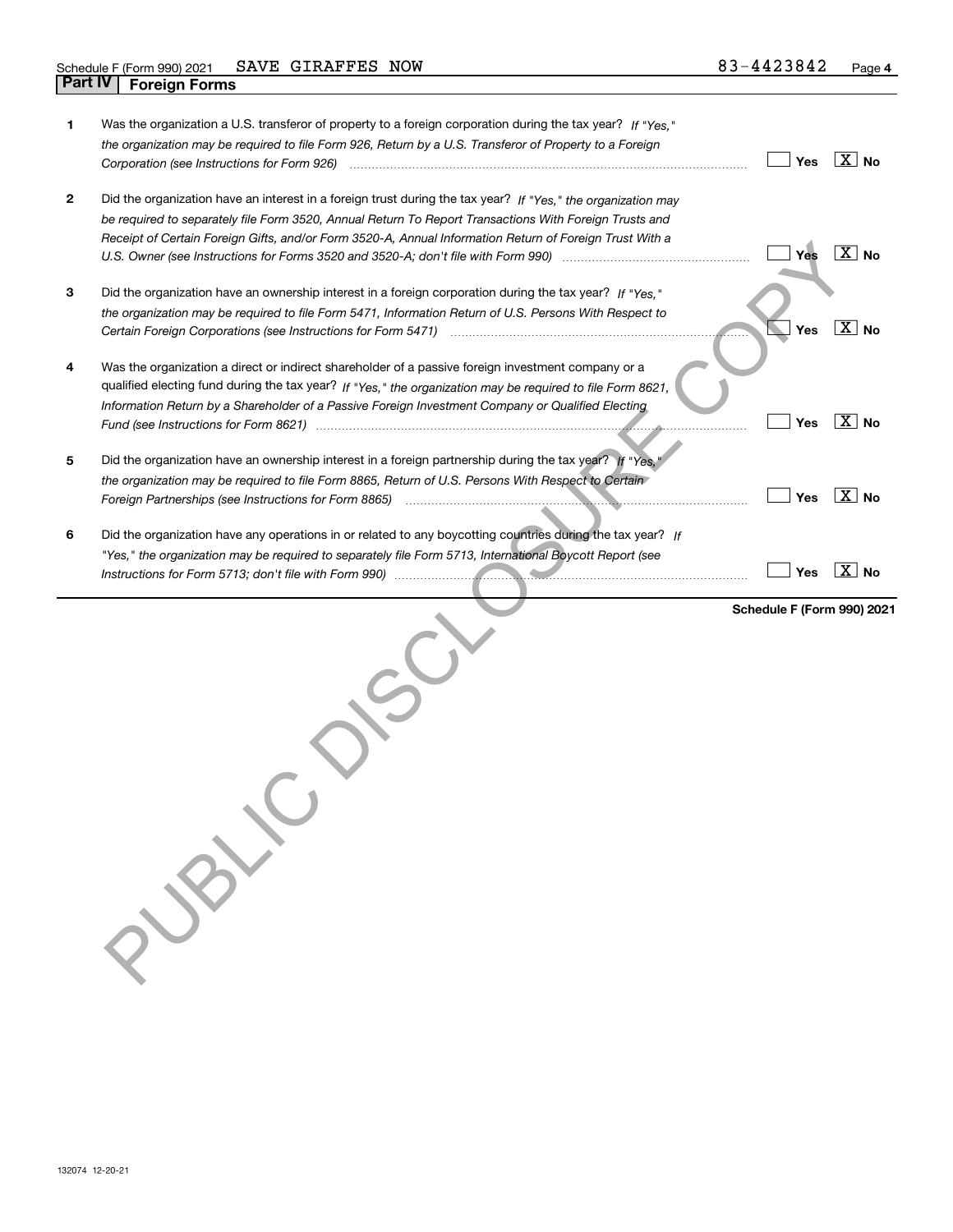| SAVE GIRAFFES NOW<br>Schedule F (Form 990) 2021                                                                                       | 83-4423842  | Page 5 |
|---------------------------------------------------------------------------------------------------------------------------------------|-------------|--------|
| <b>Part V</b><br><b>Supplemental Information</b>                                                                                      |             |        |
| Provide the information required by Part I, line 2 (monitoring of funds); Part I, line 3, column (f) (accounting method; amounts of   |             |        |
| investments vs. expenditures per region); Part II, line 1 (accounting method); Part III (accounting method); and Part III, column (c) |             |        |
| (estimated number of recipients), as applicable. Also complete this part to provide any additional information. See instructions.     |             |        |
|                                                                                                                                       |             |        |
| PART I, LINE 2:                                                                                                                       |             |        |
| THE ORGANIZATION SELECTS GRANT RECIPIENTS BASED ON ITS                                                                                | INDEPENDENT |        |
|                                                                                                                                       |             |        |
| RESEARCH AND REQUIRES PERIODIC PERFORMANCE REPORTS AND A FINAL REPORT                                                                 |             |        |
|                                                                                                                                       |             |        |
| ONCE THE GRANT FUNDS HAVE BEEN FULLY EXPENDED TO DETERMINE THE RESPECTIVE                                                             |             |        |
|                                                                                                                                       |             |        |
| DONEES'<br>UTILIZATION OF ANY MONIES RECEIVED.                                                                                        |             |        |
|                                                                                                                                       |             |        |
|                                                                                                                                       |             |        |
|                                                                                                                                       |             |        |
|                                                                                                                                       |             |        |
|                                                                                                                                       |             |        |
|                                                                                                                                       |             |        |
|                                                                                                                                       |             |        |
|                                                                                                                                       |             |        |
|                                                                                                                                       |             |        |
|                                                                                                                                       |             |        |
|                                                                                                                                       |             |        |
|                                                                                                                                       |             |        |
|                                                                                                                                       |             |        |
|                                                                                                                                       |             |        |
|                                                                                                                                       |             |        |
|                                                                                                                                       |             |        |
|                                                                                                                                       |             |        |
|                                                                                                                                       |             |        |
|                                                                                                                                       |             |        |
|                                                                                                                                       |             |        |
|                                                                                                                                       |             |        |
|                                                                                                                                       |             |        |
|                                                                                                                                       |             |        |
|                                                                                                                                       |             |        |
|                                                                                                                                       |             |        |
|                                                                                                                                       |             |        |
|                                                                                                                                       |             |        |
|                                                                                                                                       |             |        |
|                                                                                                                                       |             |        |
|                                                                                                                                       |             |        |
|                                                                                                                                       |             |        |
|                                                                                                                                       |             |        |
|                                                                                                                                       |             |        |
|                                                                                                                                       |             |        |
|                                                                                                                                       |             |        |
|                                                                                                                                       |             |        |
|                                                                                                                                       |             |        |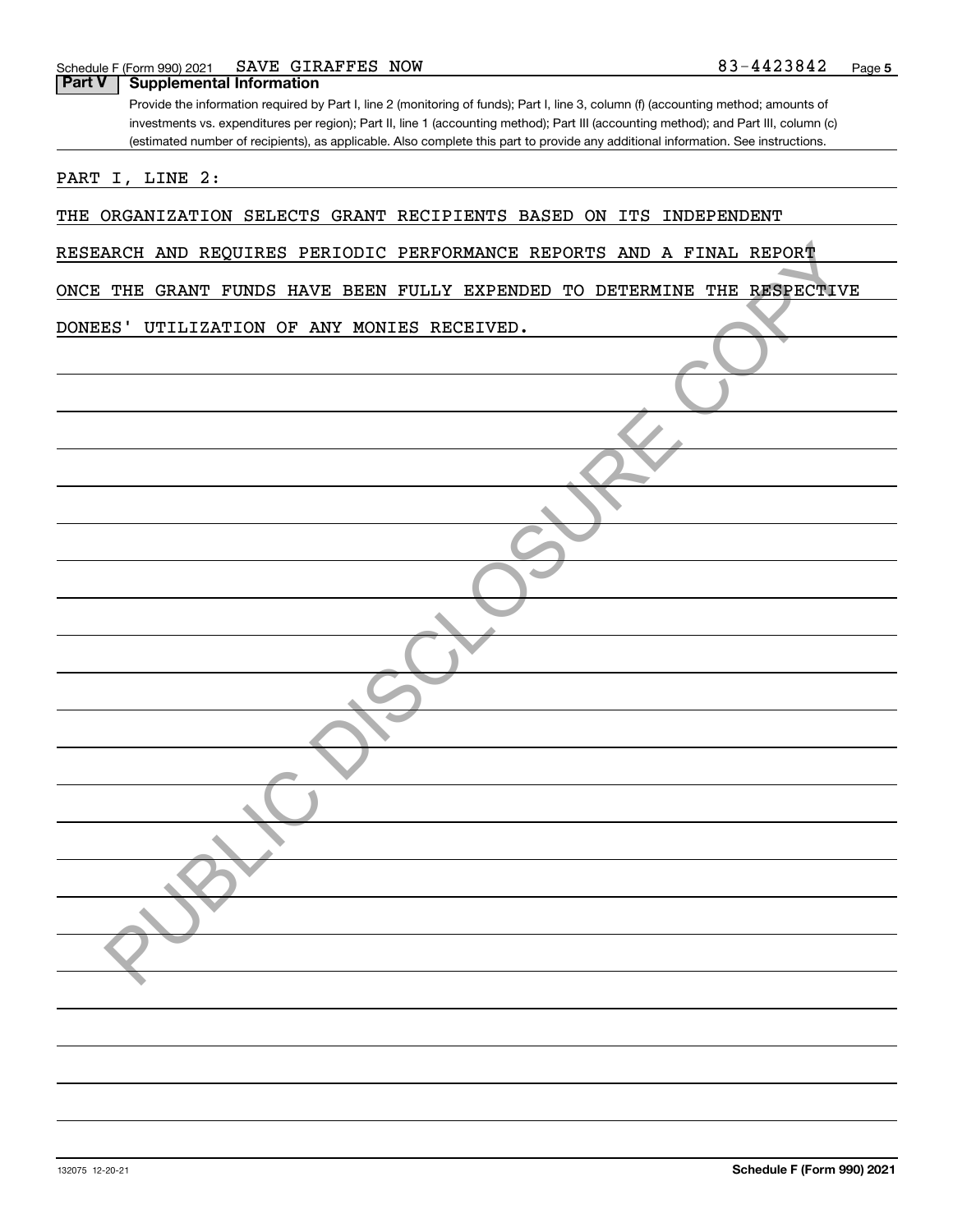| <b>SCHEDULE I</b><br>(Form 990)                                                                                                                                                                                                                                                                                |                          | <b>Grants and Other Assistance to Organizations,</b><br>Governments, and Individuals in the United States<br>Complete if the organization answered "Yes" on Form 990, Part IV, line 21 or 22. |                             |                                                       |                                                                |                                          | OMB No. 1545-0047<br>2021             |
|----------------------------------------------------------------------------------------------------------------------------------------------------------------------------------------------------------------------------------------------------------------------------------------------------------------|--------------------------|-----------------------------------------------------------------------------------------------------------------------------------------------------------------------------------------------|-----------------------------|-------------------------------------------------------|----------------------------------------------------------------|------------------------------------------|---------------------------------------|
| Department of the Treasury<br>Internal Revenue Service                                                                                                                                                                                                                                                         |                          |                                                                                                                                                                                               | Attach to Form 990.         |                                                       |                                                                |                                          | <b>Open to Public</b><br>Inspection   |
| Name of the organization                                                                                                                                                                                                                                                                                       |                          |                                                                                                                                                                                               |                             | Go to www.irs.gov/Form990 for the latest information. |                                                                |                                          | <b>Employer identification number</b> |
| SAVE GIRAFFES NOW                                                                                                                                                                                                                                                                                              |                          |                                                                                                                                                                                               |                             |                                                       |                                                                |                                          | 83-4423842                            |
| Part I<br><b>General Information on Grants and Assistance</b>                                                                                                                                                                                                                                                  |                          |                                                                                                                                                                                               |                             |                                                       |                                                                |                                          |                                       |
| Does the organization maintain records to substantiate the amount of the grants or assistance, the grantees' eligibility for the grants or assistance, and the selection<br>1<br>Describe in Part IV the organization's procedures for monitoring the use of grant funds in the United States.<br>$\mathbf{2}$ |                          |                                                                                                                                                                                               |                             |                                                       |                                                                |                                          | $\boxed{\text{X}}$ Yes<br>$ $ No      |
| Grants and Other Assistance to Domestic Organizations and Domestic Governments. Complete if the organization answered "Yes" on Form 990, Part IV, line 21, for any<br>Part II<br>recipient that received more than \$5,000. Part II can be duplicated if additional space is needed.                           |                          |                                                                                                                                                                                               |                             |                                                       |                                                                |                                          |                                       |
| 1 (a) Name and address of organization<br>or government                                                                                                                                                                                                                                                        | $(b)$ EIN                | (c) IRC section<br>(if applicable)                                                                                                                                                            | (d) Amount of<br>cash grant | (e) Amount of<br>noncash<br>assistance                | (f) Method of<br>valuation (book,<br>FMV, appraisal,<br>other) | (g) Description of<br>noncash assistance | (h) Purpose of grant<br>or assistance |
| INTERNATIONAL FUND FOR ANIMAL<br>WELFARE INC. - 290 SUMMER STREET<br>- YARMOUTH PORT, MA 02675                                                                                                                                                                                                                 | $31 - 1594197$ 501(C)(3) |                                                                                                                                                                                               | 46,820                      | 0                                                     |                                                                |                                          | GRANT                                 |
| SMITHSONIAN NATIONAL ZOO<br>3001 CONNECTICUT AVE NW<br>WASHINGON, DC 20008                                                                                                                                                                                                                                     | 52-0853312 $501(C)(3)$   |                                                                                                                                                                                               | 10,000                      | $\mathbf{0}$                                          |                                                                |                                          | GRANT                                 |
|                                                                                                                                                                                                                                                                                                                |                          |                                                                                                                                                                                               |                             |                                                       |                                                                |                                          |                                       |
|                                                                                                                                                                                                                                                                                                                |                          |                                                                                                                                                                                               |                             |                                                       |                                                                |                                          |                                       |
|                                                                                                                                                                                                                                                                                                                |                          |                                                                                                                                                                                               |                             |                                                       |                                                                |                                          |                                       |
|                                                                                                                                                                                                                                                                                                                |                          |                                                                                                                                                                                               |                             |                                                       |                                                                |                                          |                                       |
| Enter total number of section 501(c)(3) and government organizations listed in the line 1 table<br>2                                                                                                                                                                                                           |                          |                                                                                                                                                                                               |                             |                                                       |                                                                |                                          | 2.                                    |
| Enter total number of other organizations listed in the line 1 table<br>3<br>LHA For Paperwork Reduction Act Notice, see the Instructions for Form 990.                                                                                                                                                        |                          |                                                                                                                                                                                               |                             |                                                       |                                                                |                                          | 0.<br>Schedule I (Form 990) 2021      |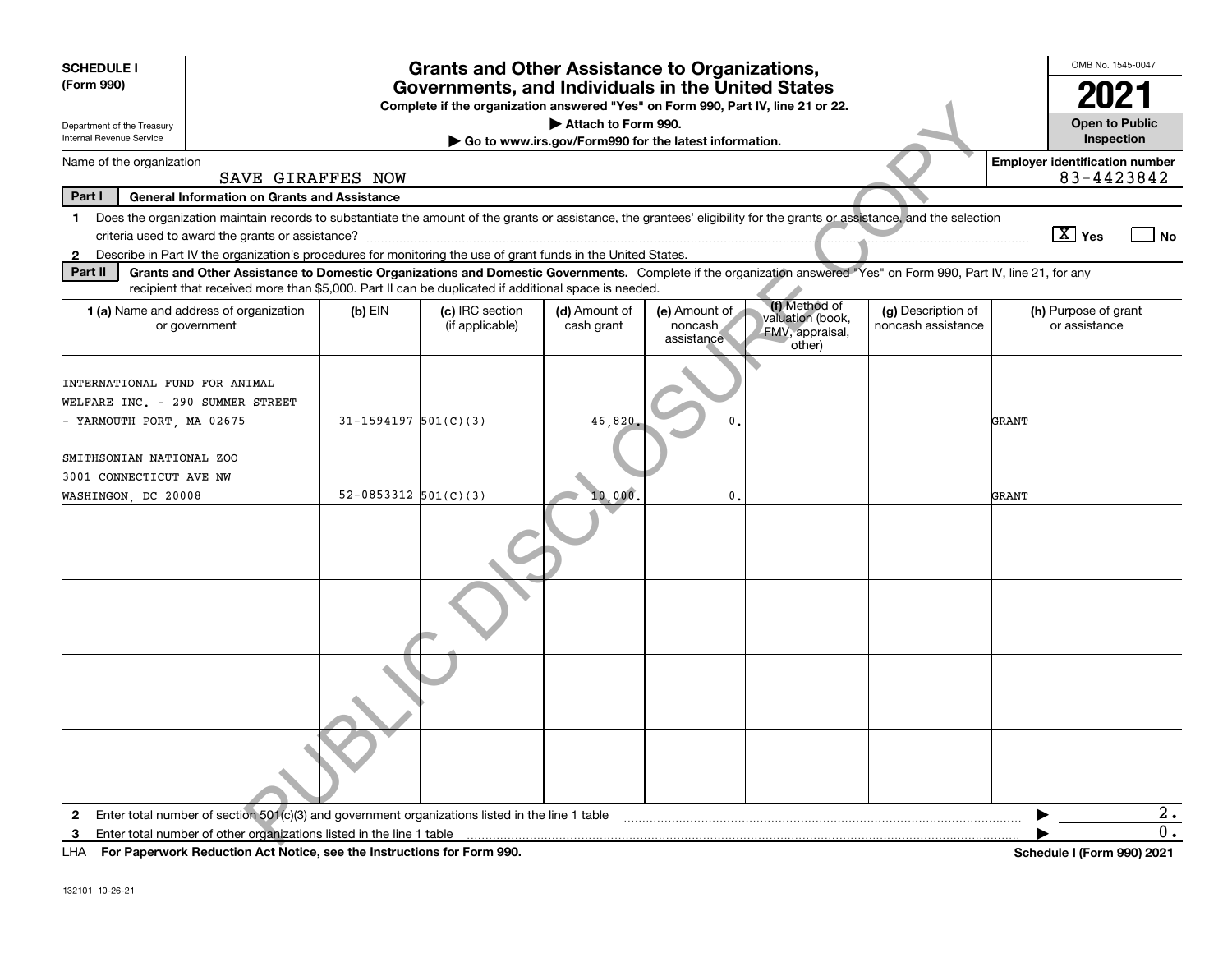| SAVE GIRAFFES NOW<br>Schedule I (Form 990) 2021                                                                                                                                                          |                             |                             |                                       |                                                          | 83-4423842                            | Page 2 |
|----------------------------------------------------------------------------------------------------------------------------------------------------------------------------------------------------------|-----------------------------|-----------------------------|---------------------------------------|----------------------------------------------------------|---------------------------------------|--------|
| Grants and Other Assistance to Domestic Individuals. Complete if the organization answered "Yes" on Form 990, Part IV, line 22.<br>Part III<br>Part III can be duplicated if additional space is needed. |                             |                             |                                       |                                                          |                                       |        |
| (a) Type of grant or assistance                                                                                                                                                                          | (b) Number of<br>recipients | (c) Amount of<br>cash grant | (d) Amount of non-<br>cash assistance | (e) Method of valuation<br>(book, FMV, appraisal, other) | (f) Description of noncash assistance |        |
|                                                                                                                                                                                                          |                             |                             |                                       |                                                          |                                       |        |
|                                                                                                                                                                                                          |                             |                             |                                       |                                                          |                                       |        |
|                                                                                                                                                                                                          |                             |                             |                                       |                                                          |                                       |        |
|                                                                                                                                                                                                          |                             |                             |                                       |                                                          |                                       |        |
|                                                                                                                                                                                                          |                             |                             |                                       |                                                          |                                       |        |
| Supplemental Information. Provide the information required in Part I, line 2; Part III, column (b); and any other additional information.<br>Part IV                                                     |                             |                             |                                       |                                                          |                                       |        |
| PART I, LINE 2:                                                                                                                                                                                          |                             |                             |                                       |                                                          |                                       |        |
| THE ORGANIZATION SELECTS GRANT RECIPIENTS BASED ON ITS INDEPENDENT RESEARCH                                                                                                                              |                             |                             |                                       |                                                          |                                       |        |
| AND REQUIRES PERIODIC PERFORMANCE REPORTS AND A FINAL REPORT ONCE THE GRANT                                                                                                                              |                             |                             |                                       |                                                          |                                       |        |
| FUNDS HAVE BEEN FULLY EXPENDED TO DETERMINE THE RESPECTIVE DONEES'                                                                                                                                       |                             |                             |                                       |                                                          |                                       |        |
| UTILIZATION OF ANY MONIES RECEIVED.                                                                                                                                                                      |                             |                             |                                       |                                                          |                                       |        |
|                                                                                                                                                                                                          |                             |                             |                                       |                                                          |                                       |        |
|                                                                                                                                                                                                          |                             |                             |                                       |                                                          |                                       |        |
|                                                                                                                                                                                                          |                             |                             |                                       |                                                          |                                       |        |
|                                                                                                                                                                                                          |                             |                             |                                       |                                                          |                                       |        |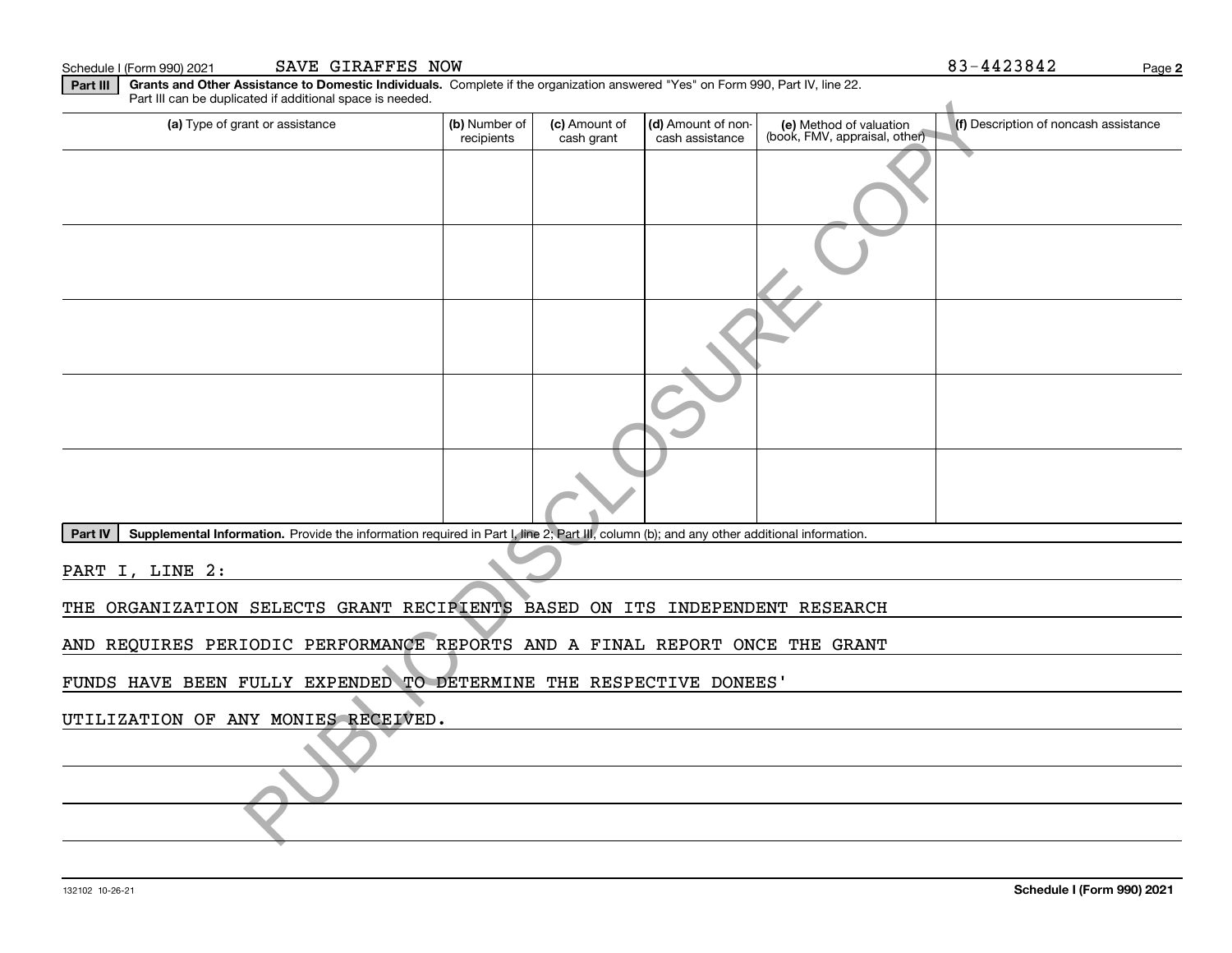**(Form 990)**

### **Complete to provide information for responses to specific questions on Form 990 or 990-EZ or to provide any additional information. SCHEDULE O Supplemental Information to Form 990 or 990-EZ**

**| Attach to Form 990 or Form 990-EZ. | Go to www.irs.gov/Form990 for the latest information.**

**Employer identification number** SAVE GIRAFFES NOW 83-4423842

OMB No. 1545-0047

**Open to Public Inspection**

**2021**

FORM 990, PART I, LINE 1, DESCRIPTION OF ORGANIZATION MISSION:

COUNTRIES.

FORM 990, PART III, LINE 4A, PROGRAM SERVICE ACCOMPLISHMENTS:

- DE-SNARING, ANTI-POACHING, CANINE UNITS, AND RAPID RESPONSE TEAMS IN

ZAMBIA, ZIMBABWE, SOUTH SUDAN, UGANDA, AND KENYA

- POPULATION STUDIES, SATELLITE TRACKING AND APPLIED CONSERVATION

RESEARCH PROJECTS IN SOUTH AFRICA, SOUTH SUDAN, TANZANIA, KENYA, AND

UGANDA

- PARTNERING WITH CHEYENNE MOUNTAIN ZOO AND OTHERS ON RESEARCH TO

DEVELOP TECHNIQUES TO INCREASE WELFARE OF WILD GIRAFFE DURING CRUCIAL

REWILDING AND REINTRODUCTION OPERATIONS

FORM 990, PART VI, SECTION A, LINE 2

SUSAN G. R. MYERS AND RICHARD A. MYERS HAVE A FAMILY RELATIONSHIP.

FORM 990, PART VI, SECTION B, LINE 11B:

A DRAFT OF THE FORM 990 IS PROVIDED TO THE ORGANIZATION'S GOVERNING BODY 990, PART III, LINE 4A, PROGRAM SERVICE ACCOMPLISHMENTS;<br>
SNARING, ANTI-POACHING, CANINE UNITS, AND RAPID RESPONSE TEMMS IN<br>
TA, ZIMBAEWE, SOUTH SUDAN, UGANDA, AND KENYA<br>
PULATION STUDIES, SATELLITE TRACKING AND APPLIED CO

FOR REVIEW AND APPROVAL PRIOR TO FILING.

FORM 990, PART VI, SECTION B, LINE 12C:

THE ORGANIZATION'S CONFLICT OF INTEREST POLICY IS MADE AVAILABLE TO ALL

DIRECTORS, OFFICERS AND MEMBERS HAVING BOARD AUTHORITY. ADDITIONALLY, THE

SECRETARY OF THE ORGANIZATION DISTRIBUTES A COPY OF THE ORGANIZATION'S

CONFLICT OF INTEREST POLICY WITHIN 30 DAYS AFTER EACH ANNUAL MEETING OF THE